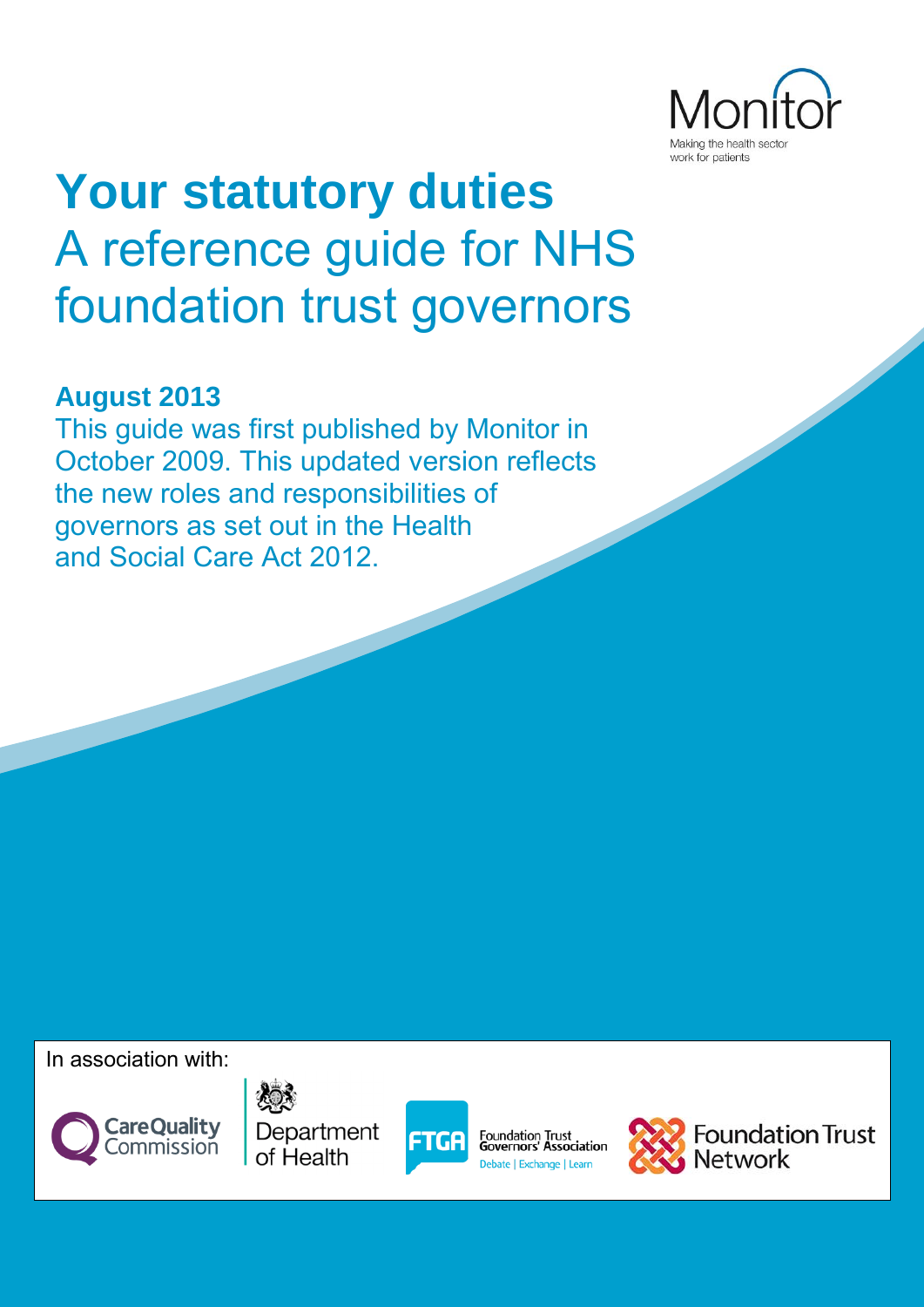# **Contents**

| <b>About this guide</b>                                                                                                                                                              | $\boldsymbol{2}$ |
|--------------------------------------------------------------------------------------------------------------------------------------------------------------------------------------|------------------|
| <b>Chapter 1: Background information</b><br>1.1 Summary of changes to the NHS introduced by the Health and Social Care<br>Act 2012                                                   | 3<br>3           |
| 1.2 Working together for patients<br>1.3 Regulation of NHS foundation trusts                                                                                                         | 4<br>5           |
| Chapter 2: The governance structure of NHS foundation trusts<br>2.1 What are NHS foundation trusts?<br>2.2 What is the governance structure of an NHS foundation trust?              | 9<br>9<br>9      |
| Chapter 3: The governor's role<br>3.1 What are the statutory duties and powers of the council of governors?<br>3.2 Other activities                                                  | 19<br>19<br>21   |
| <b>Chapter 4: General duties of the council of governors</b><br>4.1 Holding the non-executive directors to account<br>4.2 Representing the interests of trust members and the public | 26<br>26<br>30   |
| Chapter 5: Appointing and removing the chair and other non-executive                                                                                                                 | 32               |
| directors<br>5.1 Background                                                                                                                                                          | 32               |
| 5.2 Appointing the chair and other non-executive directors                                                                                                                           | 33               |
| 5.3 Terms and conditions of the chair and other non-executive directors<br>5.4 Removing the chair and other non-executive directors                                                  | 40<br>42         |
| Chapter 6: Approving the appointment of the chief executive                                                                                                                          | 45               |
| Chapter 7: Appointing and removing the NHS foundation trust's<br>external auditor                                                                                                    | 48               |
| 7.1 Background                                                                                                                                                                       | 48               |
| 7.2 Appointing the auditor<br>7.3 Removing the auditor                                                                                                                               | 50<br>52         |
| Chapter 8: Receiving the NHS foundation trust's annual accounts,<br>any auditor's report on them, and the annual report                                                              | 54               |
| <b>Chapter 9: Preparing the forward plan</b>                                                                                                                                         | 58               |
| Chapter 10: Taking decisions on significant transactions, mergers,<br>acquisitions, separations and dissolutions                                                                     | 60               |
| <b>Chapter 11: Taking decisions on non-NHS income</b>                                                                                                                                | 65               |
| <b>Chapter 12: Further information</b>                                                                                                                                               | 68               |
| <b>Glossary</b>                                                                                                                                                                      | 71               |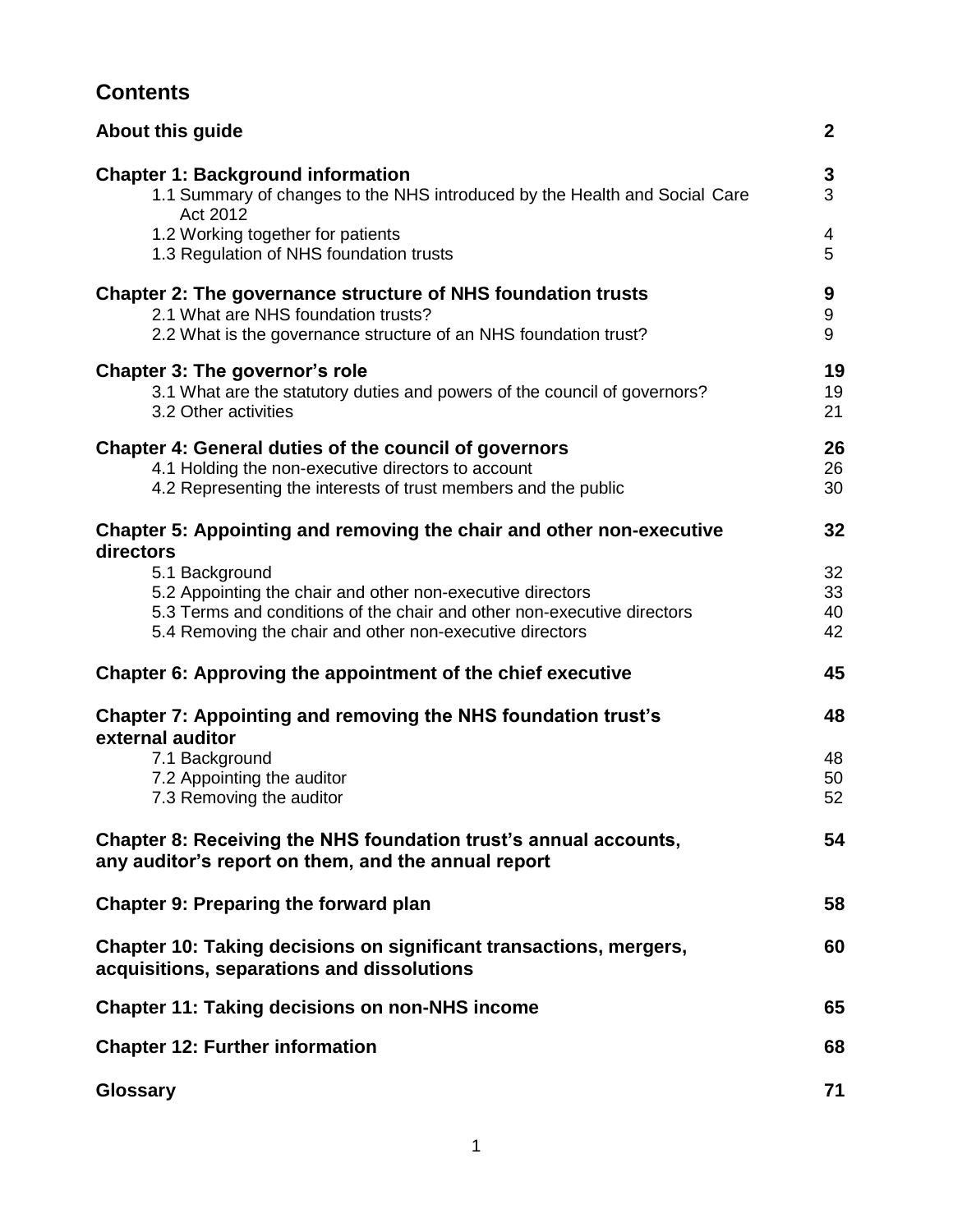# **About this guide**

This guide lays out the statutory duties for governors of NHS foundation trusts, as provided by the [National Health Service Act 2006](http://www.legislation.gov.uk/ukpga/2006/41/contents) (the 2006 Act) and amended by the 2012 Act. It is written for governors (rather than trust boards more widely) and is advisory only – this means there is no requirement to "comply or explain" (ie, to comply with the guidance or explain reasons for non-compliance).

When Parliament created NHS foundation trusts, it gave them independence from central government and a governance structure designed to ensure that people from the communities served by the trusts can take part in governing them. NHS foundation trust governors are the direct representatives of local communities. Governors do not manage the operations of the trusts; rather, they challenge the board of directors and hold the nonexecutive directors to account for the performance of the board. Governors also represent the interests of NHS foundation trust members and the public, and provide them with information on the trust's performance and forward plan.

We recognise the variety of non-statutory duties that governors may perform, as well as the importance of preserving the autonomy of individual trusts. While this guide is limited to commenting on the statutory duties common to all governors, it provides links to other bodies and resources that can support governors in any non-statutory duties they may take on at their NHS foundation trust. It does not seek to prescribe how governors should work day-to-day; NHS foundation trust boards and governors will agree this between themselves.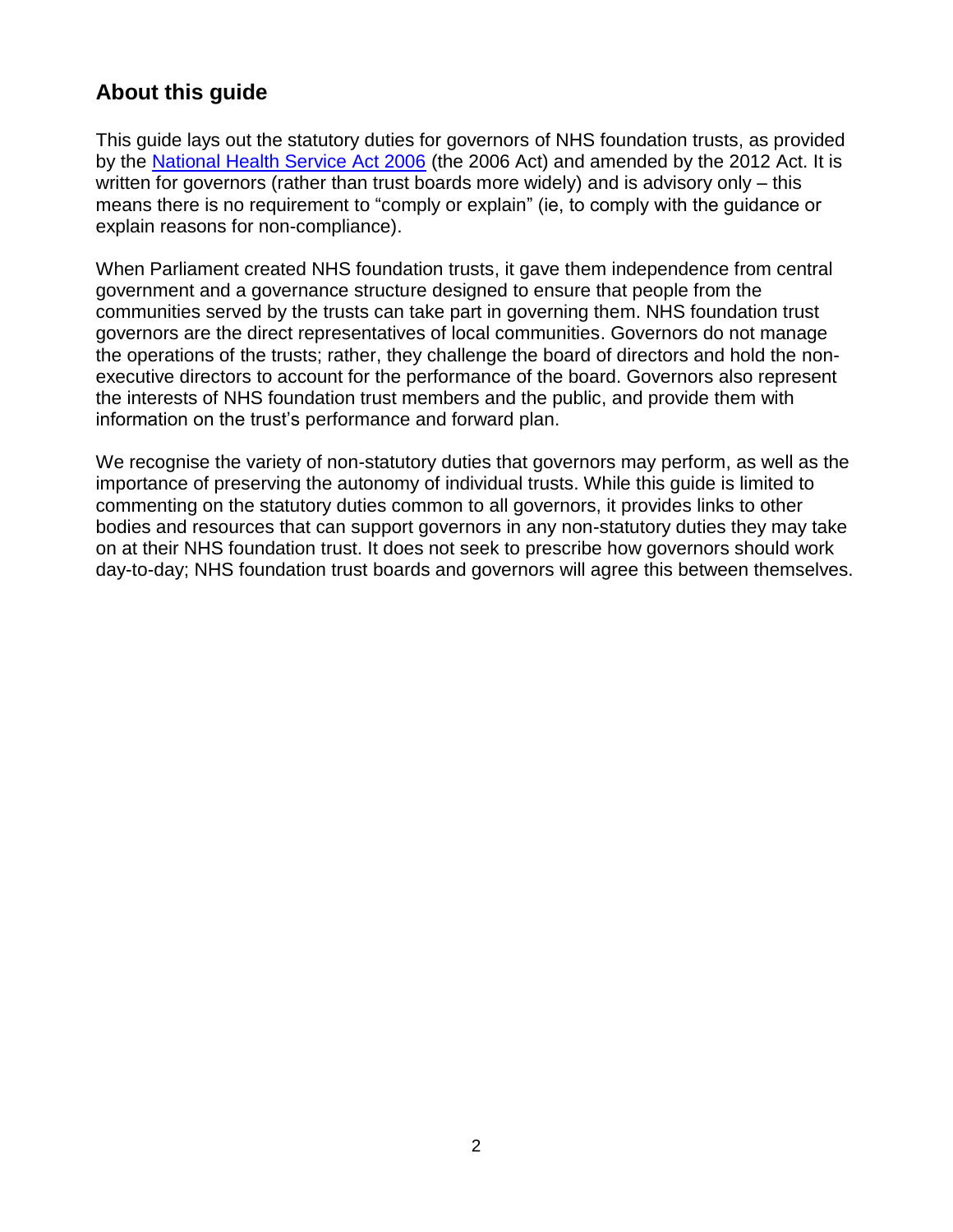# **Chapter 1: Background information**

*This chapter provides background information for governors. It covers:*

- *the main changes to the NHS following the Health and Social Care Act 2012;*
- *how the main health care organisations are working together for patients;*
- *the regulation of NHS foundation trusts; and*
- *what this guidance document contains.*

## **1.1 Summary of changes to the NHS introduced by the Health and Social Care Act 2012**

## **Monitor's role**

Under the [Health and Social Care Act 2012](http://www.legislation.gov.uk/ukpga/2012/7/contents/enacted) (the 2012 Act), Monitor is the sector regulator of health services in England. Our job is to protect and promote the interests of patients by ensuring that the whole sector works for their benefit. We do this by promoting the provision of services which is effective, efficient and economic, and which maintains or improves their quality. For further details please see our website: [www.monitor.gov.uk.](http://www.monitor-nhsft.gov.uk/)

On 1 April 2013 Monitor's provider [licence](http://www.monitor.gov.uk/home/news-events-publications/our-publications/monitors-new-role/the-new-nhs-provider-licence) became the main tool with which we regulate providers of NHS services. The licence applies to all NHS foundation trusts. From 1 April 2014 it will also apply to other eligible providers of NHS services. It sets out a range of conditions that providers must meet so that they play their part in continually improving the effectiveness and efficiency of NHS health care services to meet the needs of patients and taxpayers, today and in the future. The licence allows Monitor to fulfil its new duties to:

- set prices for NHS-funded care in partnership with NHS England;
- enable integrated care;
- safeguard choice and prevent anti-competitive behaviour that is against the interests of patients; and
- support commissioners to protect essential health care services for patients if a provider gets into financial difficulties.

Monitor will continue to ensure that the boards of directors of NHS foundation trusts focus on good leadership and governance. In addition, we will continue to assess the remaining NHS trusts for NHS foundation trust status.

#### **Other changes**

The 2012 Act:

- gives a renewed focus on improving quality and outcomes;
- focuses on integrated care by setting out duties for Monitor, the Care Quality Commission (CQC), NHS England, Clinical Commissioning Groups (CCGs) and Health and Wellbeing Boards (HWBs);
- transfers power to front-line doctors and nurses;
- strengthens public health by giving responsibility for local public health services to local authorities;
- gives patients more choice and information on how the NHS is performing;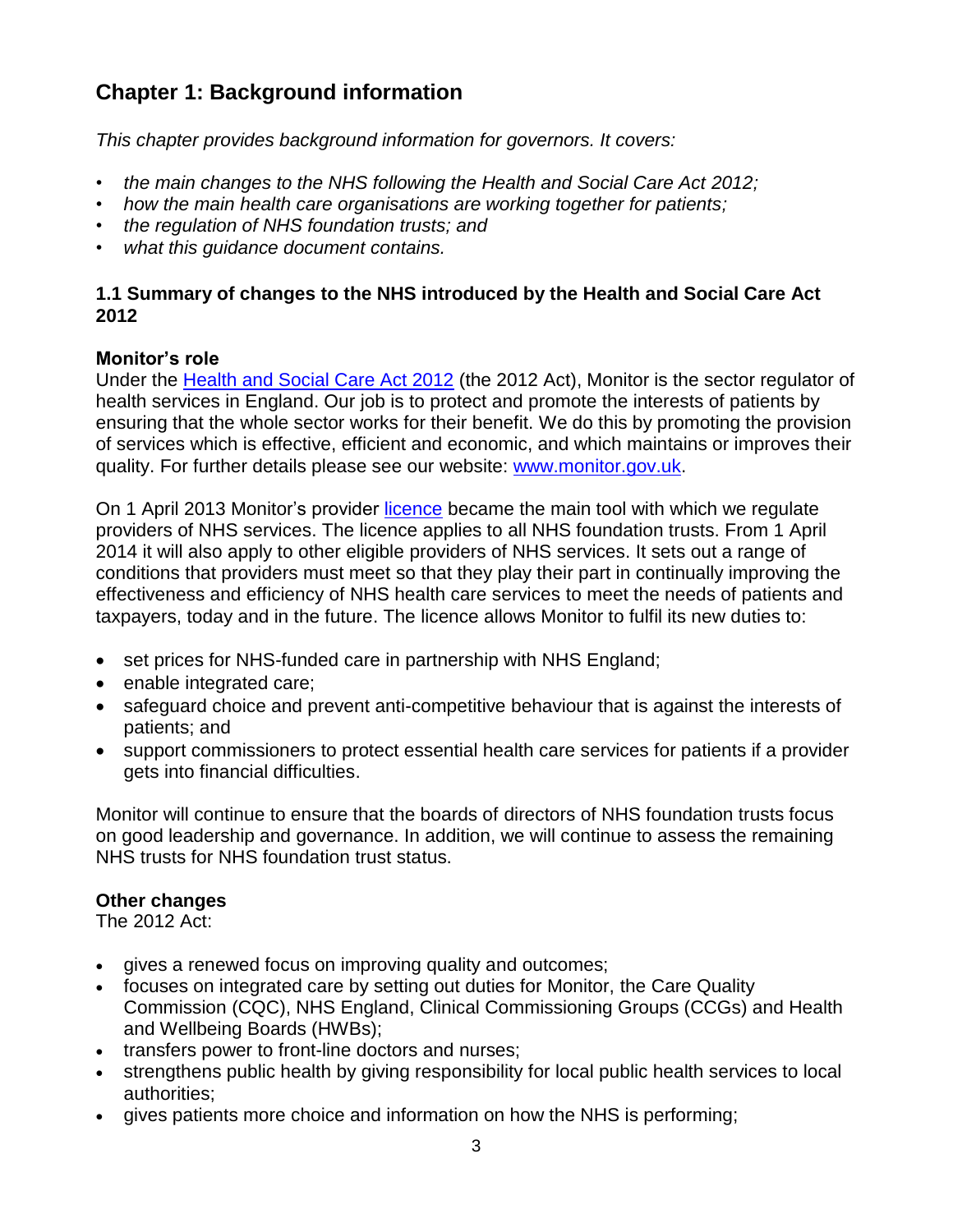- strengthens local democratic involvement by ensuring that there is at least one locally elected representative and a representative of local Healthwatch on every HWB, to influence and challenge commissioning decisions and promote integrated working on care; and
- abolishes strategic health authorities and primary care trusts (PCTs). From April 2013, PCTs have been replaced by CCGs. These are formed by GP practices and are responsible for commissioning the majority of health care services for local populations.

# **1.2 Working together for patients**

There are a number of organisations involved in the regulation of health care. While the roles of Monitor, the CQC, the National Institute for Health and Care Excellence (NICE), NHS England and the NHS Trust Development Authority (NHS TDA) may be different, ultimately our goal is the same: to ensure people get the best possible care and service from the NHS.

We work closely together because we can do a better job for people that way. The needs of patients and communities are more important than the boundaries between our organisations.

We all put patients first. We work hard to give people the information they need to make choices about their own care if they want to, and to help doctors and nurses (and other clinicians and health professionals) to deliver the best results for them.

We all use hard evidence to make the best possible decisions in patients' interests – decisions which drive improved quality and safety while making the best use of valuable public money so that it can stretch even further.

In line with the principles and values set out in the *[NHS Constitution](https://www.gov.uk/government/uploads/system/uploads/attachment_data/file/170656/NHS_Constitution.pdf)*, together we aim to ensure that the people who use NHS services, the organisations which provide them and the commissioners who buy them are able to focus on the quality, safety and viability of the services people depend on in times of need.

#### **Third parties with roles in relation to NHS foundation trusts**

Bodies with statutory enforcement powers specific to health care include:

- the CQC; and
- regulators of individual health professionals, such as the Royal College of Surgeons, the General Medical Council.

Bodies which will interact with NHS foundation trusts and may request information from them – but have no enforcement powers over them – include:

- commissioners, such as CCGs;
- HWBs:
- overview and scrutiny committees of local authorities; and
- local Healthwatch organisations and Healthwatch England.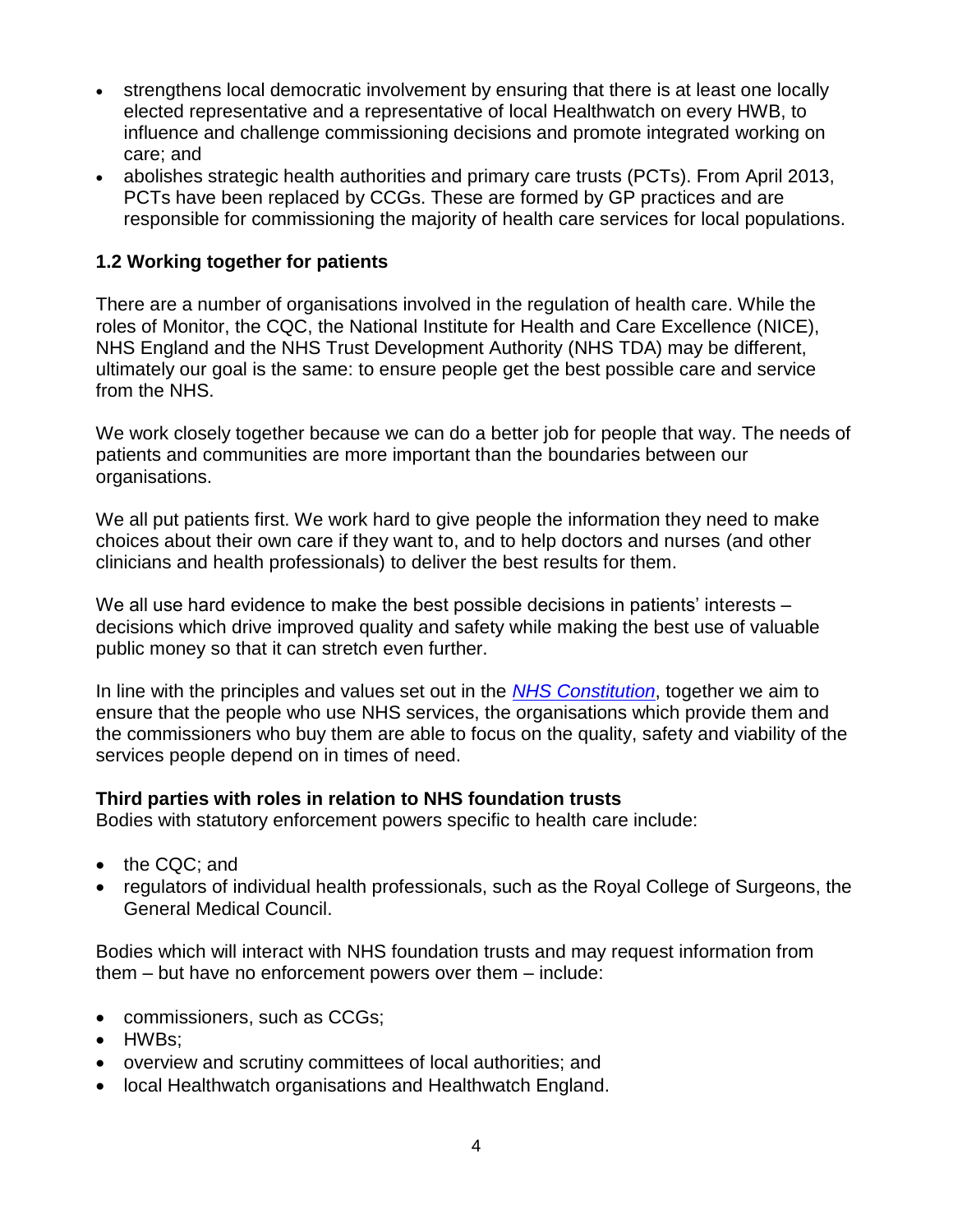The Glossary within this document provides information about who these organisations are and what they do.

NHS foundation trusts are not generally subject to direction by the Secretary of State for Health. This is one of the key distinctions between NHS foundation trusts and NHS trusts.

## **1.3 Regulation of NHS foundation trusts**

Monitor assesses and authorises NHS trusts for NHS foundation trust status. We assess whether NHS foundation trusts are well led (from both a quality and finance perspective) and financially robust enough to deliver excellent care and value for money. The CQC registers all care providers in England that meet its standards of quality and safety, including NHS foundation trusts, and monitors that they continue to meet the standards on an ongoing basis.

#### **Assessment of applicant NHS trusts**

Monitor continues to receive and consider applications from NHS trusts that are seeking to obtain NHS foundation trust status. When we are satisfied that an applicant NHS trust meets certain criteria, we authorise NHS foundation trust status.

From 1 April 2013, as part of the authorisation process, Monitor issues successful applicants with an authorisation and with a licence that sets out various conditions under which an NHS foundation trust is required to operate. Each NHS foundation trust's authorisation and licence are published on [Monitor's website.](http://www.monitor.gov.uk/) We will only authorise and license providers that are registered with the CQC. NHS foundation trusts authorised before 1 April 2013 have been automatically issued with a licence which replaces the Terms of Authorisation.

# **Compliance and oversight of NHS foundation trusts**

Monitor oversees an NHS foundation trust's compliance with its licence conditions. The licence conditions set out the requirements placed on NHS foundation trusts. They are the same for every NHS foundation trust, although we may add specific licence conditions to address any governance issues that undermine compliance with the licence. Governors should familiarise themselves with their trust's licence conditions because these set out the terms under which the trust must operate.

The standard licence conditions are grouped into seven sections. The first section, containing the General Conditions, sets out standard requirements and rules for all licence holders. Sections 2 to 5 are about our new functions: setting prices; enabling services to be provided in an integrated way; safeguarding choice and preventing anti-competitive behaviours; and supporting commissioners to maintain service continuity. Section 6 looks at specific conditions for NHS foundation trusts and Section 7 contains definitions and notes.

Monitor will collect information from NHS foundation trusts to assess their compliance with their Governance and Continuity of Services licence conditions, typically through annual and quarterly monitoring. However, we may require monthly reports if we have concerns about the trust and, by exception, further information for material financial events, such as transactions of material adverse changes in an NHS foundation trust's financial situation.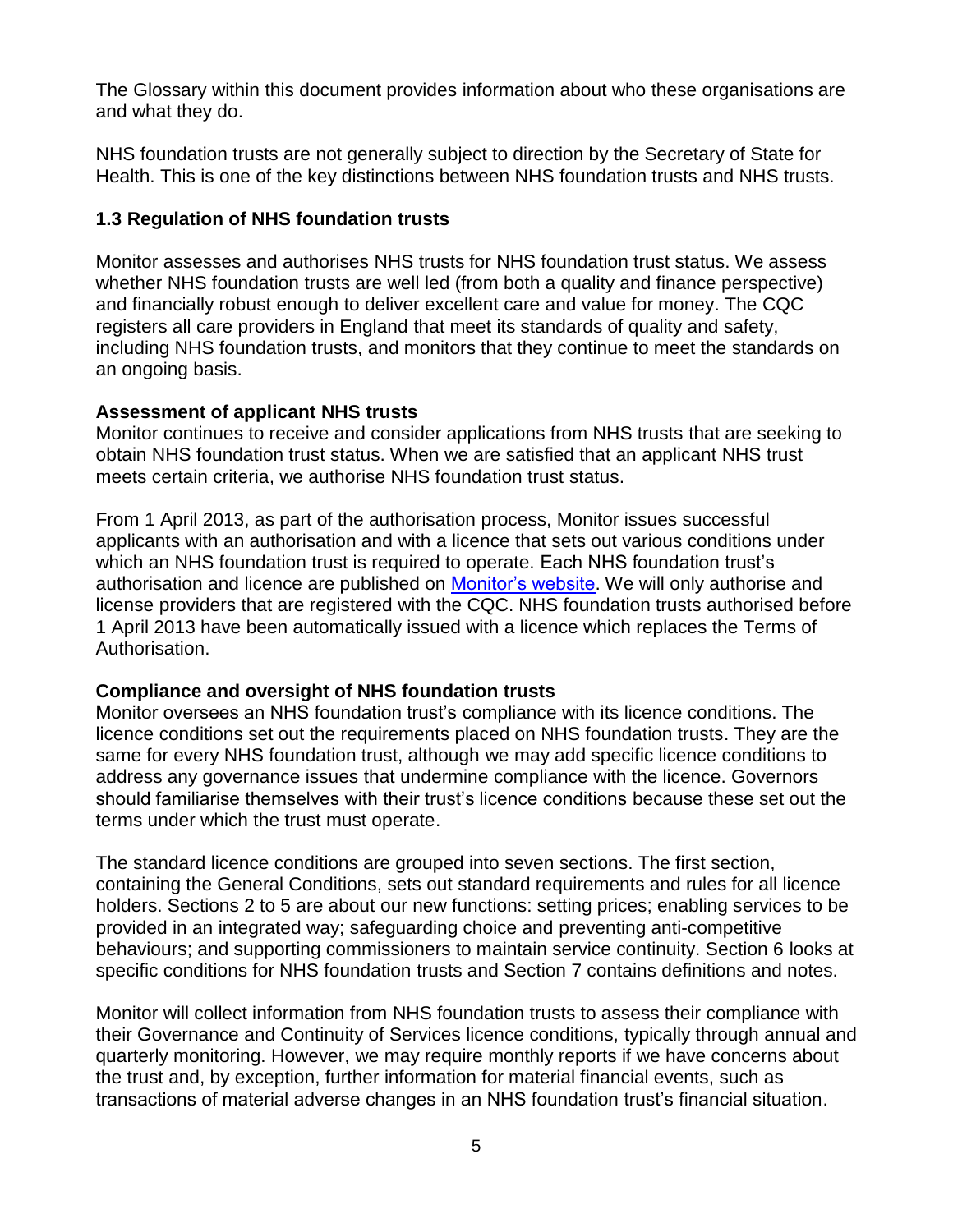We will also use reports from third parties, such as the CQC, to inform our decisions on whether an NHS foundation trust is well run on behalf of patients. Monitor and the CQC share information and work closely together to deal with trusts in difficulty, and meet regularly to ensure each has the relevant information from the other when working with NHS foundation trusts on quality of care.

Monitor's *[Enforcement Guidance](http://www.monitor-nhsft.gov.uk/home/news-events-publications/our-publications/browse-category/guidance-health-care-providers-and-co-7)* sets out how we might formally investigate potential breaches of the licence conditions, the processes we are likely to follow, and the factors we may consider when deciding what requirements to impose in the event of a breach. We can use our statutory powers to take action where an NHS foundation trust has breached or is breaching its licence.

Enforcement action can include:

- Discretionary requirements. Monitor may require NHS foundation trusts in breach of a condition of the licence to do one or more of the following: pay a fine of up to 10% of their turnover in England; take specific steps to make sure that the breach does not continue or recur; or make good the impact of the breach.
- Enforcement undertakings. Monitor may accept an enforcement undertaking to make sure that the breach does not continue or recur; make good the impact of any breach; or take action (including paying a sum of money) to benefit any other licence holder affected by the breach, or any commissioner of health care services for the purposes of the NHS affected by the breach.
- Imposition of licence conditions on NHS foundation trusts. If Monitor considers that an NHS foundation trust is failing, or will fail, to comply with its licence as a result of poor governance, we may include in the licence additional conditions relating to governance. Where we are satisfied that an NHS foundation trust has breached, or is breaching, an additional licence condition, we may require the trust to: remove a director or governor, and appoint an interim director or governor; suspend a director or governor from office for a specified period; and/or disqualify a director or governor from holding office as a director or governor for a specified period.

Monitor will apply a prioritisation framework to decisions about whether to pursue enforcement action and to all other significant cases where we have discretion over whether to act. When assessing the scale and scope of the breach and priorities for action, we expect to draw on a range of information. This might include, but is not limited to: information that we collect directly; information from patient representative bodies and commissioners; any complaints and representations made to us; and information from providers themselves, including, for example, monitoring information.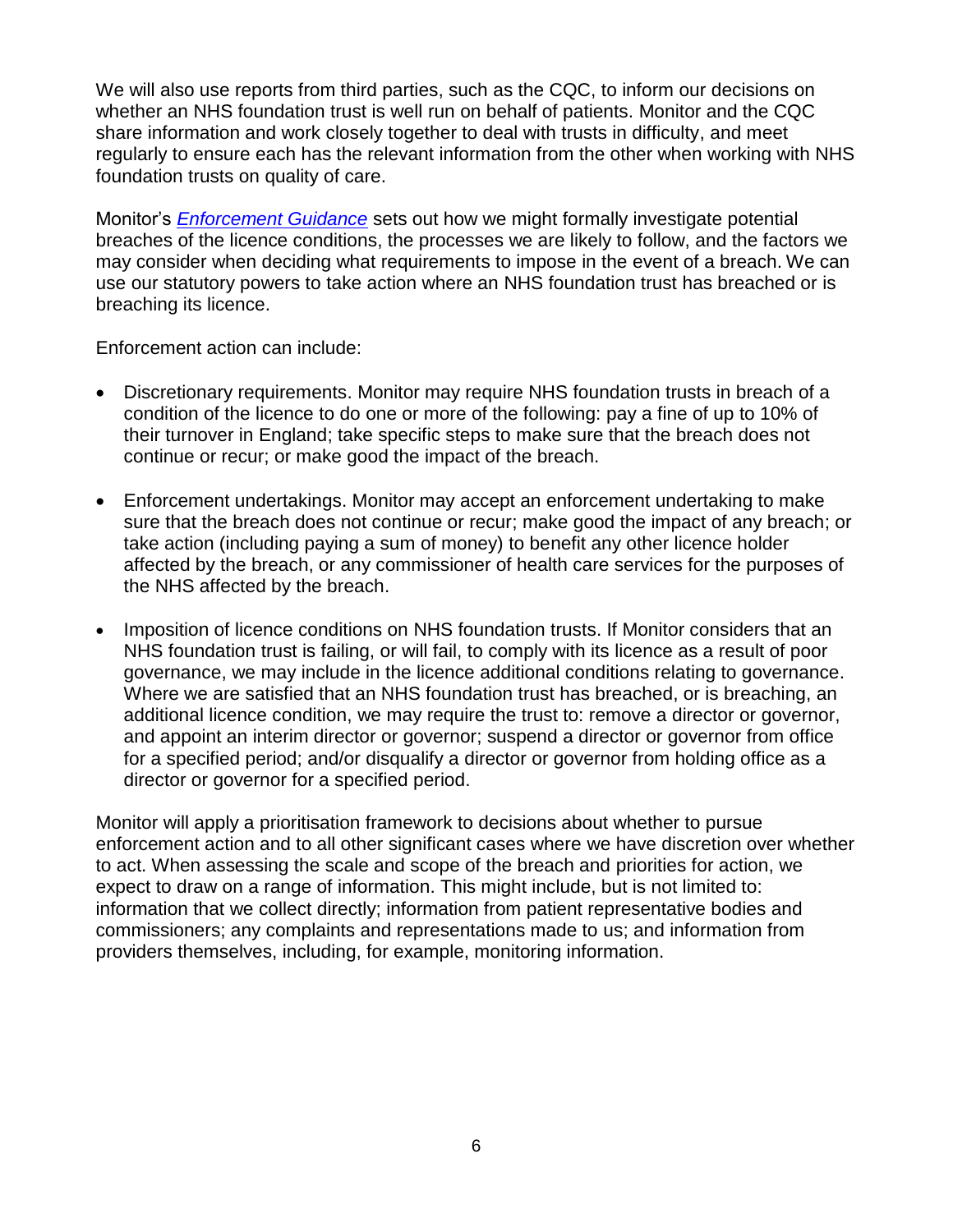# **Figure 1: Overview of Monitor's formal provider enforcement powers (simplified)**



Although our enforcement powers will only be used where an NHS foundation trust fails, or in some cases is likely to fail, to comply with its licence, all governors should be aware that these powers exist. In the first instance, however, it is the role of governors to hold the nonexecutive directors, individually and collectively, to account for the performance of the board of directors.

As this guide explains, the council of governors has its own powers to intervene where its trust's performance is not acceptable, for example because it breaches the *[Compliance](http://www.monitor-nhsft.gov.uk/home/news-events-and-publications/our-publications/browse-category/guidance-foundation-trusts/mandat-7)  [Framework](http://www.monitor-nhsft.gov.uk/home/news-events-and-publications/our-publications/browse-category/guidance-foundation-trusts/mandat-7)*. 1 The council of governors can ultimately remove the chair and/or the nonexecutive directors of its trust if its performance deteriorates and remedial actions taken by the board are insufficient. These particular powers of the council of governors are described more fully in Chapter 5 of this guide and are unchanged by the 2012 Act.

Where Monitor is satisfied that an NHS foundation trust is, or is likely to become, unable to pay its debts, we may make an order authorising the appointment of a Trust Special Administrator (TSA) in order to ensure the continued provision of key services from the

 $\overline{a}$ 1 From 1 October 2013 Monitor's *Compliance Framework* will be replaced with our *Risk Assessment Framework*, which will be available on our website.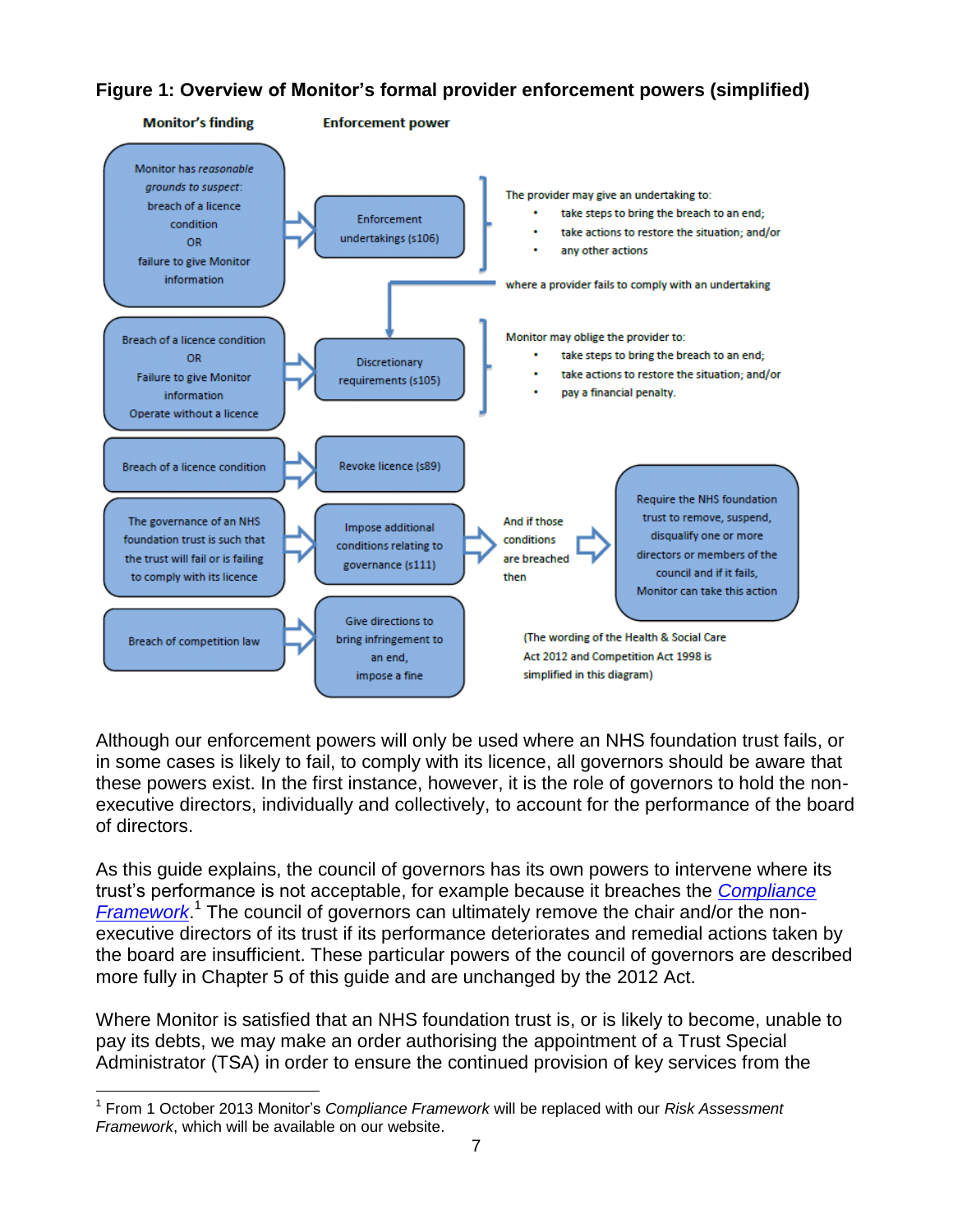failing trust. The TSA will take on the role of the trust's governors, chairman and executive and non-executive directors; the existing post holders would be suspended from office.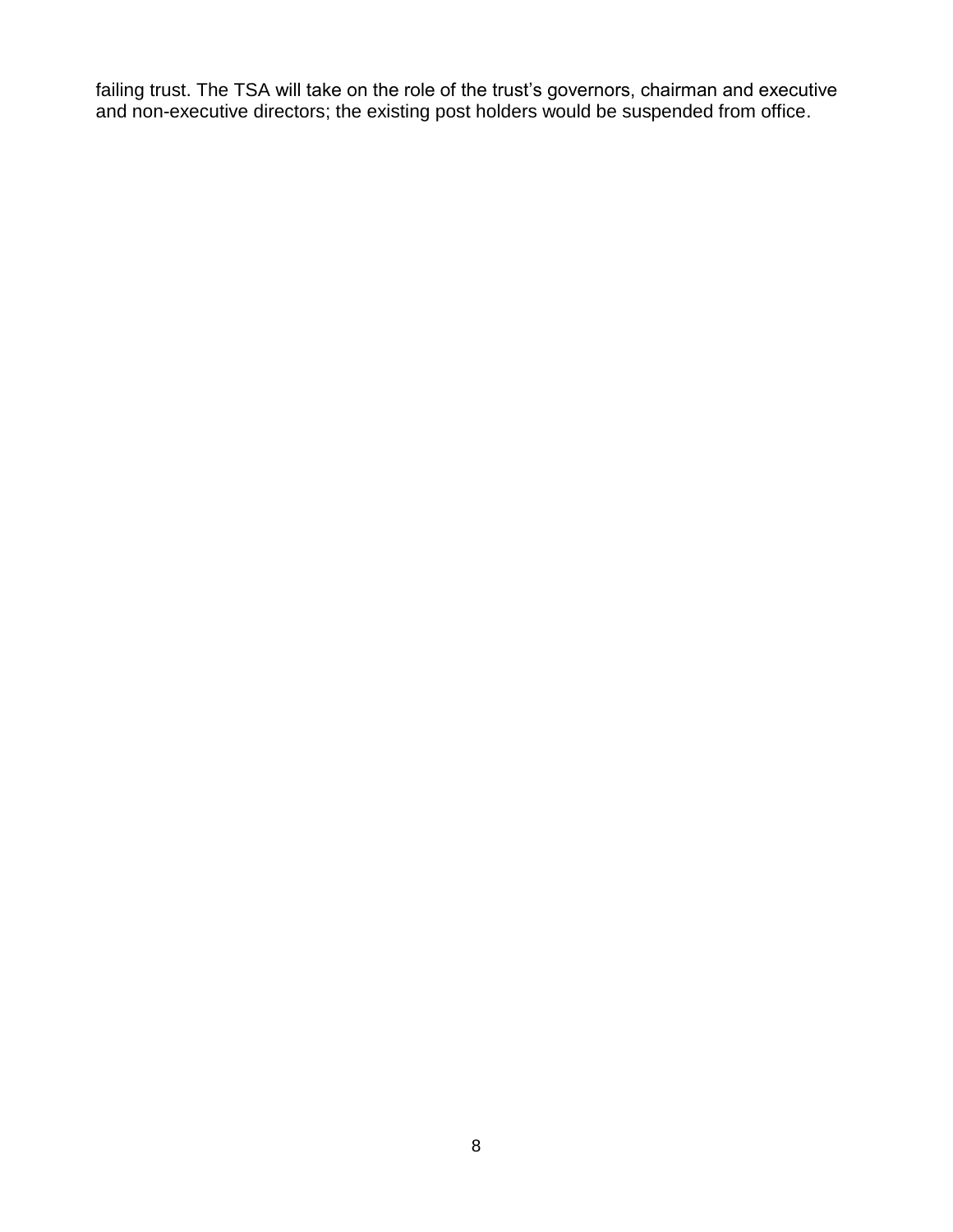# **Chapter 2: The governance structure of NHS foundation trusts**

*This chapter describes the role of the council of governors within the overall structure of an NHS foundation trust. It covers:*

- *the definition of NHS foundation trusts; and*
- *the governance structure of NHS foundation trusts.*

#### **2.1 What are NHS foundation trusts?**

NHS foundation trusts are public benefit corporations that are authorised, under the 2006 Act, to provide goods and services for the purposes of the health service in England. They are part of the NHS and provide over half of all NHS hospital, mental health and ambulance services. They provide health care in line with the core NHS principles: that care should be universal, comprehensive and free at the point of need.

NHS foundation trusts were originally created under the Health and Social Care (Community Health and Standards) Act 2003. They are free from central government control. This means they have the freedom to make their own decisions, including whether to make and invest surpluses, and to manage their own affairs. However, they are subject to statutory requirements and all have a duty to exercise their functions effectively, efficiently and economically.

## **2.2 What is the governance structure of an NHS foundation trust?**

Each NHS foundation trust has its own governance structure, set out in its constitution. Each trust's constitution is published in the [NHS foundation trust directory](http://www.monitor.gov.uk/about-your-local-nhs-foundation-trust/nhs-foundation-trust-directory-and-register-licence-holders) on Monitor's website.

#### **NHS foundation trust governing documents**

#### *NHS foundation trust constitutions*

Every NHS foundation trust has its own constitution which defines how the trust's governance operates. Governors should refer to this to understand the particular arrangements of their trust, including its structures and procedures, to enable them to fulfil their statutory duties. Changes to the trust's constitution can take effect only if the amendments are approved by **both**: i) more than half of the members of the board of directors of the trust voting; and ii) more than half of the members of the council of governors of the trust voting.

Any proposed amendments must also meet the requirements of Schedule 7 of the 2006 Act. NHS foundation trusts themselves must ensure this is the case as Monitor no longer has a power or duty to determine this, and we have no role in approving constitution amendments. An amendment will have no effect if the constitution would, as a result, not accord with Schedule 7 of the 2006 Act. Monitor must be notified of any amendments made to an NHS foundation trust's constitution so that a current version can be uploaded to the NHS foundation trust directory on Monitor's website.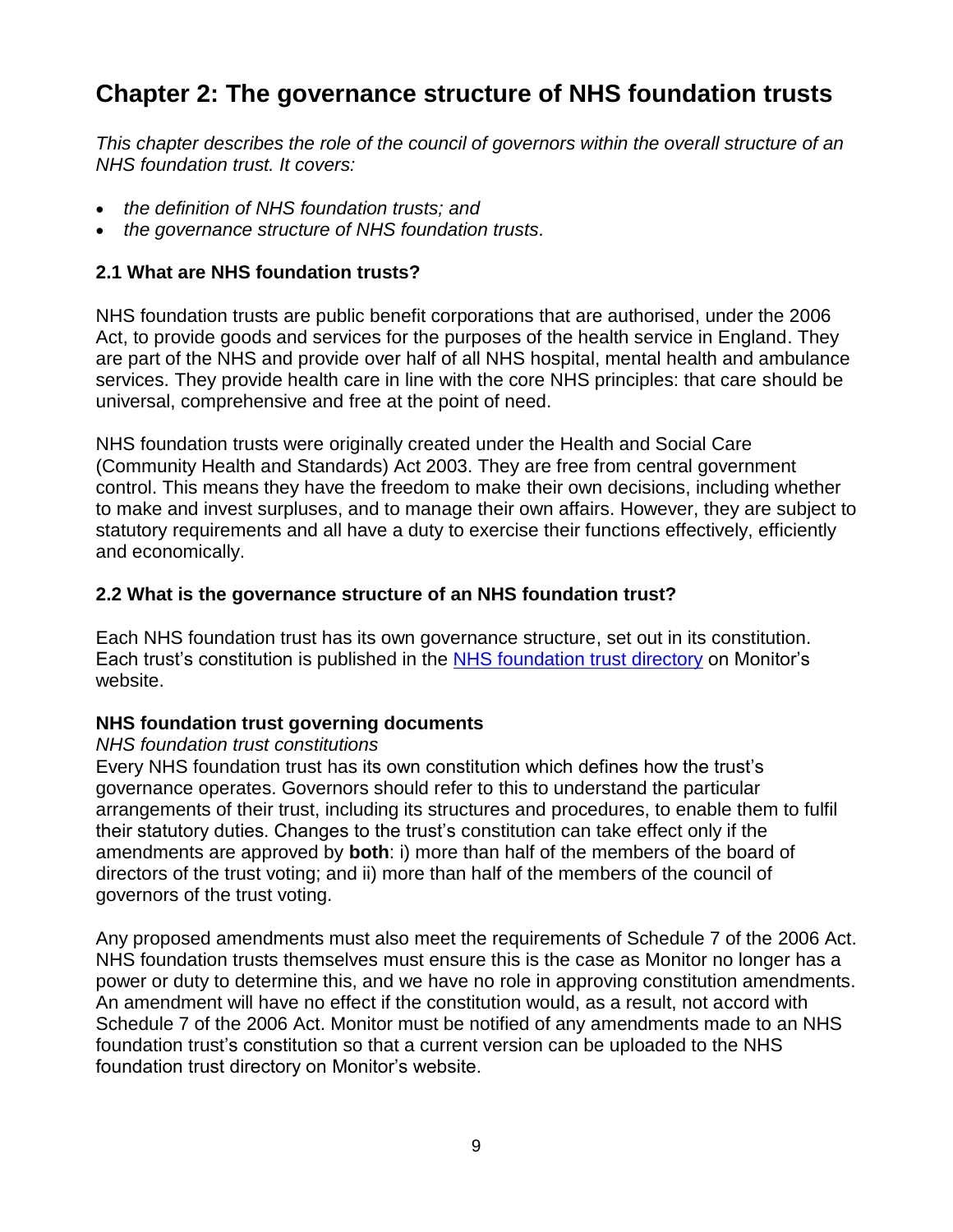#### *NHS Foundation Trust Code of Governance*

In addition to the formal statutory requirements, Monitor has also issued good practice advice on governance in *[The NHS Foundation Trust Code of Governance](http://www.monitor-nhsft.gov.uk/sites/default/files/Code%20of%20Governance_WEB%20(2).pdf)* (*Code of Governance*). The *Code of Governance* operates on a "comply or explain" basis, meaning that NHS foundation trusts must either comply with its requirements or explain why they have not. This guide complements the *Code of Governance*. 2

#### **NHS foundation trust governance structure**

The basic governance structure of all NHS foundation trusts includes:

- membership;
- council of governors; and
- board of directors.

In addition to this basic structure, trusts also make use of board committees (usually comprising directors only) and working groups, some of which may comprise both governors and directors, as a practical way of dealing with specific issues. Some board committees (appointments, audit and remuneration) are required by legislation and others may vary between trusts.

# **Figure 2: Chain of accountability in NHS foundation trusts**



# **Membership**

The membership of an NHS foundation trust consists of staff members, the general public and, sometimes, patients or service users and/or their carers. Members belong to various constituencies as defined in each trust's constitution. A trust must have a public constituency and a staff constituency, and may also have a patient, carer and/or service user constituency if the constitution allows for this. Patient, service user and carer constituencies are not compulsory but may help to ensure that the people who use the trust's services are appropriately represented. Members in the various constituencies vote to elect governors and can also stand for election themselves.

#### **Council of governors**

The concept of an NHS foundation trust rests on local accountability, which governors perform a pivotal role in providing. The council of governors, collectively, is the body that binds a trust to its patients, service users, staff and stakeholders. It consists of elected members and appointed individuals who represent members and other stakeholder organisations. The 2006 and 2012 Acts set out governors' various statutory responsibilities.

 $\overline{a}$ <sup>2</sup> Monitor's *Code of Governance* will be updated in 2013/14; the revised version will be available on our website.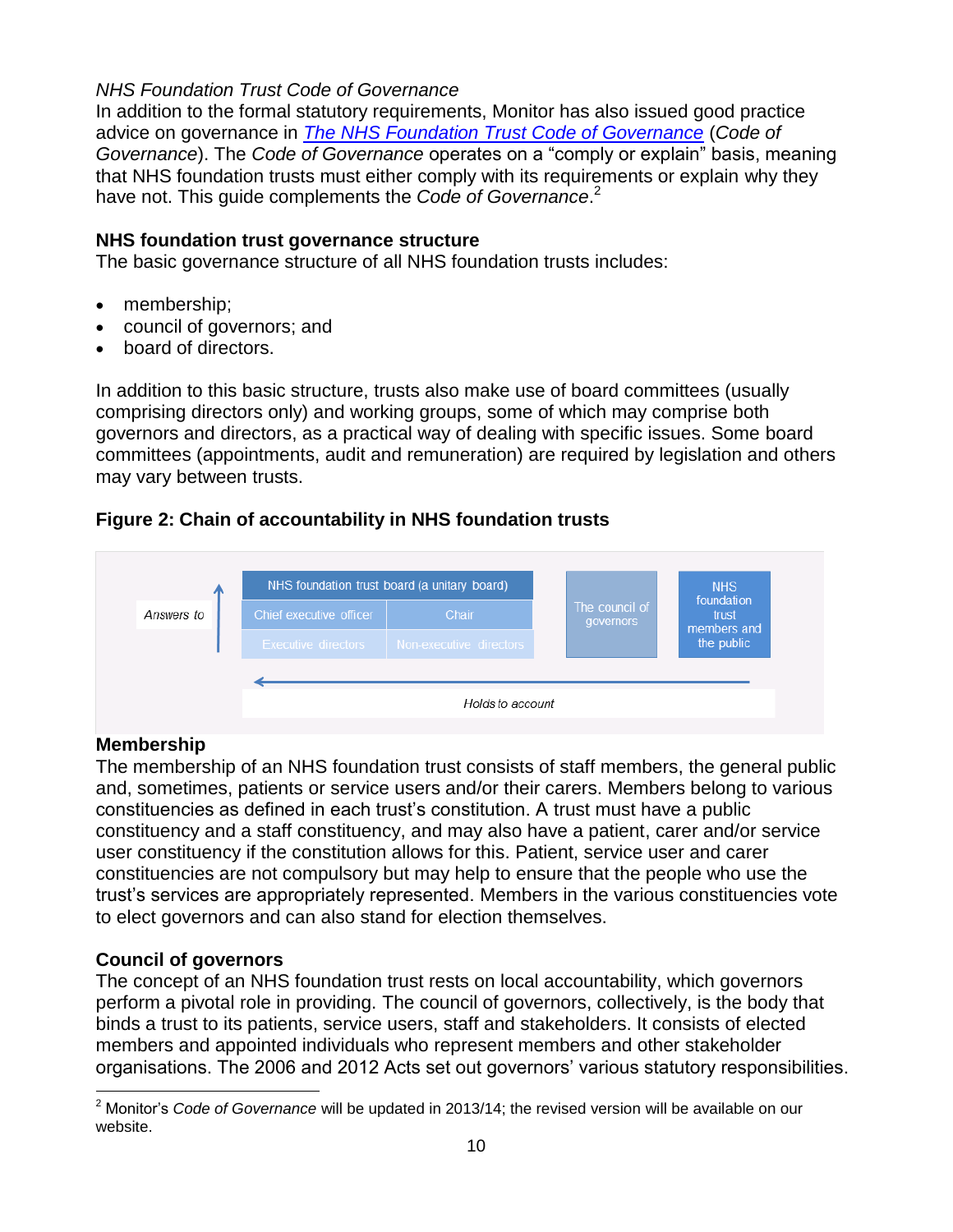Governors are unpaid and contribute part-time on behalf of the trust that they represent. They are not directors and should not seek to act in a directorial capacity as their role is very different.





The chair of the board of directors is also the chair of the council of governors. This is a legal requirement. The constitution of the NHS foundation trust must also make provision for another person to act as the chair in the chair's absence.

The 2012 Act adopts the term 'council of governors' from 1 October 2012 onwards, but other terms are acceptable. Alternatives used by some trusts include:

- governors' council;
- membership council;
- members' council; or
- governors' body.

# **Election to the council of governors**

There are different categories of governors, which vary by the types of trust members that they represent. Each category, along with the circumstances in which it is elected, or identified and appointed, is covered in more detail in Chapter 3.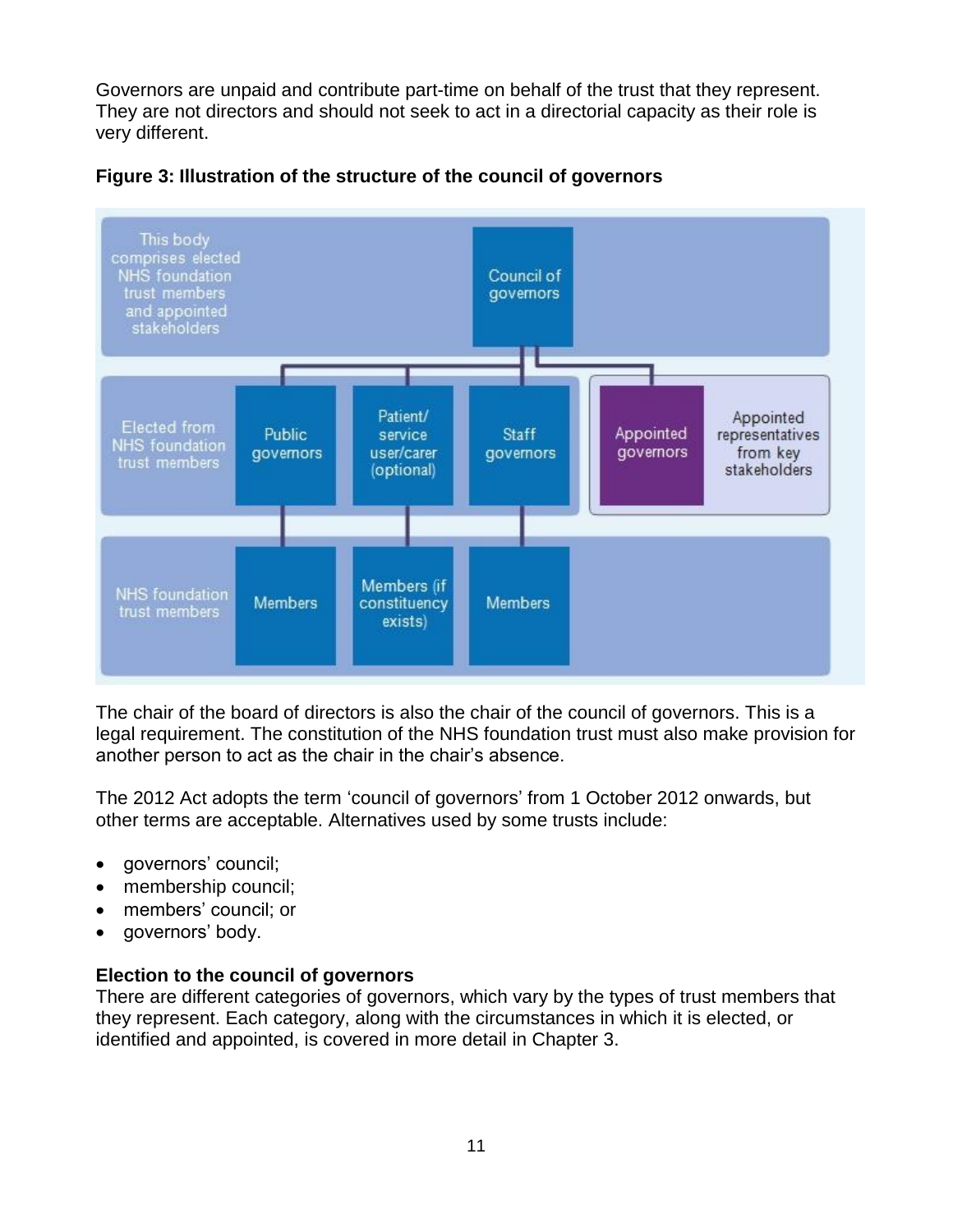The members of the council of governors, other than the appointed governors, must be elected. Regulations that set out how elections for membership of the council of governors are conducted must be adhered to.

Individuals may not become or continue as members of the council of governors if they have:

- been declared bankrupt, or had their estate sequestrated;
- not been discharged in respect of a composition, or an arrangement with their creditor, or in respect of a trust deed granted for their creditor; or
- within the preceding five years, been convicted of any offence in the British Islands if a sentence of imprisonment (whether suspended or not) for a period of not less than three months (without the option of a fine) was imposed.

An NHS foundation trust's constitution may set out further circumstances in which a person may not become, or continue, as a member of the council of governors.

#### **Board of directors**

An NHS foundation trust's board of directors is responsible for all aspects of the operation and performance of the trust, and for its effective governance. This includes setting the corporate strategy and organisational culture, taking those decisions reserved for the board, and being accountable to stakeholders for those decisions. The board of directors is collectively responsible for taking actions which legally bind the trust.

All the powers of the NHS foundation trust can be exercised by the board of directors on its behalf. The board of directors must include executive and non-executive directors, and the *Code of Governance* requires that a majority of the board of directors are independent nonexecutive directors.

There is a general duty on the directors to promote the success of the NHS foundation trust so as to maximise the benefits for the members of the trust as a whole, and for the public. All members of the board of directors have collective responsibility as a unitary board for every decision of the board, regardless of their individual skills or status. Non-executive directors and executive directors alike share the same degree of accountability. All directors have a responsibility to challenge constructively the information and proposals made to the board, but non-executive directors have a particular duty to challenge executive directors and should scrutinise their performance accordingly.

The board of directors is also responsible for establishing the values and standards of conduct for the trust and its staff in accordance with NHS values and accepted standards of behaviour in public life, including the Nolan Principles (see page 14 for details).

#### **Executive directors**

The executive directors are paid employees of the trust. They are responsible in their executive role for managing the organisation and, as board members, for the leadership and direction of the trust. This managerial role distinguishes the executive directors from the non-executive directors, who do not have a managerial role.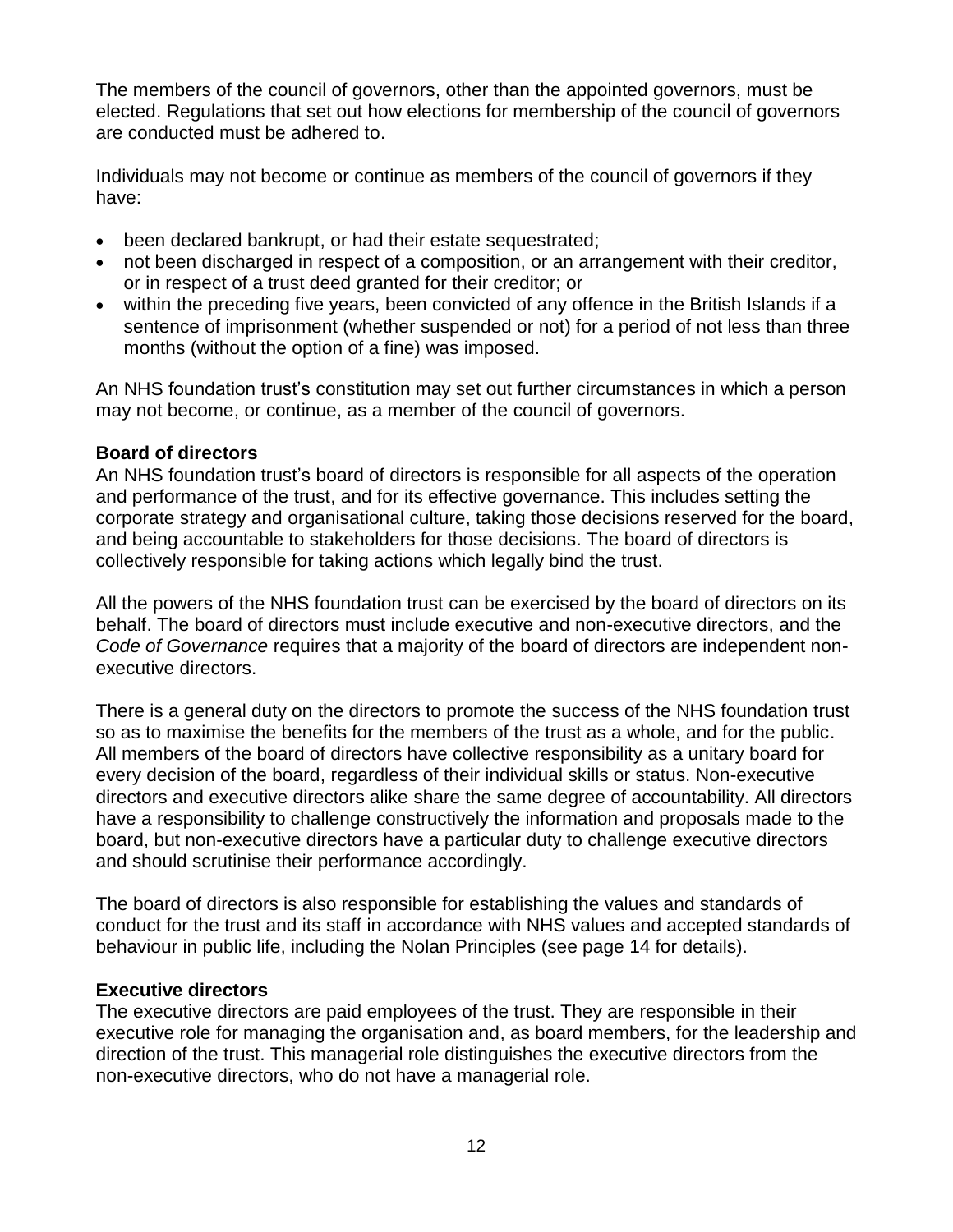The executive directors must include a chief executive (who is also the accounting officer) and a finance director. In addition, one of the executive directors must be a registered medical practitioner or a registered dentist, and one must be a registered nurse or a registered midwife. The executive directors will each have particular responsibility for a specific function, but are all also collectively accountable for exercising the powers of the trust and for its performance.

#### **Non-executive directors**

The non-executive directors are particularly responsible for challenging the executive directors in decision-making and on the trust's strategy, but they are collectively accountable with the executive directors for the exercise of their powers and for the performance of the trust. Unlike the executive directors, they do not have a managerial role.

The non-executive directors will include the chair. A person may only be appointed as a non-executive director if he or she is a member of the public constituency (or the patients'/service users'/carers' constituency where there is one). Where the trust has a university medical or dental school, a person may be appointed as a non-executive director if he or she exercises functions for that university or school.

#### **Chair**

The chair is one of the non-executive directors and undertakes a dual role as chair of the board of directors and chair of the council of governors. This means that the chair is responsible for leading both the board and council and for ensuring that they work together effectively. The chair is also responsible for making sure that the board and council receive accurate, timely and clear information that is appropriate for their respective duties. The dual role of the chair enables clear communication between the board of directors and council of governors.

#### **Differences between the director and governor roles**

To fulfil their collective responsibility for the exercise of their powers and the performance of the trust, and to be accountable for both, all executive and non-executive directors of the NHS foundation trust must:

- provide effective and proactive leadership of the trust within a framework of processes, procedures and controls which enable risk to be assessed and managed;
- take responsibility for making sure the trust complies with the conditions of its licence, its constitution, guidance issued by Monitor, relevant statutory requirements and contractual obligations;
- set the trust's strategic aims at least annually (in the forward plan), taking into consideration the views of the council of governors;
- be responsible for ensuring the quality and safety of health care services, education, training and research delivered by the trust;
- ensure that the trust exercises its functions effectively, efficiently and economically;
- set the trust's vision, values and standards of conduct and ensure the trust meets its obligations to its members, patients and other stakeholders and communicates them to these people clearly;
- take decisions objectively in the interests of the trust;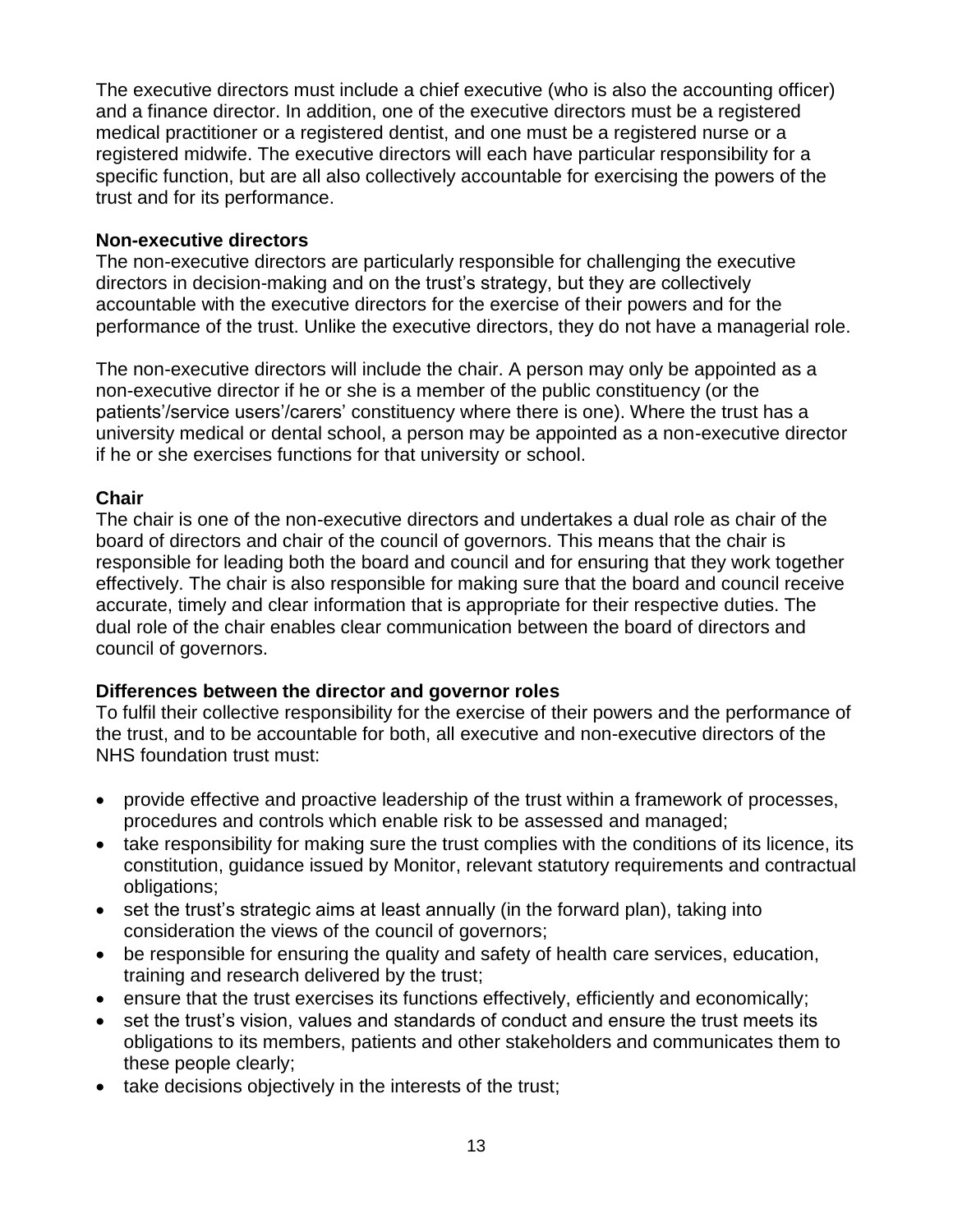- take joint responsibility for every board decision, regardless of their individual skills or status;
- share accountability as a unitary (single) board; and
- constructively challenge the decisions of the board and help develop proposals on priorities, risk mitigation, values, standards and strategy.

Directors are paid for their skills, time and expertise in leading the trust both strategically and operationally, as well as for taking responsibility for the performance of the trust and being accountable in the event of failures.

The voluntary role of the governor is entirely different to that of a director. Governors are not expected to undertake the above duties or to be ultimately responsible for the performance of the trust. The governor's role is detailed in Chapter 3, and includes specific statutory duties, but the board of directors remains ultimately responsible for the trust's operations and performance.

The overriding duty of the board of directors is to be collectively and individually responsible for promoting the success of the NHS foundation trust so as to maximise the benefits for the members of the NHS foundation trust as a whole and for the public. This means the board is focused on providing high-quality health care to the NHS foundation trust's members and the communities it serves.

By way of contrast, the overriding role of the council of governors is to hold the nonexecutive directors, individually and collectively, to account for the performance of the board of directors and to represent the interests of foundation trust members and of the public.

The board is therefore responsible for the direction and performance of the trust, while the council of governors is responsible primarily for assuring the performance of the board.

# *Partnership working*

Notwithstanding the role of the council of governors to hold the non-executive directors to account for the performance of the board, it is important that both the board of directors and council of governors see their interaction as primarily being one of constructive partnership. The board and council should seek to work effectively together in their respective roles and avoid unconstructive adversarial interaction.

# **The Nolan Principles**

All holders of public office should adhere to the principles of public life defined by the Nolan Committee. $3$  The committee sets out the principles for the benefit of all who serve the public in any way, so they apply to NHS foundation trust governors. The seven principles are:

- 1. Selflessness;
- 2. Integrity;
- 3. Objectivity;
- 4. Accountability;
- 5. Openness;

 $\overline{a}$ 

6. Honesty; and

<sup>&</sup>lt;sup>3</sup> For further information see [www.public-standards.org.uk](http://www.public-standards.org.uk/)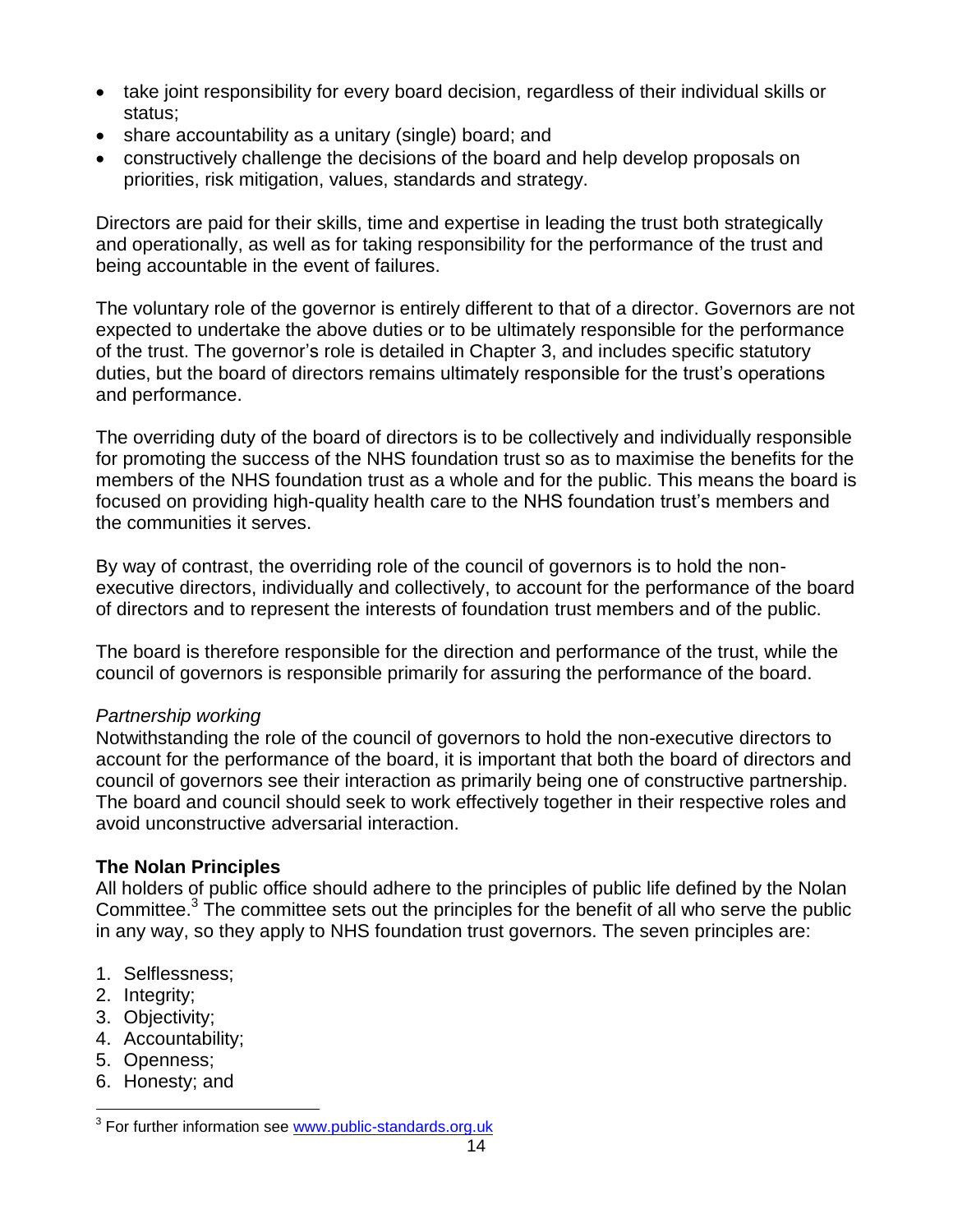7. Leadership.

#### **Committees of the board of directors**

The key committees referenced in legislation, and described more fully in the *Code of Governance*, are set out below.

#### *Nominations committee*

The *Code of Governance* states that there may be one or two nominations, or appointments, committees. If you are unsure of the structure adopted by your own trust, you can find out by referring to its constitution, listed in the [NHS Foundation Trust Directory](http://www.monitor-nhsft.gov.uk/about-nhs-foundation-trusts/nhs-foundation-trust-directory) on Monitor's website, or by asking your trust directly.

The nominations committee or committees are responsible for identifying and nominating executive and non-executive directors. The governors are ultimately responsible for appointing and dismissing non-executive directors. In practice they exercise this responsibility through a nominations committee which provides a recommendation. Final decisions on the appointments of non-executive directors must be taken at a meeting of the full council of governors.

If there are two nominations committees:

- One committee will be responsible for the appointment of executive directors and the other for nominations for non-executive directors (including the chair). The committee responsible for appointing executive directors should consist of at least the chair, chief executive and other non-executive directors.
- The trust chair or an independent non-executive director may chair both committees. Alternatively, a governor may chair the nominations committee responsible for nominations of non-executive directors. Where a nominations committee is set up to appoint a trust chair, a different non-executive director or governor must chair the committee should the current chair be a candidate for reappointment.
- The nominations committee responsible for the non-executive directors should have a majority of governors.

If a trust has only one nominations committee, when it discusses nominations for appointments of non-executives, including the appointment of the chair, it should have a majority of governors on the committee and also on the interview panel.

#### *Audit committee*

The audit committee is responsible for monitoring and reviewing matters such as the integrity of financial statements of the NHS foundation trust, its internal controls and overseeing the internal audit function. It should focus on providing assurance to the board that the systems and process are functioning effectively (so that the board is discharging its duty) and that those committees that are reviewing quality information in more detail are doing so effectively.

The main roles and responsibilities of the audit committee should be set out in written terms of reference, including details of how it will achieve both.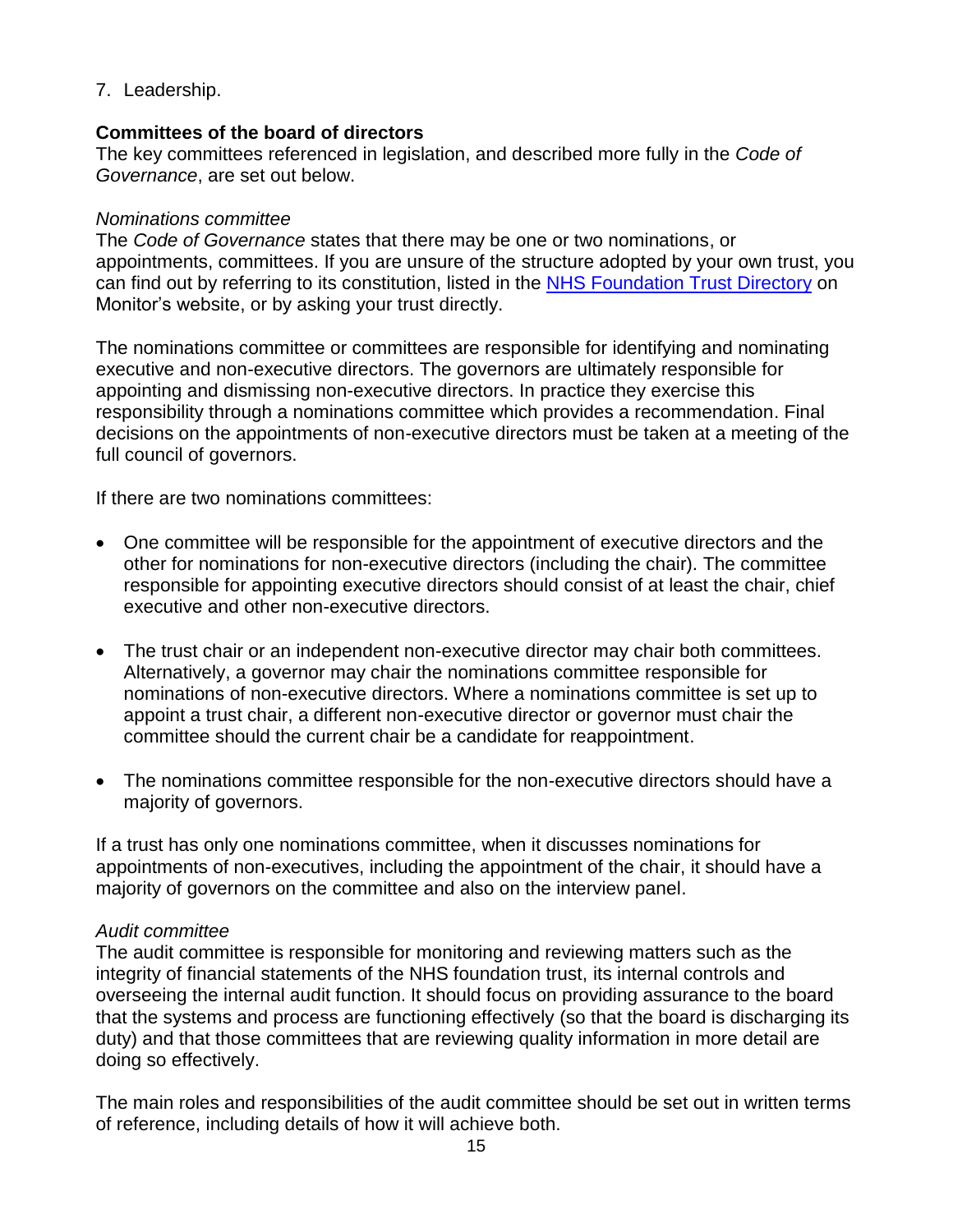The main roles and responsibilities of the audit committee are to:

- review the trust's internal financial controls and internal control and risk management systems, unless expressly addressed elsewhere by a separate board committee or the board itself;
- monitor the integrity of the financial statements, including any formal announcements relating to the trust's financial performance, and review significant financial reporting judgements contained in them;
- monitor and review the effectiveness of the internal audit function;
- review and monitor the external auditor's independence and objectivity and the effectiveness of the audit process, taking into consideration relevant UK professional and regulatory requirements;
- develop and implement policy on engaging the external auditor for any non-audit services, taking into account relevant ethical guidance regarding the provision of nonaudit services by the external audit firm;
- report to the board of directors, identifying any matters which it considers merit action or improvement and recommend steps to take; and
- report to the council of governors on the conduct of the external audit for the year and recommend whether the council of governors should reappoint the same auditors.

The audit committee is not responsible for appointing external auditors; that is the responsibility of the council of governors. However, the audit committee plays a key role in making recommendations to the council.

The *Code of Governance* lays out the requirements for membership of the audit committee. Governors are not members of the audit committee. However, the council of governors should take the lead in agreeing with the audit committee the criteria for appointing, reappointing and removing the external auditor. The audit committee should also report to the council of governors, identifying any matters that merit action or improvement, including details such as the quality and value of the audit and timeliness of reporting and fees.

#### *Remuneration committee*

The board of directors must establish a remuneration committee comprising non-executive directors. However, if such a committee is yet to be established, the trust constitution may make provision for remuneration matters to be decided. This committee has responsibility for setting the terms and conditions of office, including the remuneration (pay and benefit entitlements) and allowances of the executive directors. However, the council of governors, not the remuneration committee, is responsible for setting the terms and conditions of the non-executive directors (including the chair).

#### **Other useful roles in the governance structure**

In addition to the key statutory roles of the chair and chief executive, the *Code of Governance* suggests other positions that can contribute to the efficient and effective running of an NHS foundation trust.

# *Deputy chair*

The board of directors should have a deputy chair who deputises for the chair as and when appropriate.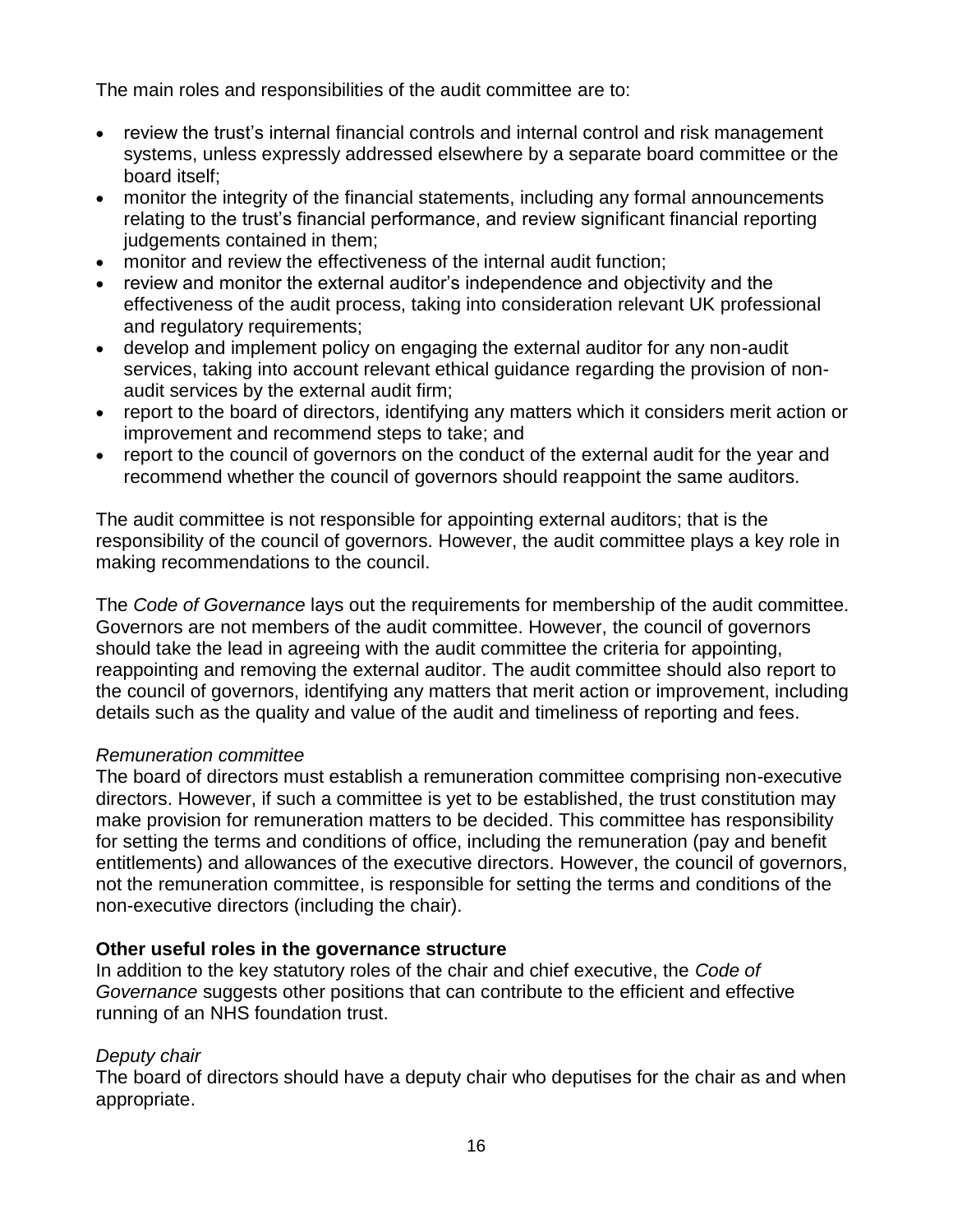#### *Senior independent director*

One of the independent non-executive directors should be appointed by the board of directors as the senior independent director (SID). This appointment should be made in consultation with the council of governors.

The SID should act as the point of contact with the board of directors if governors have concerns which approaches through normal channels have failed to resolve or for which such approaches are inappropriate. The SID may also act as the point of contact with the board of directors for governors when they discuss, for example, the chair's performance appraisal and his or her remuneration and other allowances.

The *Code of Governance* sets out further details about the SID and the meaning of "independent".

#### *Lead governor*

Monitor has asked all NHS foundation trusts to nominate a "lead governor". This individual will liaise between Monitor and the council of governors where, for example, we have concerns about the leadership provided to an NHS foundation trust or in circumstances where it would be inappropriate for the chair to contact us, or vice versa (for example, regarding concerns about the appointment or removal of the chair).

However, the term "lead governor" has created some confusion. Monitor did not intend the person holding this role to "lead" the council of governors or assume greater power or responsibility than other governors. We recognise that many NHS foundation trusts have broadened the original intention of this role and given greater responsibility or power to their lead governor. Every trust can decide how best to structure its own council; we continue to require only that the lead governor act as a point of contact between Monitor and the council of governors when needed. Directors and governors alike should always remember that the council of governors as a whole has the responsibilities and powers in statute, and not individual governors.

Where NHS foundation trusts choose to broaden the lead governor's role, directors and the council of governors should agree what it should and should not include. The council of governors should vote on or otherwise decide who the lead governor will be; directors (including the chair) should not be involved in this process.

Having a lead governor does not, in itself, prevent any other governor from making contact with Monitor directly if they feel this is necessary. The Independent Panel for Advising Governors can provide advice if the council approves the submission of a question to it (see Chapter 3).

Communication from Monitor to governors will, as a matter of course, be disseminated by trust secretaries.

Further information can be found in the *Code of Governance* and from your trust secretary.

#### *Trust secretary*

NHS foundation trusts generally have a trust secretary (sometimes known as the board or company secretary or head of governance). The trust secretary, usually an employee of the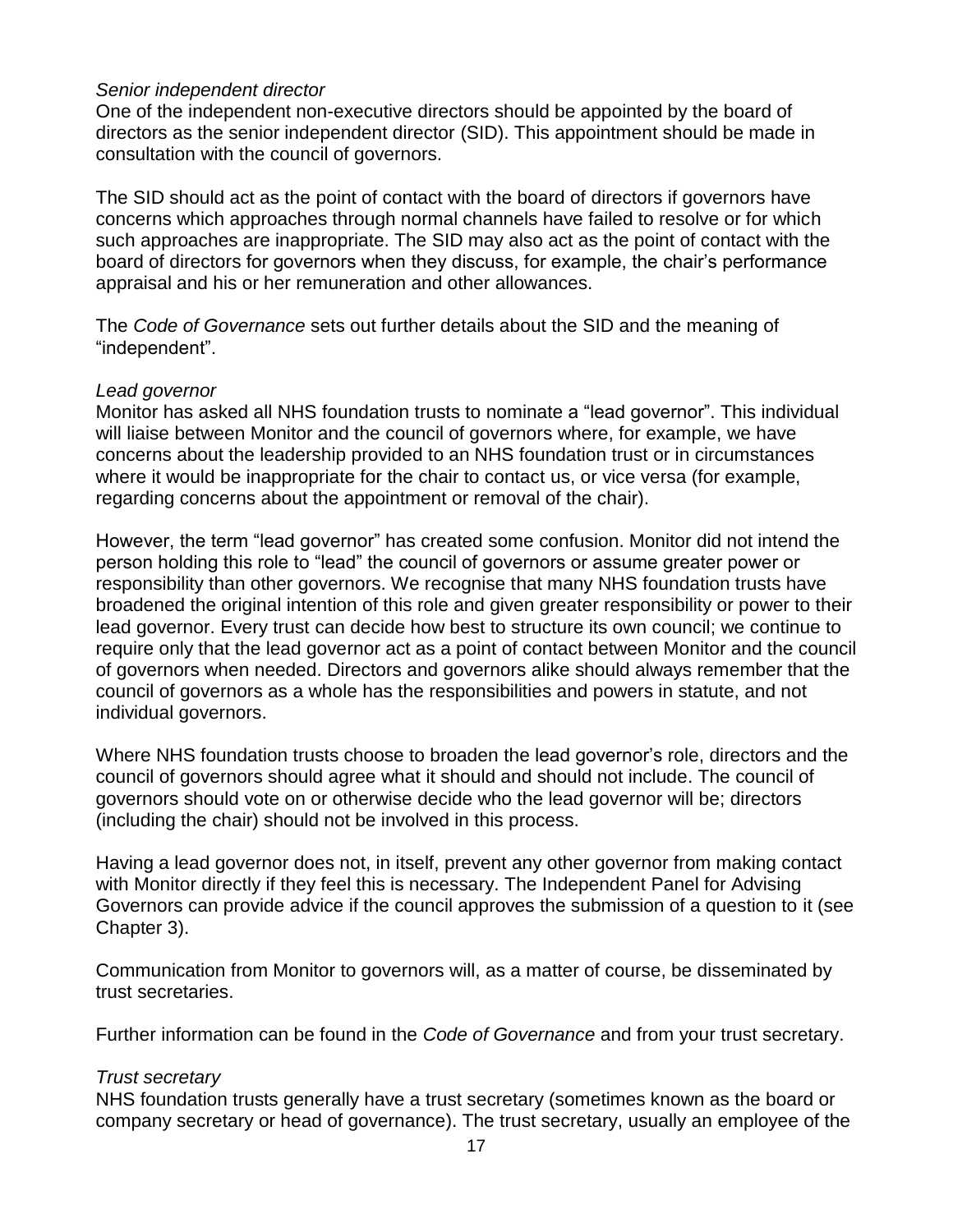trust, is responsible in particular for organising the meetings and administration of the board of directors and council of governors and often plays an important role in supporting the council of governors. For example, the secretary may be expected to:

- ensure the council of governors complies with its procedures laid down in the trust's constitution and/or elsewhere);
- advise the council of governors (through the chair) on all governance matters; and
- ensure information flows freely within the trust, including to/from the council of governors.

Trust secretaries are usually also available, sometimes with a membership manager, to advise and support individual governors on procedural matters and to oversee governor training and development. He or she is typically the person governors can go to with day-today questions. Under the *Code of Governance*, appointing and removing the trust secretary will be a joint matter for the chief executive and chair.

# *Membership secretary or manager*

The *Compliance Framework* requires NHS foundation trusts to maintain a representative membership. Some will also provide a membership office or a membership secretary/manager, although this is not compulsory. The office may be responsible for:

- managing the flow of information between members and governors, for example, sending out newsletters, coordinating member surveys and administering membership card schemes;
- coordinating, as appropriate, the elections for the council of governors;
- providing administrative support for governors as they perform their duties; and
- maintaining the membership database and providing high level reports on membership.

Neither the trust secretary nor the membership secretary are mandatory roles and NHS foundation trusts may have established different roles to cover these responsibilities. You can check with your trust to see what functions or roles it has established to support governors and members.

#### **Governor working groups**

Some trusts have found it helpful to set up a variety of governor working groups where governors can contribute and add value. It is up to each NHS foundation trust to decide which governor working groups it would like to have in place and which topics these cover. Examples of groups some trusts have include:

- clinical quality:
- membership strategy and engagement;
- strategic planning and policy;
- patient experience; and
- auditor appointment.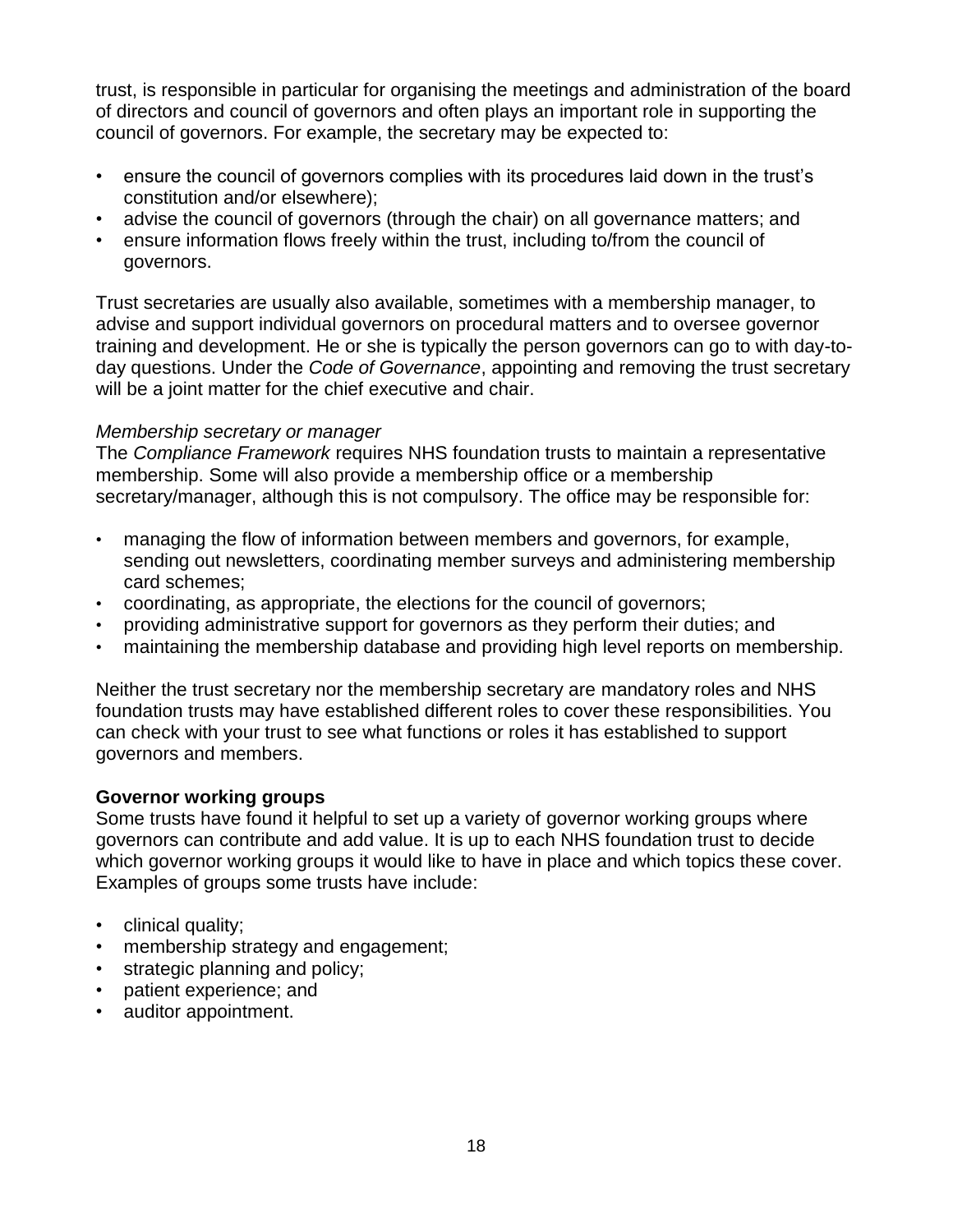# **Chapter 3: The governor's role**

*This chapter sets out what it means to be a governor of an NHS foundation trust in formal terms. This chapter covers:*

- *the statutory powers and duties of governors;*
- *types of governors; and*

 $\overline{a}$ 

• *support for governors and their work.*

# **3.1 What are the statutory duties and powers of the council of governors?**

The 2006 Act gave the council of governors various statutory roles and responsibilities and the amendments to it, contained within the 2012 Act, expand, clarify and add to them (as shown in Table 1).

| Table 1: Governors' roles, responsibilities and powers under the legislation |  |  |  |  |  |  |  |
|------------------------------------------------------------------------------|--|--|--|--|--|--|--|
|------------------------------------------------------------------------------|--|--|--|--|--|--|--|

|                                                                 | Statutory roles and responsibilities of the<br>council of governors                                                                                                                                                                                                                                                                                                                                                                                                                                                                                                                                                                           | <b>Additional powers</b>                                                                                                                                                         |
|-----------------------------------------------------------------|-----------------------------------------------------------------------------------------------------------------------------------------------------------------------------------------------------------------------------------------------------------------------------------------------------------------------------------------------------------------------------------------------------------------------------------------------------------------------------------------------------------------------------------------------------------------------------------------------------------------------------------------------|----------------------------------------------------------------------------------------------------------------------------------------------------------------------------------|
| <b>2006 Act</b>                                                 | Appoint and, if appropriate, remove the chair;<br>$\bullet$<br>Appoint and, if appropriate, remove the other<br>$\bullet$<br>non-executive directors;<br>Decide the remuneration and allowances and<br>$\bullet$<br>other terms and conditions of office of the<br>chair and the other non-executive directors;<br>Approve (or not) any new appointment of a<br>chief executive;<br>Appoint and, if appropriate, remove the NHS<br>foundation trust's auditor; and<br>Receive the NHS foundation trust's annual<br>accounts, any report of the auditor on them,<br>and the annual report at a general meeting of<br>the council of governors. | In preparing the<br>$\bullet$<br><b>NHS</b> foundation<br>trust's forward plan,<br>the board of<br>directors must have<br>regard to the views<br>of the council of<br>governors. |
| <b>Amendments</b><br>to the 2006<br>Act made by<br>the 2012 Act | Hold the non-executive directors, individually<br>$\bullet$<br>and collectively, to account for the<br>performance of the board of directors (see<br>Chapter $4$ ); <sup>4</sup><br>Represent the interests of the members of the                                                                                                                                                                                                                                                                                                                                                                                                             | The council of<br>$\bullet$<br>governors may<br>require one or more<br>of the directors to<br>attend a governors'<br>meeting to obtain                                           |

<sup>4</sup> This makes explicit a duty to hold the board to account which was already a requirement of Monitor's *Code of Governance*. The subtle difference is that in the Health and Social Care Act 2012 governors are specifically tasked with holding the non-executive directors, individually and collectively, to account for the performance of the board of directors but it should be remembered that the board operates as a unitary board.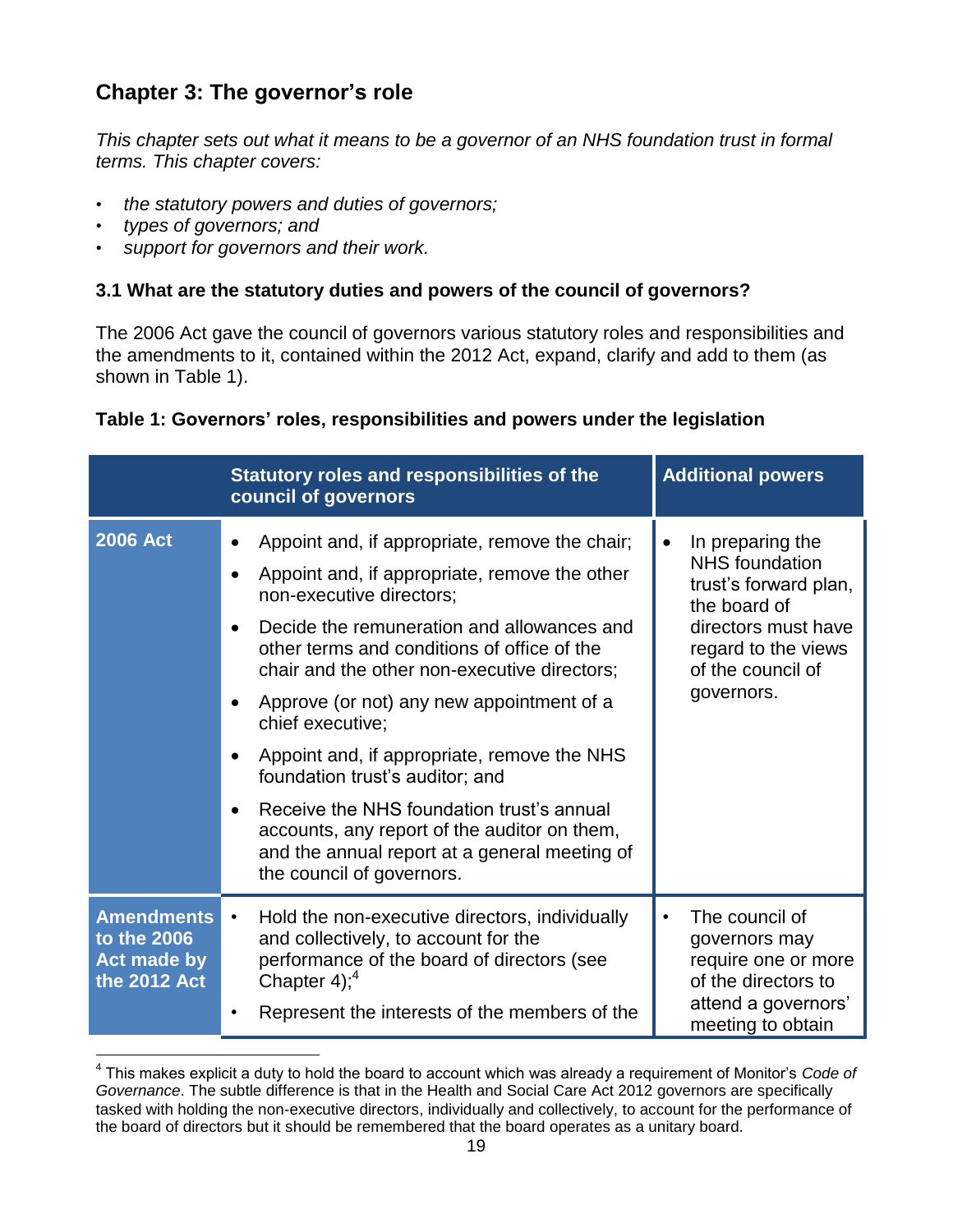| trust as a whole and the interests of the public<br>(see Chapter 4);<br>Approve "significant transactions" (see<br>Chapter 10);<br>Approve an application by the trust to enter<br>into a merger, acquisition, separation or<br>dissolution (See Chapter 10);<br>Decide whether the trust's non-NHS work<br>would significantly interfere with its principal<br>purpose, which is to provide goods and<br>services for the health service in England, or<br>performing its other functions (see Chapter | information about<br>performance of the<br>trust's functions or<br>the directors'<br>performance of<br>their duties, and to<br>help the council of<br>governors to decide<br>whether to propose<br>a vote on the trust's<br>or directors'<br>performance (see<br>Chapter 4). |
|---------------------------------------------------------------------------------------------------------------------------------------------------------------------------------------------------------------------------------------------------------------------------------------------------------------------------------------------------------------------------------------------------------------------------------------------------------------------------------------------------------|------------------------------------------------------------------------------------------------------------------------------------------------------------------------------------------------------------------------------------------------------------------------------|
| 11); $^{5}$ and<br>Approve amendments to the trust's<br>constitution. <sup>6</sup>                                                                                                                                                                                                                                                                                                                                                                                                                      |                                                                                                                                                                                                                                                                              |

# **Additional responsibilities for NHS foundation trusts following the amendment of the 2006 Act by the 2012 Act**

Board meetings:

 $\overline{a}$ 

- Before each board meeting, the board of directors must send a copy of the agenda to the council of governors.
- After the meeting, the board of directors must as soon as practicable send a copy of the minutes to the council of governors.

Annual members' meetings:

- The trust must hold annual members' meetings. At least one of the directors must present the trust's annual report and accounts, and any report of the auditor on the accounts, to members at this meeting.
- The trust may combine the annual members' meeting with the governors' meeting, which is held for the purpose of considering the trust's annual report and accounts.
- Where there has been an amendment to the constitution which relates to the powers, duties or roles of the council of governors, at least one governor must attend the next annual members' meeting and present the amendment to members. Members have the right to vote on and veto these types of constitutional amendments.

 $<sup>5</sup>$  Any proposal by the directors to increase the proportion of total income earned from non-NHS work by five</sup> percentage points or more requires agreement by more than half of the members of the council of governors of the trust voting.

<sup>6</sup> Amendments to the trust's constitution must be approved by the council of governors. Approval means more than half of the governors voting agree with the amendments. Amendments must also be approved by more than half of the members of the board of directors voting.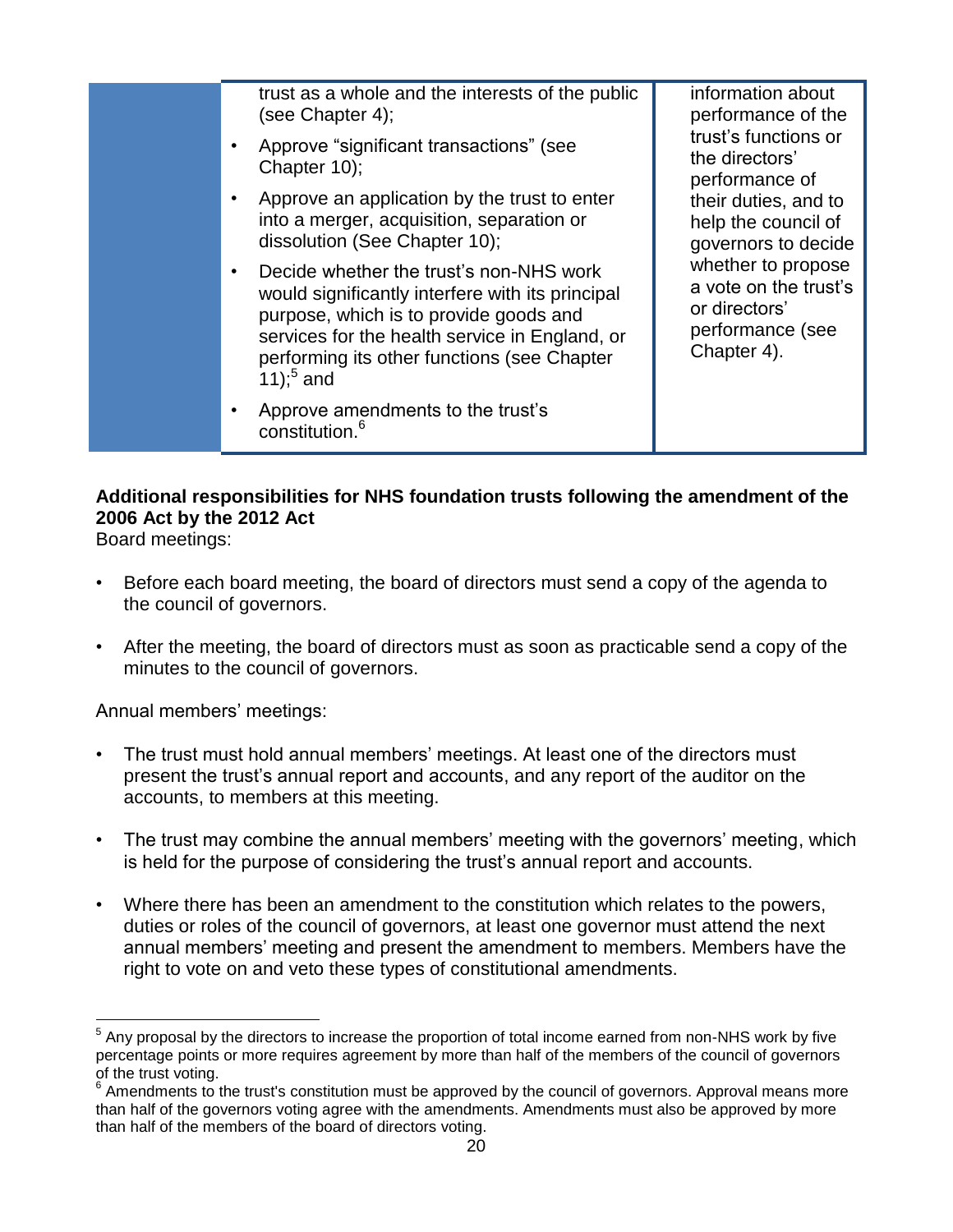Governor capability:

• The trust must take steps to ensure that governors have the skills and knowledge they require to undertake their role.

For more details on any of the governors' statutory duties and powers introduced by the amendment of the 2006 Act by the [2012 Act,](http://services.parliament.uk/bills/2010-11/healthandsocialcare.html) please refer to the legislation, or contact your trust secretary.

# **3.2 Other activities**

Governors may also become involved in many areas not covered by the legislation. However, they should remember that they do not play an operational role within the trust. Although NHS foundation trusts may choose to involve governors in hospital visits or volunteering, governors neither have a right to inspect NHS foundation trust property or services nor a duty to meet patients and conduct quality reviews.

Many NHS foundation trusts have greatly benefited from the skills and experience of their governors. Listed below are just a few examples of other duties that governors in some trusts have undertaken. However, again, these are activities which have been decided at a local level and are not compulsory:

- holding constituency meetings to communicate with members and understand members' views;
- providing a governor perspective on aspects of the trust's performance;
- developing and reviewing the membership strategy to make sure that levels of representation and engagement are maintained and increased as appropriate;
- working with other local representative bodies;
- working with hospital volunteers; and
- giving talks to interested stakeholders.

Organisations such as the [Foundation Trust Network](http://www.foundationtrustnetwork.org/home/) and [Foundation Trust Governors'](http://www.ftga.org.uk/)  [Association](http://www.ftga.org.uk/) may provide additional support and advice in these areas. More details about these organisations can be found in Chapter 12.

#### **Types of governors**

There are different types of governors but they all have the same statutory role and responsibilities. The main differences arise from the types of trust members that particular governors represent. However, there are minimum requirements on the composition of the council of governors, including that there must be a majority of public governors.

#### **Public governors**

Public governors are elected by the members of the trust's public constituency. An NHS foundation trust will typically divide its public constituency into areas covering the geographical areas where the majority of the trust's patients and/or service users reside. Members of these areas will elect governors to represent their area. A trust may also choose to have a "rest of England" constituency if its patients or service users are particularly widely dispersed, as may be the case for some specialist trusts in particular.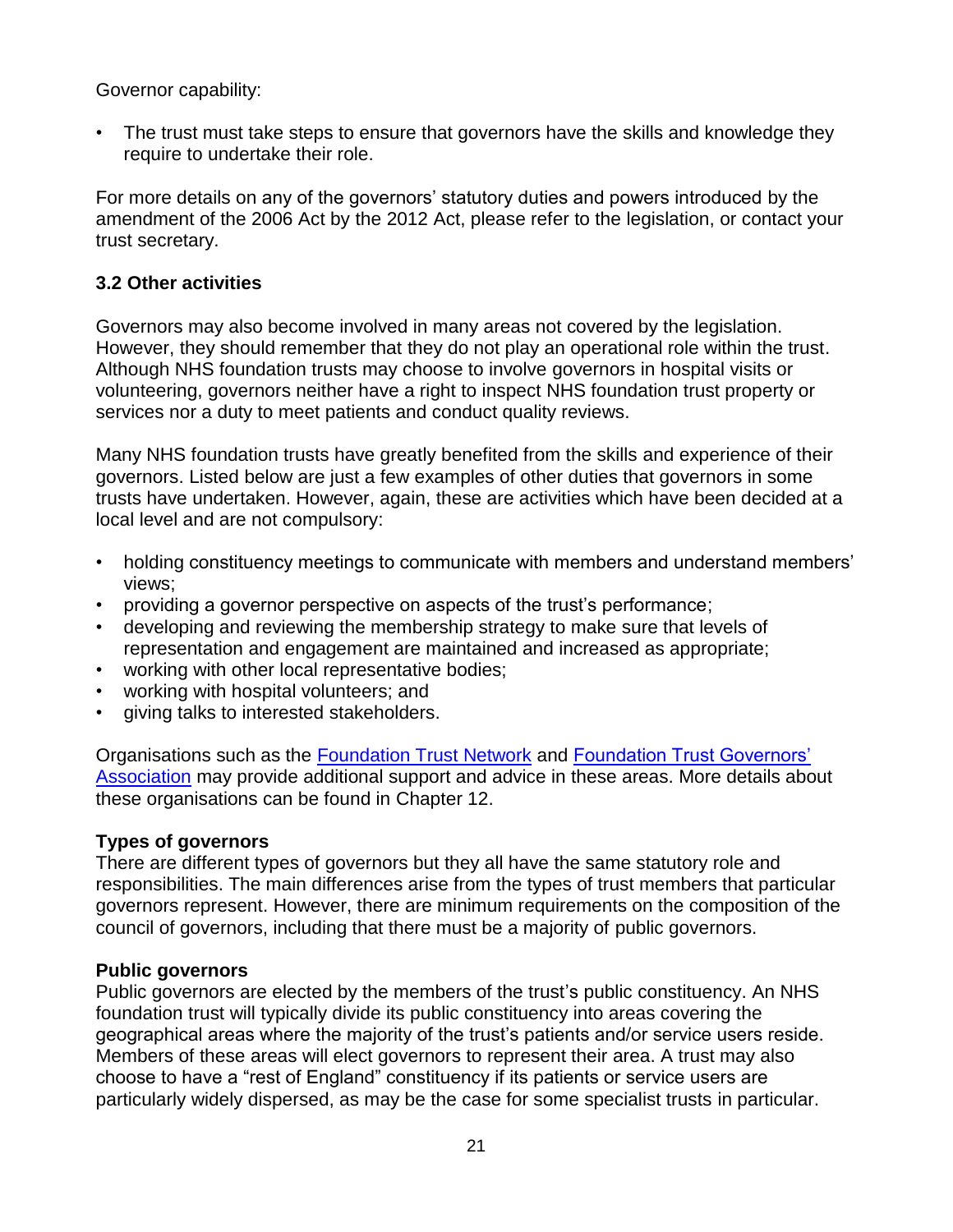NHS foundation trusts have a legal duty to make sure their public constituencies are representative of those eligible for membership.

Public governors, like all governors, have a primary responsibility to represent the interests of the NHS foundation trust members who elected them as well as other members of the public. The 2006 Act states that more than half of the council of governors must be made up of public governors (including patient, carer or service user governors if the NHS foundation trust has a patient/carer/service user constituency).

#### **Patient, carer and service user governors**

NHS foundation trusts can opt to have a patient/carer/service user constituency. If this is the case then the trust will have patient, carer and service user governors to represent it. As people who are very close to the services provided by the NHS foundation trust, patients, carers and service users may bring particular insight and knowledge to the council of governors about the trust's efficiency and effectiveness, and the patient experience.

The role of this type of governor is the same as that of public and staff governors, namely, to hold the non-executive directors, individually and collectively, to account for the performance of the board of directors, and to represent the interests of the members of the patient/carer/service user constituency, the members of the trust as a whole, and the public.

#### **Staff governors**

Staff governors have the same role as public governors and patient/carer/service user governors in that they are responsible for holding the non-executive directors, individually and collectively, to account for the performance of the board of directors, and for representing the members of the staff constituency, the members of the NHS foundation trust as a whole, and the public. A staff governor should not seek to act as a staff representative or union representative on employment issues, as there are other channels for dealing with such concerns.

Staff governors may however face different challenges from those faced by public or appointed governors. For example, they may need support to obtain time off from their jobs to attend meetings.

As employees of the trust, staff governors bring a unique understanding of the issues faced by an NHS foundation trust, which they should seek to use in representing their members' interests and holding the non-executive directors to account for the performance of the board.

The 2006 Act requires at least three members of the council of governors to be staff governors. Where there are different classes of staff within the staff constituency, such as "Nursing", "Medical" and "Management", each class must be represented by at least one governor.

#### **Appointed governors**

Legislation requires that the council of governors also appoints representatives of certain defined stakeholders to help tailor its governance to local circumstances. These appointed governors are representatives of organisations with whom NHS foundation trusts may wish to have a strong relationship. They can be from any organisation, providing appointed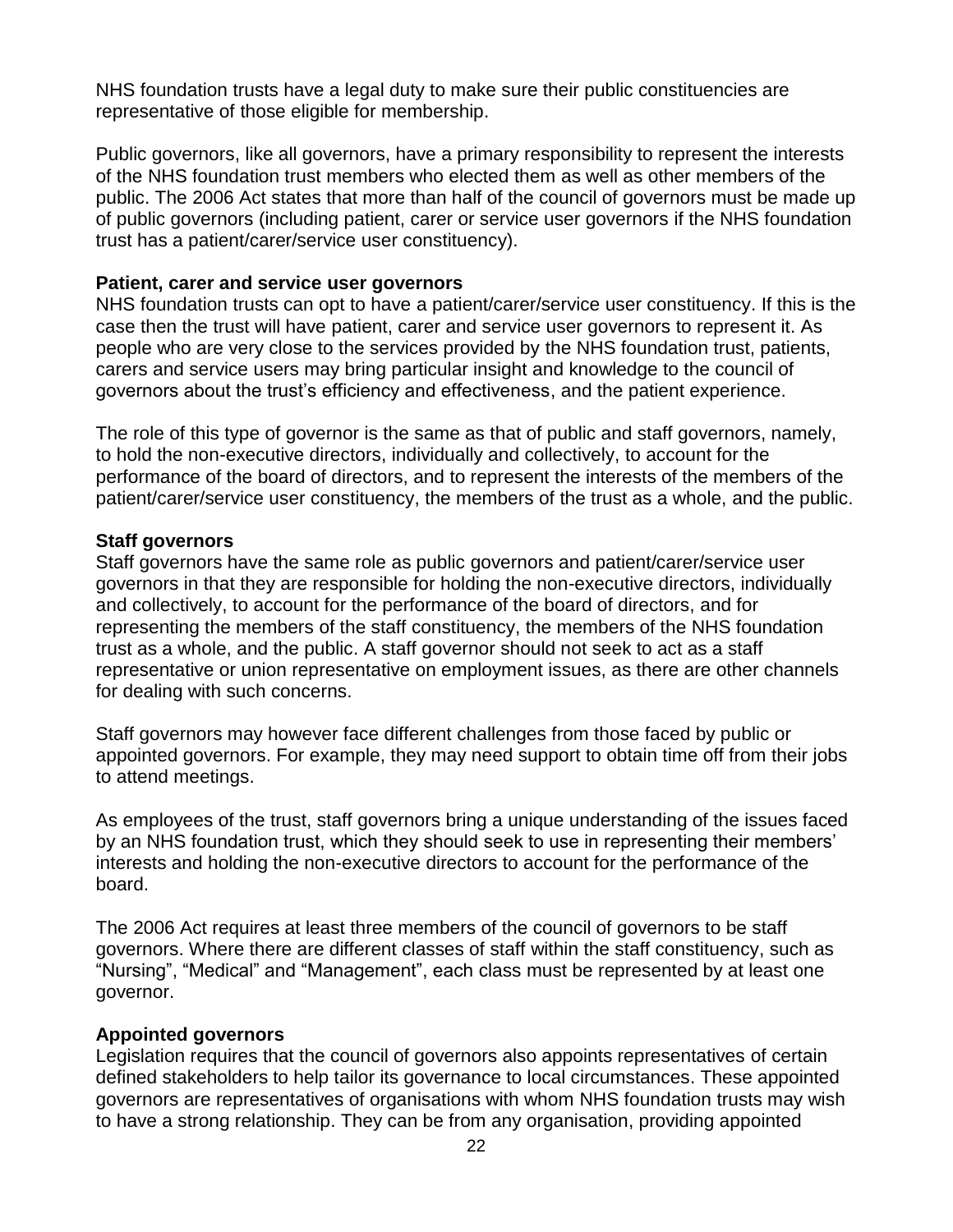governors are drawn from one or more qualifying local authorities and, where the trust includes a university medical or dental school, one appointed governor is from the university/school.

Trusts are no longer required to appoint a governor from a PCT, which have now been abolished. There is no equivalent requirement to appoint a governor from one or more CCGs in their place, although trusts are free to do this if they wish.

An NHS foundation trust's constitution will identify the stakeholders who are entitled to appoint representatives to the council of governors. Such stakeholders may include, for example, local voluntary groups, the police, trade unions or charities. There is no difference between the responsibilities of an elected and an appointed governor, other than whom they represent.

The role is not defined in statute but we expect that appointed governors will work to further the relationship between their own organisation and the NHS foundation trust, and seek to benefit the trust where possible through the relationship.

#### **Governor terms of office**

There is no reference in legislation to a maximum number of years that a governor may serve on a council of governors but many trusts choose to impose a limit and, if so, this will be set out in the trust's constitution.

There is a legislative maximum for each term of office: the 2006 Act states that elected governors (ie, public, patient and staff governors) may hold office for a period of up to three years. A governor is eligible to stand for re-election at the end of this period, after which they may be re-elected for further terms of up to three years, providing they remain eligible. Governor terms may also be for less than the maximum three years.

There is no statutory rule as to the total number of years that a governor may serve, although some trusts may self-impose a maximum limit such as the "9 year rule" (also known as the "3x3 method") whereby governors may be elected to serve a maximum of three terms of office, each of three years.

Governors should check the terms of office set out in the trust's constitution, and directors and governors should consider the advantages, and disadvantages, of having governors serving, subject to re-election at three-year term intervals, for a long period of time.

#### **Provision of information by directors to governors**

Directors should ensure that governors receive the information they need to undertake their role effectively. The 2006 Act, as amended, specifies that agendas and minutes of meetings of the board of directors must also be sent to the council of governors. Directors and governors should seek to agree the format for, and level of detail of, such information. Please note that there is no legal basis on which the minutes of private sessions of board meetings should be exempted from being shared with the governors. In practice, it may be necessary to redact some information, for example, for data protection or commercial reasons. Governors should respect the confidentiality of these documents.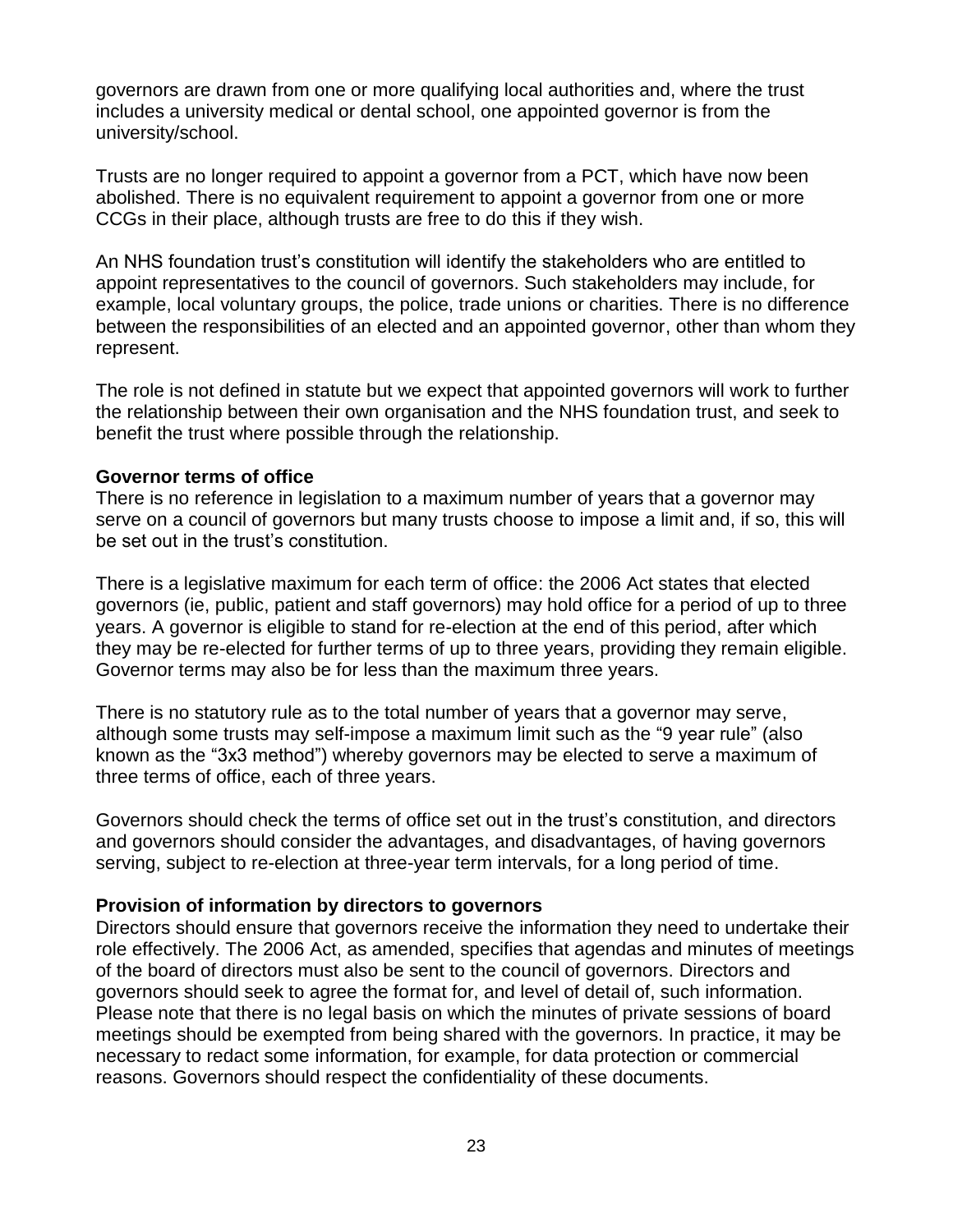If governors feel they are not getting the information they need from the trust in order to conduct their duties effectively, they should speak to the chair, clarifying what additional information they would like to receive. If the governors are not satisfied with the chair's response, they may also consider speaking to the senior independent director or another non-executive director.

#### *Board meetings held in public*

It is a legal requirement for the constitution to provide for meetings of the board of directors that are open to members of the public. However, the constitution may provide for members of the public to be excluded from a meeting for special reasons. Again this does not mean that governors should not receive the agenda and minutes from these meetings. This imposes a serious duty of confidentiality on governors.

Unless there are specific provisions in the trust's constitution on this issue, governors are not required to attend public meetings of the board of directors, but may do so if they wish.

How public board meetings are conducted will be at the discretion of each trust. Some may have procedures to permit questions from governors, members and the public, and others may not.

#### **Annual members' meetings**

The 2006 Act, as amended, states that NHS foundation trusts must hold an annual meeting of their members, an "Annual Members' Meeting". This meeting must also be open to the public.

At least one member of the board of directors must attend the meeting and present the annual accounts, any auditor report on them, and the annual report.

When the trust wants to make an amendment to the constitution concerning the powers or duties of the council of governors (or otherwise with respect to the role that the council of governors has as part of the trust), at least one governor must attend the next annual members meeting and present the amendment. The trust must also give the members an opportunity to vote on whether they approve the amendment. More than half the members voting must approve the amendment, or it will cease to be valid and the trust will have to take such steps as necessary as a result.

#### **Panel for Advising Governors**

Under the 2006 Act, as amended, Monitor has appointed a Panel for Advising Governors (the Panel) to which governors of NHS foundation trusts may refer a question concerning whether their trust has failed, or is failing, to act in accordance with its constitution, or Chapter 5 of the 2006 Act.

A governor may only refer a question to the Panel if more than half of the members of the council of governors voting approve the referral. The Panel will first decide if the referred question meets the criteria for its consideration. If the question is accepted by the Panel, the Panel will consider the available information, and is likely to request further information from the governors and/or the trust. The Panel will then decide whether to carry out an investigation in relation to the referred question. If an investigation is carried out, the Panel will publish a report setting out the conclusion.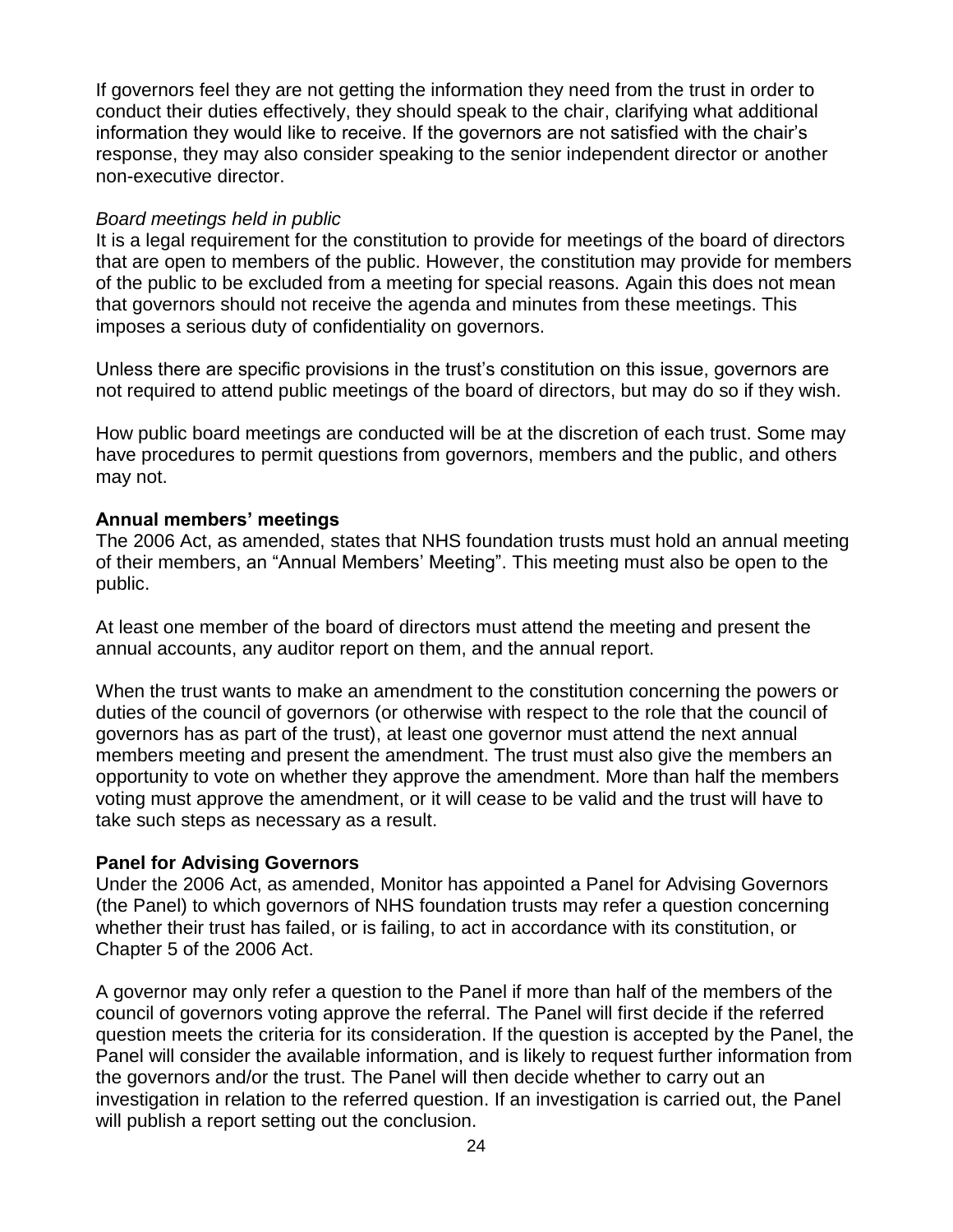If such a question or any other important issue or uncertainty arises, governors should always seek to discuss it in the first instance with the chair or another non-executive director. Referral of a question to the Panel should be as a last resort if governors are not able to obtain an answer to a relevant question through discussion internally.

#### **Governor training**

It is the trust's duty to take steps to ensure that governors are equipped with the skills and knowledge they need to discharge their duties appropriately. The directors will therefore need to make sure their trust has appropriate training arrangements in place both for new and existing governors, and that these are regularly reviewed and refreshed. Directors may opt to use outside training programmes or consultants to help fulfil this duty, but the overall responsibility remains with the trust.

Training sessions should be scheduled to be as easy as possible for governors to attend. This might mean, for example, scheduling training around council meetings. Governors should make every effort to attend any training that has been arranged for them by the trust or otherwise paid for by the trust.

Trusts should also consider giving governors access to specific expertise when they request it, so that governors have appropriate and objective guidance. For example, governors might find expert human resources (HR) advice helpful when they are asked to appoint a new chair or new non-executive directors.

#### **Other support for governors**

Trusts may provide travelling and other expenses for governors to attend council meetings and committee or working group meetings, as well as to any training events that the trust is asking governors to attend. The rates for such expenses will be determined by the trust.

#### **Participation by governors in working groups and sub-committees**

Trusts and governors may choose to have working groups and sub-committees on which governors may sit to help in specific areas of work, such as audit and finance, recruitment, patient experience and membership committees. The full council should set the terms of reference of such working groups and sub-committees, including how governors are elected or appointed to the group. The council of governors has no power of delegation, so governor working groups and committees can make recommendations to and advise the full council but cannot make decisions on its behalf. The board, by way of contrast, does have power of delegation to committees of the board, and therefore board committees can have decision-making powers.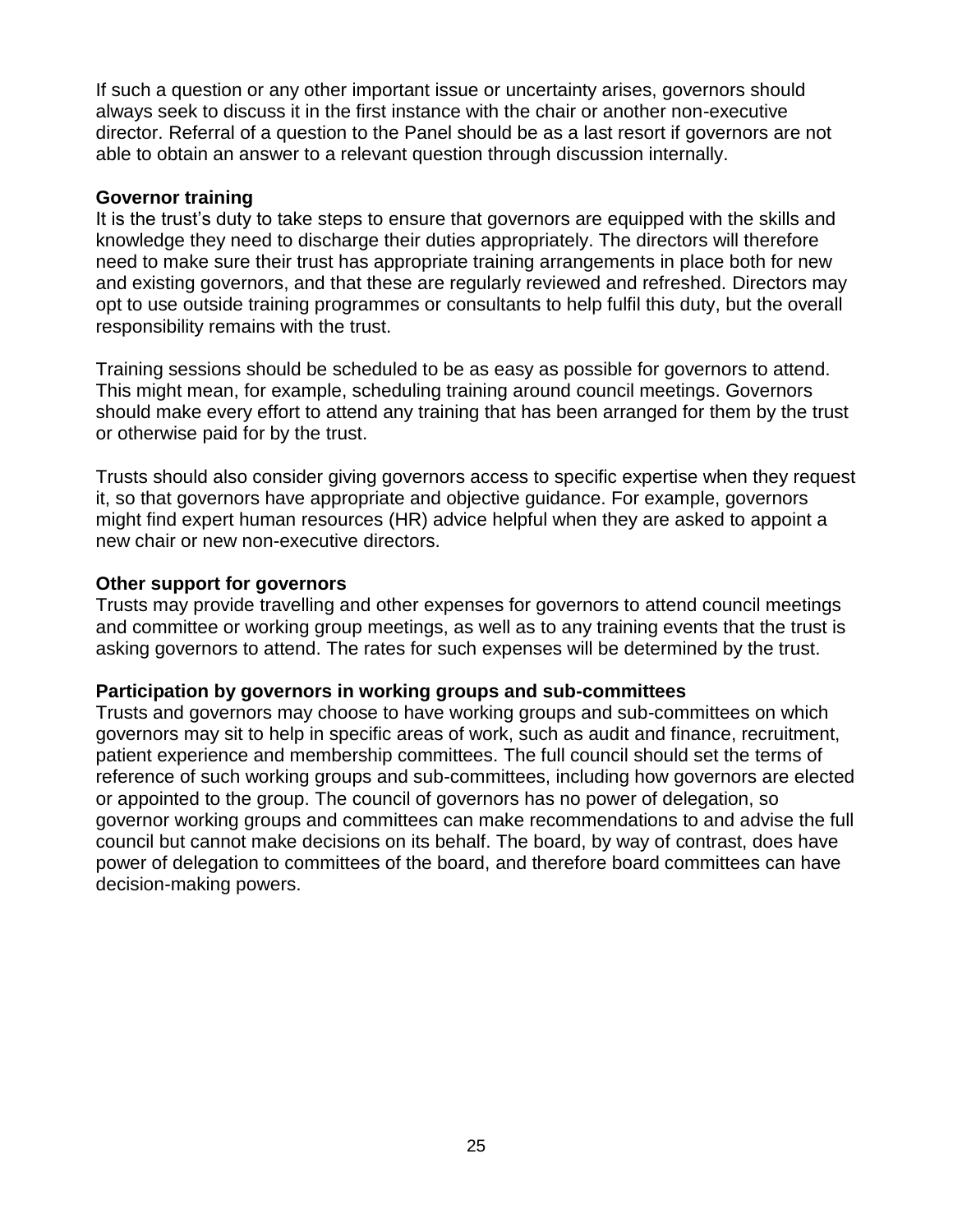# **Chapter 4: General duties of the council of governors**

*The 2006 Act, as amended, specifies that it is the duty of the council of governors to hold the non-executive directors individually and collectively to account for the performance of the board of directors. While the board is a unitary body which takes collective responsibility for the performance of the trust, the governors' role in assurance should take place primarily through the non-executive directors. It is also the duty of the council of governors to represent the interests of NHS foundation trust members and the public.* 

*This represents a change from Monitor's 2010* Code of Governance*. The next iteration of the* Code of Governance *will be updated accordingly.*

*This chapter covers:*

- *the legal requirements;*
- *what it means to hold the non-executive directors to account;*
- *what it means to represent the interests of members and of the public; and*
- *what the board of directors should do to support governors in these duties.*

#### **4.1 Holding the non-executive directors to account**

#### **What are the legal requirements?**

The council of governors has a duty to hold the non-executive directors individually and collectively to account for the performance of the board of directors.

The meaning of "holding the non-executive directors to account" is not described in legislation, which means there is no one "right way" to hold the non-executive directors to account. This may reasonably lead to a variety of interpretations by different councils of governors and boards of directors – this chapter aims to help guide their interpretations.

#### **What does it mean to hold the non-executive directors to account?**

The key principles guiding governors' understanding of what it means to hold the nonexecutive directors to account are shown in Table 2 (see page 27). It also lists the related statutory duties of governors and directors, and suggested methods that governors can use to hold non-executive directors to account.

In summary, "holding the non-executive directors to account" requires governors to scrutinise how well the board is working, challenge the board in respect of its effectiveness, and ask the board to demonstrate that it has sufficient quality assurance in respect of the overall performance of the trust. This is likely to involve questioning non-executive directors about the performance of the board and of the trust and making sure to represent the interests of the trust's members and of the public in doing so. In performing this duty, governors should keep in mind that the board of directors continues to bear ultimate responsibility for the trust's strategic planning and performance.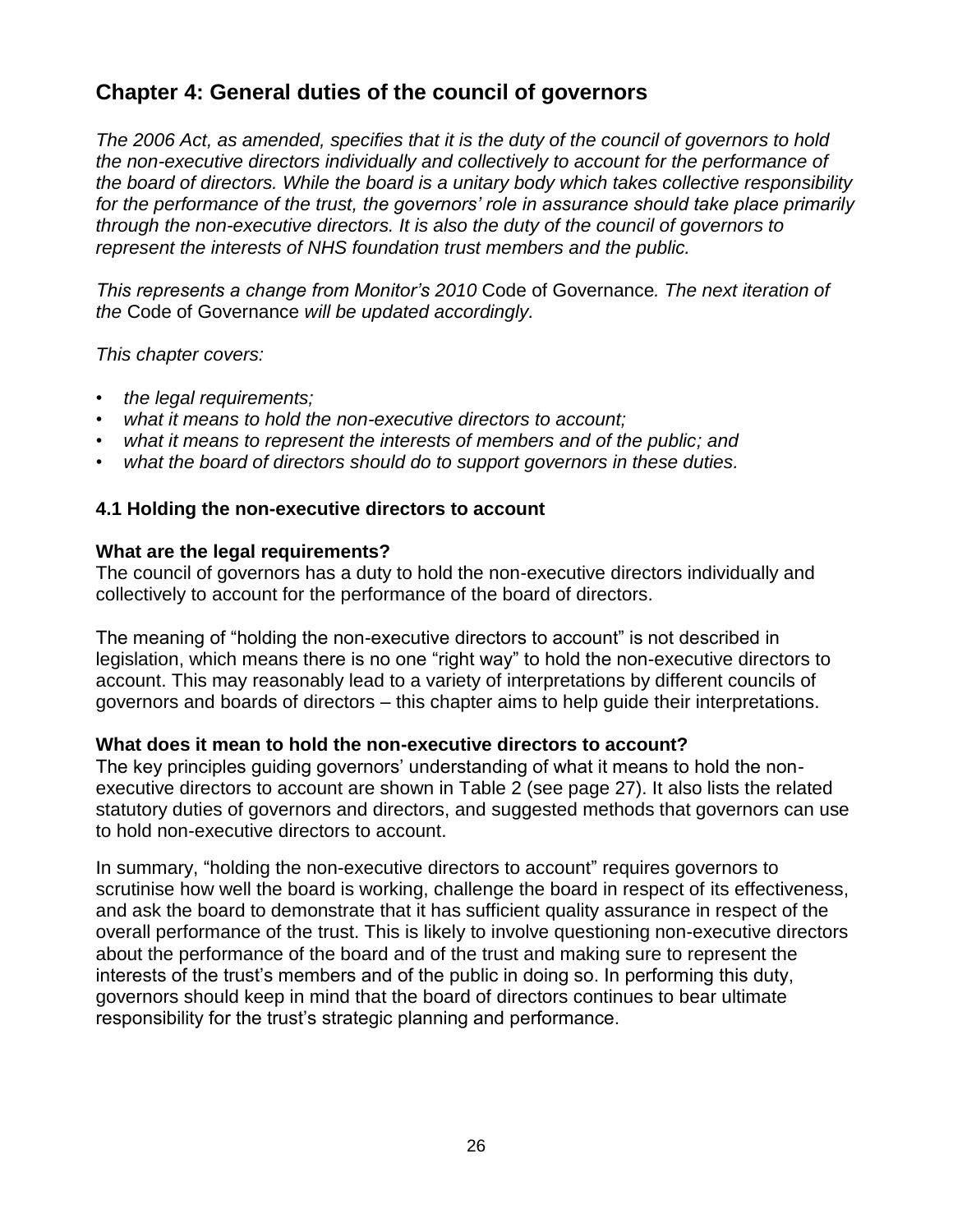**Table 2: Key principles guiding governors' understanding of what it means and how to hold the non-executive directors to account, and related statutory duties**

# **Key principles**

- 1. The overall responsibility for running an NHS foundation trust lies with the board of directors.
- 2. The council of governors is the collective body through which the directors explain and justify their actions, and the council should not seek to become involved in running the trust.
- 3. Governors must act in the best interests of the NHS foundation trust and should adhere to its values and code of conduct.
- 4. Directors are responsible and accountable for the performance of the foundation trust; governors do not take on this responsibility or accountability. This is reflected in the fact that directors are paid while governors are volunteers.

# **Undertaking the statutory duties**

**This document is not intended to set out "best" or even "good" practice, which will become clearer over time. The following are examples of activities that governors might undertake in seeking to hold the non-executive directors to account, but the approach will be decided at a local level.**

- Governors are responsible for appointing the chair and other non-executive directors and may also remove them in the event of unsatisfactory performance.
- Governors have the power to appoint or remove the auditor.
- Directors must take account of governors' views when setting the strategy for the trust, giving governors the opportunity to feed in the views of trust members and the public and to question the non-executive directors if these views do not appear to be reflected in the strategy. However, governors should understand there may be valid reasons why member views cannot always be acted upon. Governors and non-executive directors should have enough time to discuss these matters so governors can be satisfied with board decisionmaking processes.
- Governors have the right to receive the annual report and accounts of the trust, and can use these as the basis for their questioning of non-executive directors and assessing the performance of the board in terms of the delivery of the trust's goals against the forward plan.

# **Governors may also find it helpful to undertake some of the following activities**

To hold the non-executives individually to account:

a) Receive performance information for the chair and other non-executive directors as part of a rigorous performance appraisal process as well as to inform decisions on remuneration terms for the chair and the other non-executive directors.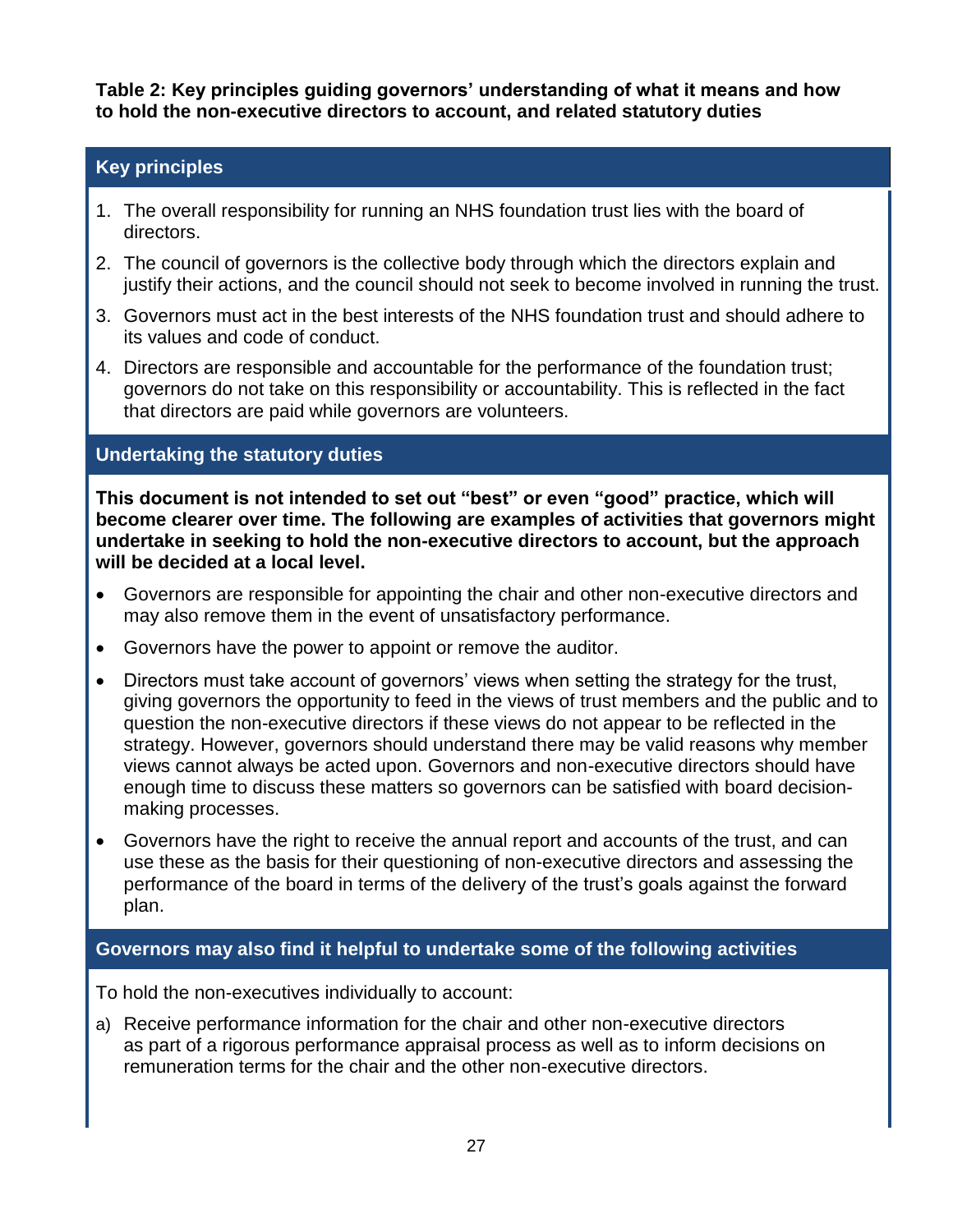- b) Observe the contributions of the non-executive directors at board meetings and during meetings with governors.
- To hold the non-executive directors collectively to account:
- a) Receive the quality report and accounts and question the non-executives on their content. Ask about the CQC's judgements on the quality of care provided by the trust.
- b) Receive in-year information updates from the board of directors and question the nonexecutives on their content, including the performance of the trust against the goals of the forward plan.
- c) Invite the chief executive or other executive and non-executive directors to attend council of governors meetings as appropriate and use these opportunities to ask them questions.
- d) Engage with the non-executive directors to share concerns, such as by way of joint meetings between the council of governors and non-executive directors.
- e) Receive information on proposed significant transactions, mergers, acquisitions, separations or dissolutions and question the non-executives on the board's decisionmaking processes, and then, if satisfied, approve the proposal.
- f) Receive information on documents relating to non-NHS income, in particular any proposal to increase the proportion of the trust's income earned from non-NHS work by 5% a year or more, and question the non-executives on the board's decision-making processes; then, if satisfied, approve the proposal.

## **Additional means by which governors can hold non-executive directors to account**

**Only to be used after all other methods of communication between the directors and governors have been exhausted.**

- a) Put questions to the Panel for Advising Governors where the circumstances meet the requirements in the 2006 Act, as amended (see page 24 for details of the Panel).
- b) As a last resort, engage in a dialogue with Monitor through the lead governor.

#### **General considerations**

Holding the non-executive directors to account for the performance of the board does not mean the governors should question every decision or every plan. The role of governors in "holding to account" is one of assurance of the performance of the board. Governors should therefore assess what they believe are the key areas of concern and provide appropriate challenge, particularly if they feel due process is not being followed, the interests of the members and of the public are not being appropriately represented, or the trust is at risk of breaching the conditions of its licence or of failing to deliver on the goals in the forward plan.

Governors may not always agree with the decisions taken by the directors. On the other hand, directors do not always have to adhere to the governors' preferences. However, the board of directors, as a whole, does have to give due consideration to the views of the governors, especially in relation to matters which concern the interests of the members of the NHS foundation trust and the public.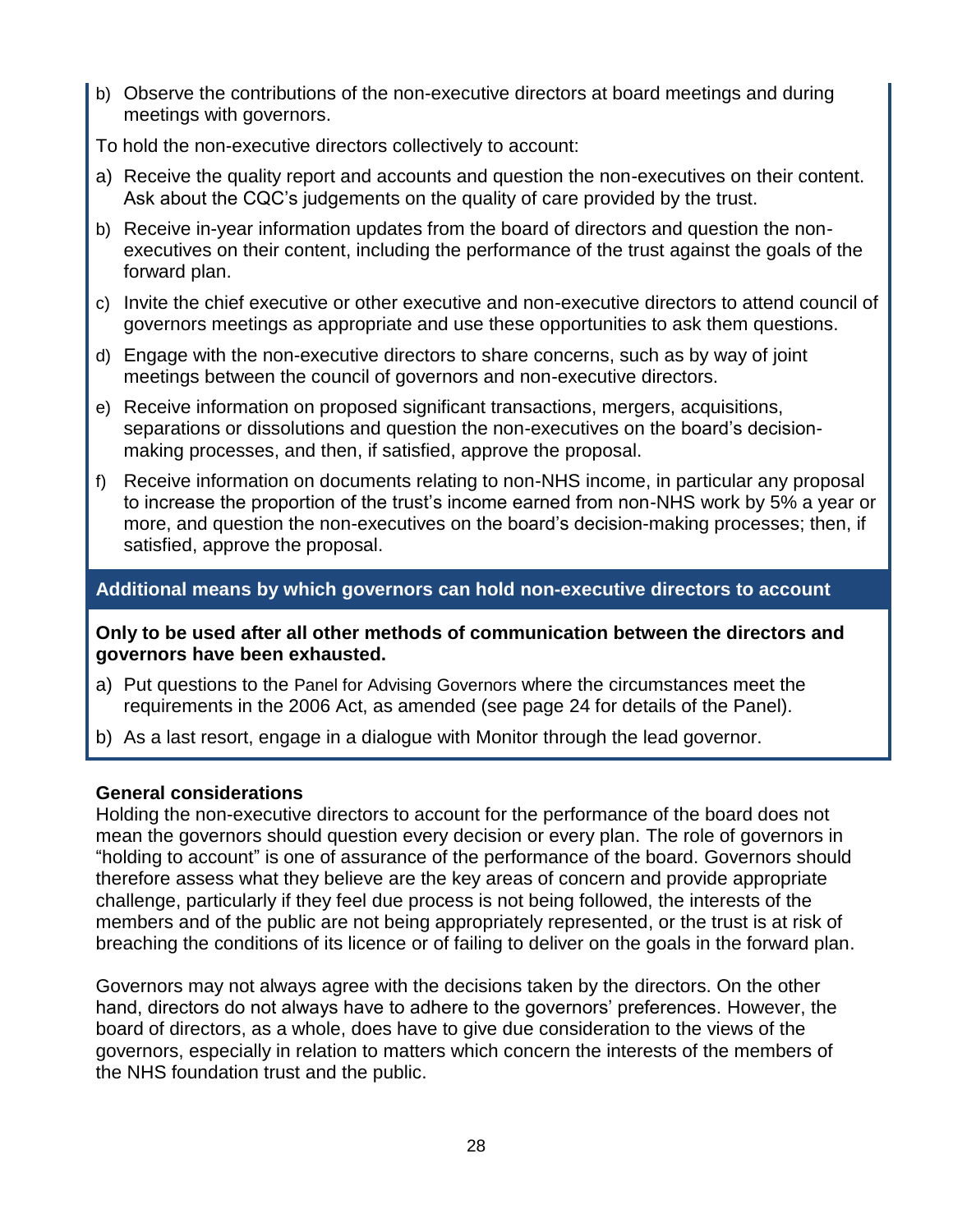## **Governors' liability**

The 2006 Act, as amended, does not make explicit reference to governors' liability. Governors' duty to "hold the non-executive directors, individually and collectively, to account for the performance of the board of directors" does not mean that governors are responsible for decisions taken by the board of directors on behalf of the NHS foundation trust. Assuming the governors have acted in good faith and in accordance with their duties as set out in the Act (and proper process has been followed), the potential for liability should be negligible. As additional comfort, governors may have the benefit of an indemnity and/or insurance from the trust. While there is no legal requirement for trusts to provide an indemnity or insurance for governors to cover their service on the council of governors, where an indemnity or insurance policy is given, it is likely to be detailed in the trust's constitution. Please see page 64 for details on this topic in relation to governors' role in approving significant transactions, mergers, acquisitions, separations and dissolutions.

#### **Deciding on a process**

The governors and directors should agree a regular process for holding the non-executive directors to account for the performance of the board effectively throughout the year. This process should specify:

- what information governors require from the directors, the format of the information and the timescale within which it should be provided;
- the forums at which governors will have the opportunity to question directors;
- what steps to take should the governors be dissatisfied with responses they receive from one, or more, of the non-executive directors; and
- when governors should use their power to require directors to attend a governors' meeting.

The board of directors is likely to start by giving an account of the work it has done in directing the NHS foundation trust to ensure the trust delivers high-quality services. This account will provide governors with a basis for asking informed questions.

The purposes of this process are:

- 1. to provide governors with a degree of assurance on the performance of the board; and
- 2. to allow the board of directors to ensure governors have the right level and value of assurance available to them.

The process requires ongoing interaction and partnership between councils of governors and boards of directors.

#### **Information exchange**

Directors should ensure that governors are provided with sufficient information on the board's performance, and that the information is available in appropriate formats.

The board should ensure governors have opportunities to meet with directors and nonexecutive directors so that governors can raise questions about the board's performance. It should also provide governors with evidence that their views and the interests of the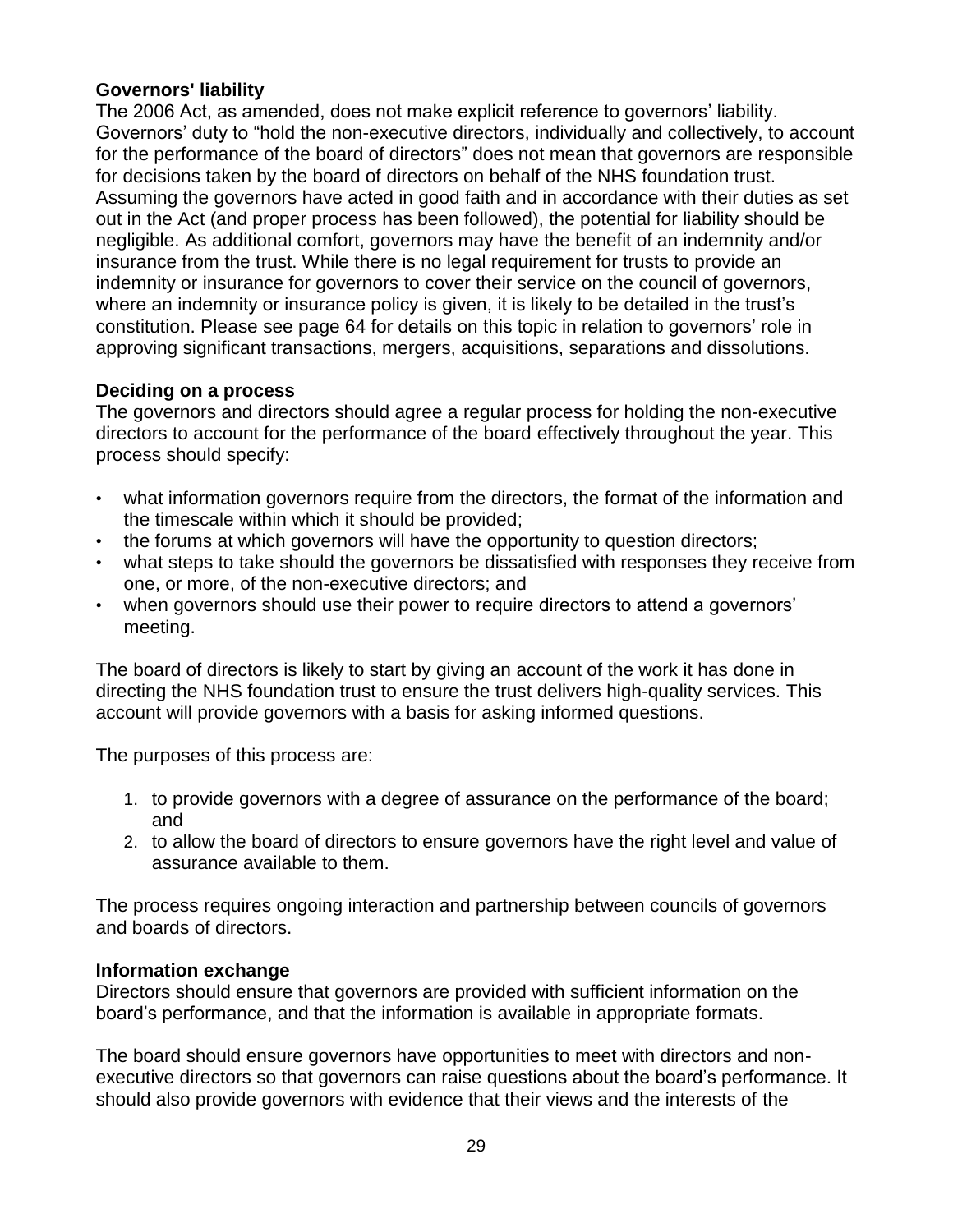members of the NHS foundation trust and the public have been taken into account in formulating the forward plan.

# **4.2 Representing the interests of trust members and the public**

#### **What are the legal requirements?**

Under the 2006 Act, as amended, governors have a duty to represent the interests of the members of the NHS foundation trust and the public. However, the meaning of this is not defined in legislation. This means there is no one "right way" to fulfil this duty, which may lead to a variety of interpretations by different councils of governors.

#### **What does it mean to represent the interests of members and the public?**

Table 3 lists the key principles that will inform how governors decide to fulfil this duty and suggests some methods that governors may wish to employ. Governors will, of course, need to engage regularly with the NHS foundation trust's members and the public in order to represent their interests effectively. Further information on member engagement can be found in the Monitor publication *[Current practice in NHS foundation trust member](http://www.monitor-nhsft.gov.uk/our-publications/browse-category/guidance-foundation-trusts/reports/guidance-governors/current-pract)  [recruitment and engagement.](http://www.monitor-nhsft.gov.uk/our-publications/browse-category/guidance-foundation-trusts/reports/guidance-governors/current-pract)*

#### **Table 3: Key principles to inform how governors decide to represent the interests of members and the public and some suggested methods**

## **Key principles**

- 1. Governors should seek the views of members and the public on material issues or changes being discussed by the trust.
- 2. Governors should feed back to members and the public information about the trust, its vision, performance and material strategic proposals made by the trust board.
- 3. Governors should try to make sure when they are communicating with directors of the trust that they represent the interests of members and the public rather than just their own personal views.

**Possible methods for governors to seek the views of members and the public and feed information back to them**

**This document is not intended to set out "best" or even "good" practice, which will become clearer over time. The following are examples of activities that governors might undertake in gaining the views of members and the public but the approach will be decided at a local level.**

- a) Governor drop-in days where members and the public can come in to meet with governors.
- b) A governors' and members' section of the trust website to share information.
- c) Member days where members and the public are invited to the trust for a day and governors take time to speak to them.
- d) Surveys of members (with help provided from the trust to administer where necessary).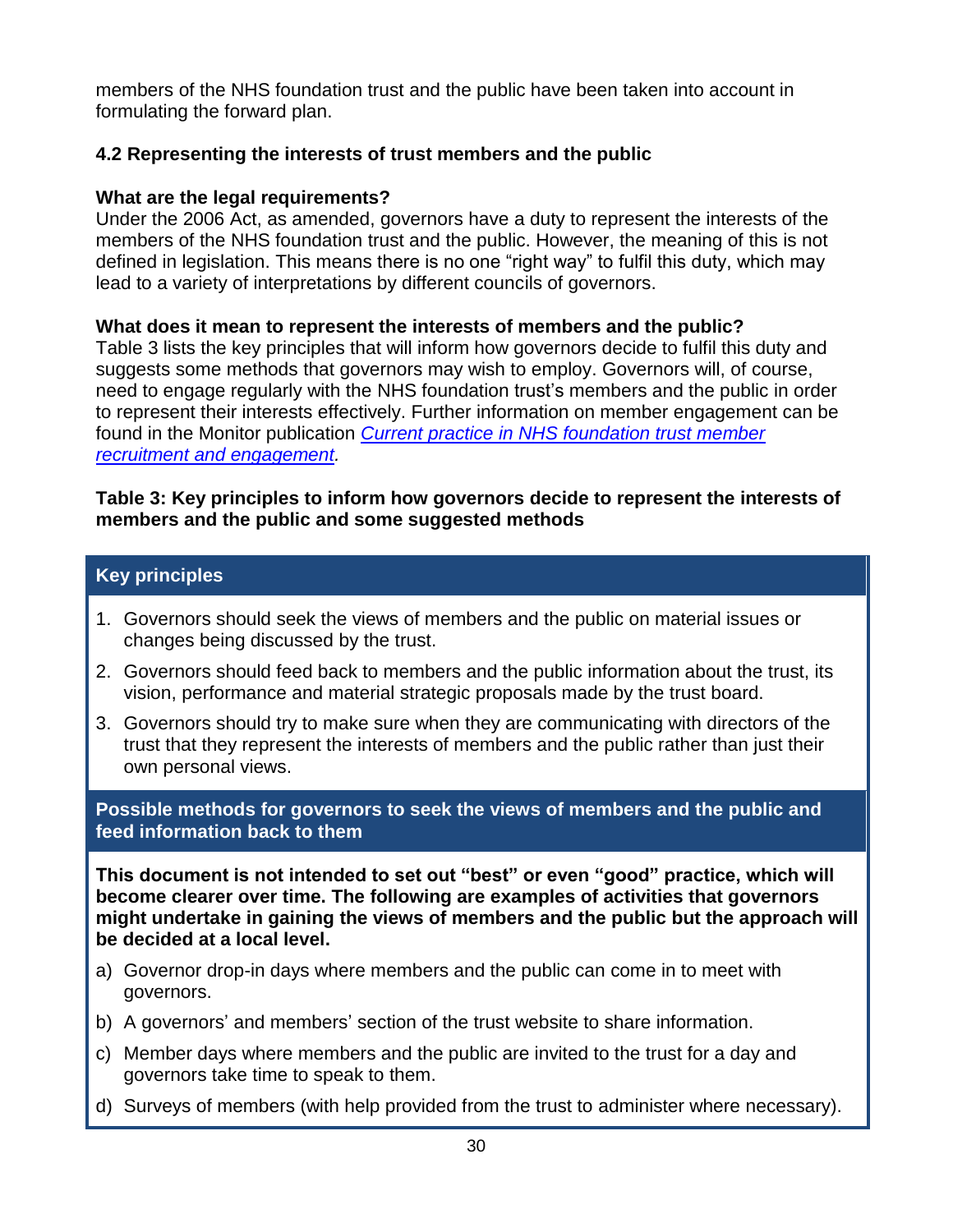#### **General considerations**

Governors have a general duty to represent the interests of members and the public and this includes representing their views in relation to potential:

- significant transactions;
- mergers;
- acquisitions;
- separations and dissolutions of the trust; and
- increases to non-NHS income.

Governors should therefore interact regularly with the members of the trust and the public to ensure they understand their views, and to make sure that they clearly communicate to them information on trust performance and planning. However, governors should take care to disclose only those matters which the trust considers non-confidential**.**

#### **Deciding on a process**

Governors should establish a process for interacting with members and the public and recording their views on key topics.

Governors should also ensure that members and the public know when and where they are able to communicate with governors for this purpose. How the trust and governors organise this process is at their discretion.

Ideas for feeding back views to directors might include having a regular monthly or quarterly report, presentations at council meetings or a regular meeting of the membership committee, if this exists, to discuss feedback. Again, it is at the discretion of the trust and governors to choose what works best locally. Governors should remember that they have a duty to represent the public as well as members of the trust; it may be helpful to work with other local public representatives such as local Healthwatch to do this.

#### **What the board of directors will need to do to support governors**

The board of directors can greatly assist governors in performing their duty to represent the interests of members and the public. The board should help to arrange opportunities for governors to meet with members of the trust and the public; it will also need to support governors in their work to understand the interests of the public, and of people using the trust services, their carers and families.

When governors represent the views of members and the public to the board, the directors should record these views and consider them in formulating trust strategy and assessing trust performance in related areas.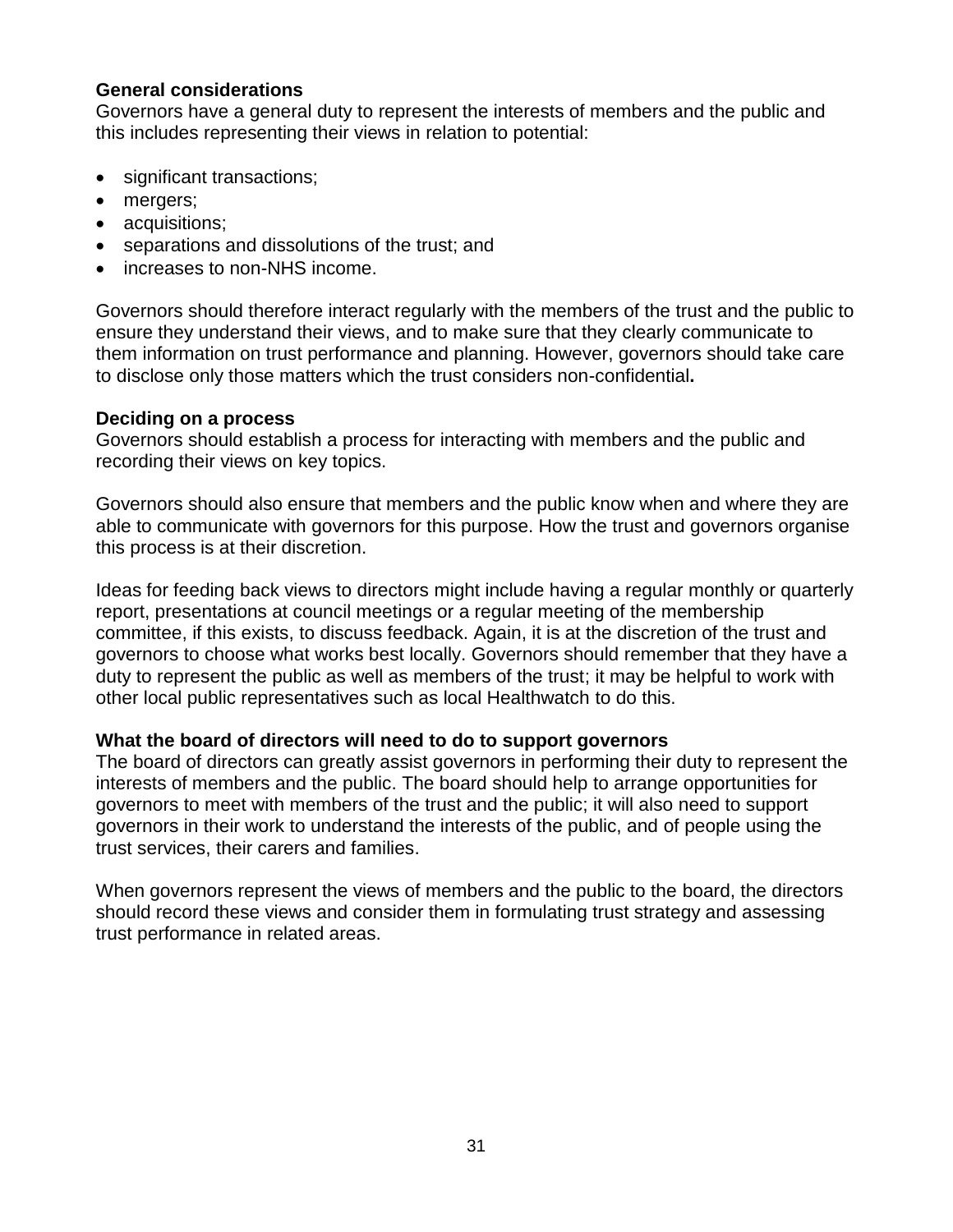# **Chapter 5: Appointing and removing the chair and other non-executive directors**

*The non-executive directors provide independence, balance and challenge to the executive element of the board of directors. The chair, as one of the non-executive directors, performs a crucial role in the NHS foundation trust as both the chair of the board of directors and the chair of the council of governors. This chapter sets out some of the key issues that governors will need to consider concerning the chair and other non-executive directors, including:*

- *appointing the chair and other non-executive directors;*
- *terms and conditions; and*
- *removing the chair and other non-executive directors.*

*All detail and processes are relevant in regard both to chairs and other non-executive directors, unless otherwise explicitly stated.*

#### **5.1 Background**

#### **What are the legal requirements for appointment and removal?**

The 2006 Act requires that an NHS foundation trust has non-executive directors. The number of non-executive directors will be set out in the individual NHS foundation trust's constitution.

It also states: "It is for the council of governors at a general meeting to appoint or remove the chairman and the other non-executive directors." This means it is for the council of governors as a whole (rather than, say, a committee or a working group) to appoint or remove the chair and the other non-executive directors.

In accordance with the legislation:

- appointing the chair and the other non-executive directors requires approval by a majority of the governors attending the relevant general meeting; and
- removing the chair and the other non-executive directors requires the approval of threequarters of the entire council of governors, not just of those who attend the meeting at which the removal is to be discussed and decided.

#### **Terms and conditions**

The 2006 Act says: "It is for the council of governors at a general meeting to decide the remuneration and allowances, and the other terms and conditions of office, of the nonexecutive directors."

This means that the council of governors is not only responsible for appointing the nonexecutive directors, including the chair, it also sets the terms of those appointments.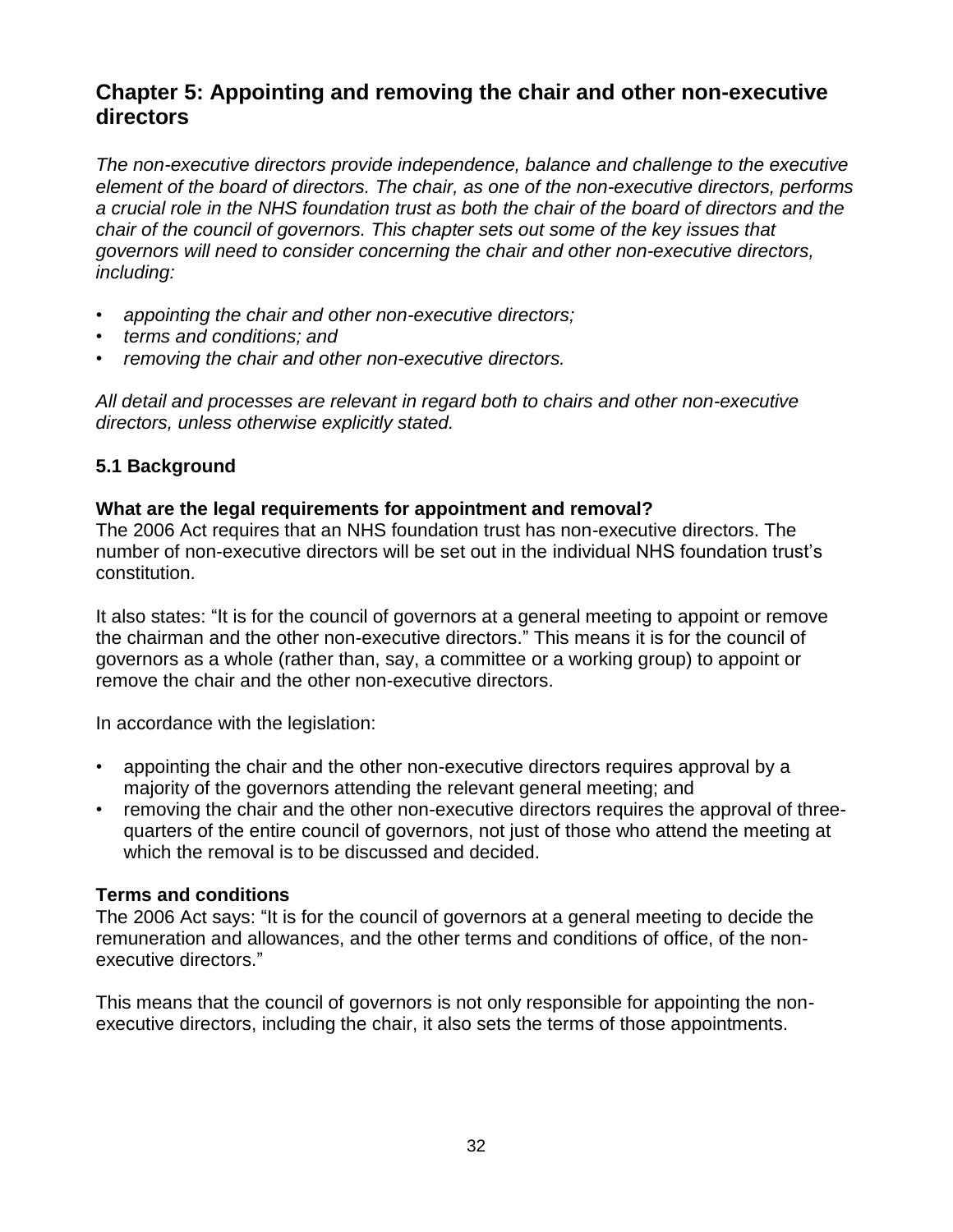# **5.2 Appointing the chair and other non-executive directors**

The *Code of Governance* states that: "There should be a formal, rigorous and transparent procedure for the appointment or election of new members to the boards of directors." As the chair leads both the board of directors and council of governors, governors will need to do a considerable amount of work to ensure that their NHS foundation trust has the right chair in place. The governors must also ensure that the other non-executive directors are fit and proper persons to serve the NHS foundation trust in this role.

#### **General considerations**

Further detail about the roles of the chair and non-executive directors is provided in the *Code of Governance*. Governors should read this carefully before beginning an appointment or reappointment process. As the chair is one of the non-executive directors, any information provided in this guidance or in the *Code of Governance* on non-executive directors is also relevant.

The procedure for all appointments or reappointments must be formal, rigorous and transparent. The appointment must be awarded on merit and based on objective criteria developed in the best interests of the trust. The process should be described in the NHS foundation trust's annual report.

As part of the process, the governors should consider the relevant aspects of the NHS foundation trust's constitution and the *Code of Governance*, such as:

- the requirements of the NHS foundation trust's constitution concerning the number of non-executive directors;
- the independence of non-executive directors;
- any specific skills and experience requirements such as the need to ensure relevant and recent financial experience when appointing non-executive directors to the audit committee; and
- the balance of executive and independent non-executive directors on the board of directors.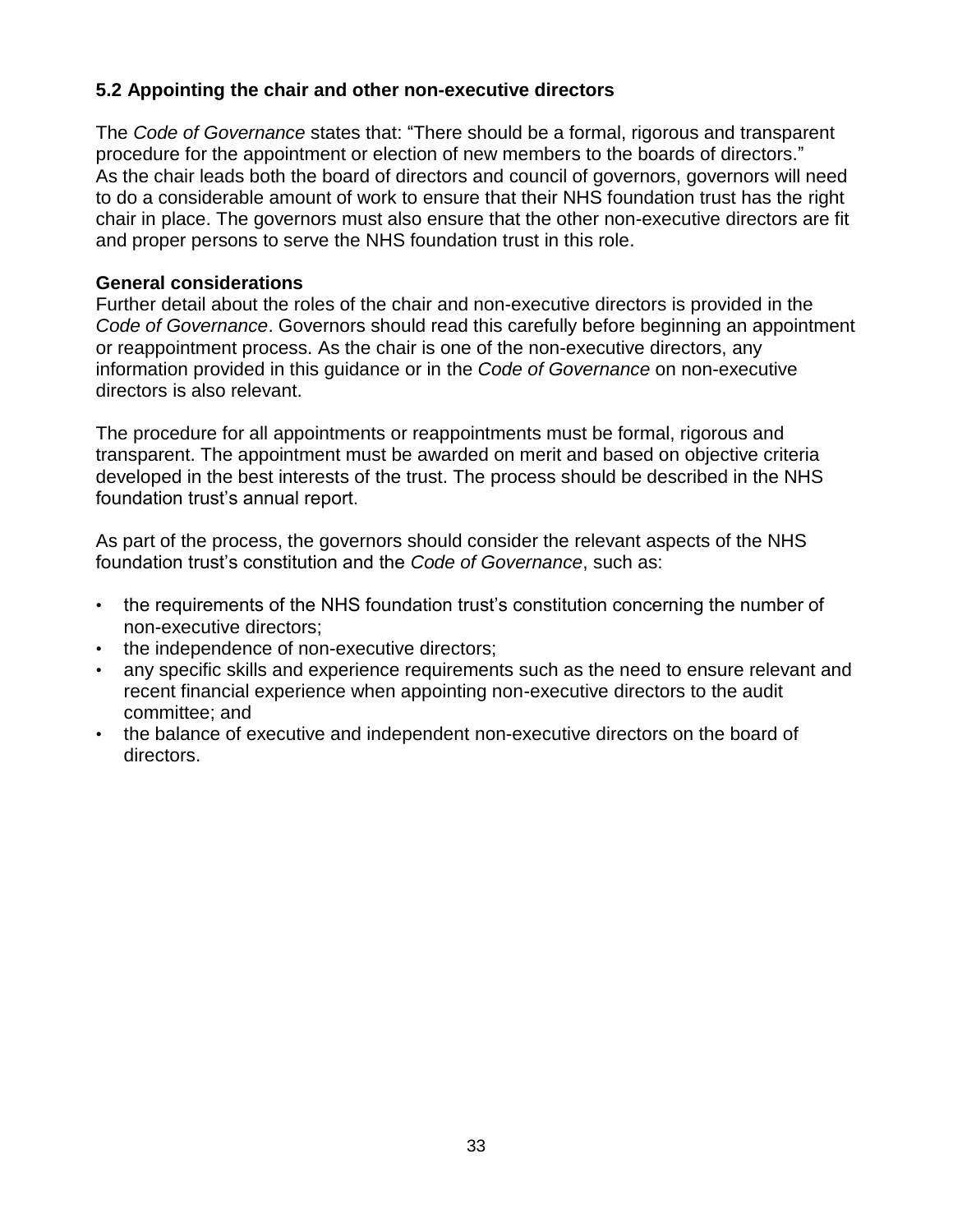## **Process for appointing the chair and other non-executive directors**



**Figure 4: Key stages for appointing the chair and other non-executive directors**

#### **Triggers for action**

The most common trigger for action will be the impending expiry of the existing chair or other non-executive director's term of appointment.

- If the chair or non-executive director decides to seek reappointment, the council of governors will need to decide whether it is in the best interests of the NHS foundation trust for this to happen.
- If the current chair or non-executive director does not seek reappointment or the council of governors decides that reappointment is not appropriate, the council of governors will need to make a new appointment.
- Governors also have the power to remove an existing chair or non-executive director. If they use this power, they will need to make a new appointment.

#### **Agree process and establish criteria**

The governors and nominations committee should together agree a clear process for nominating a new non-executive director or reappointing an existing non-executive director. This process should include taking appropriate advice from within the NHS foundation trust, for example, from the trust's own HR department where necessary and from the chair in the case of other non-executive directors.

Where there is a second, specific nominations committee dealing with the chair and the other non-executive directors, the council of governors should agree a process with that committee. Where there is only one nominations committee to appoint both executive and non-executive directors, the council of governors should appoint a working group (unless such a group exists permanently) to agree the process with the nominations committee and to report back to the council of governors.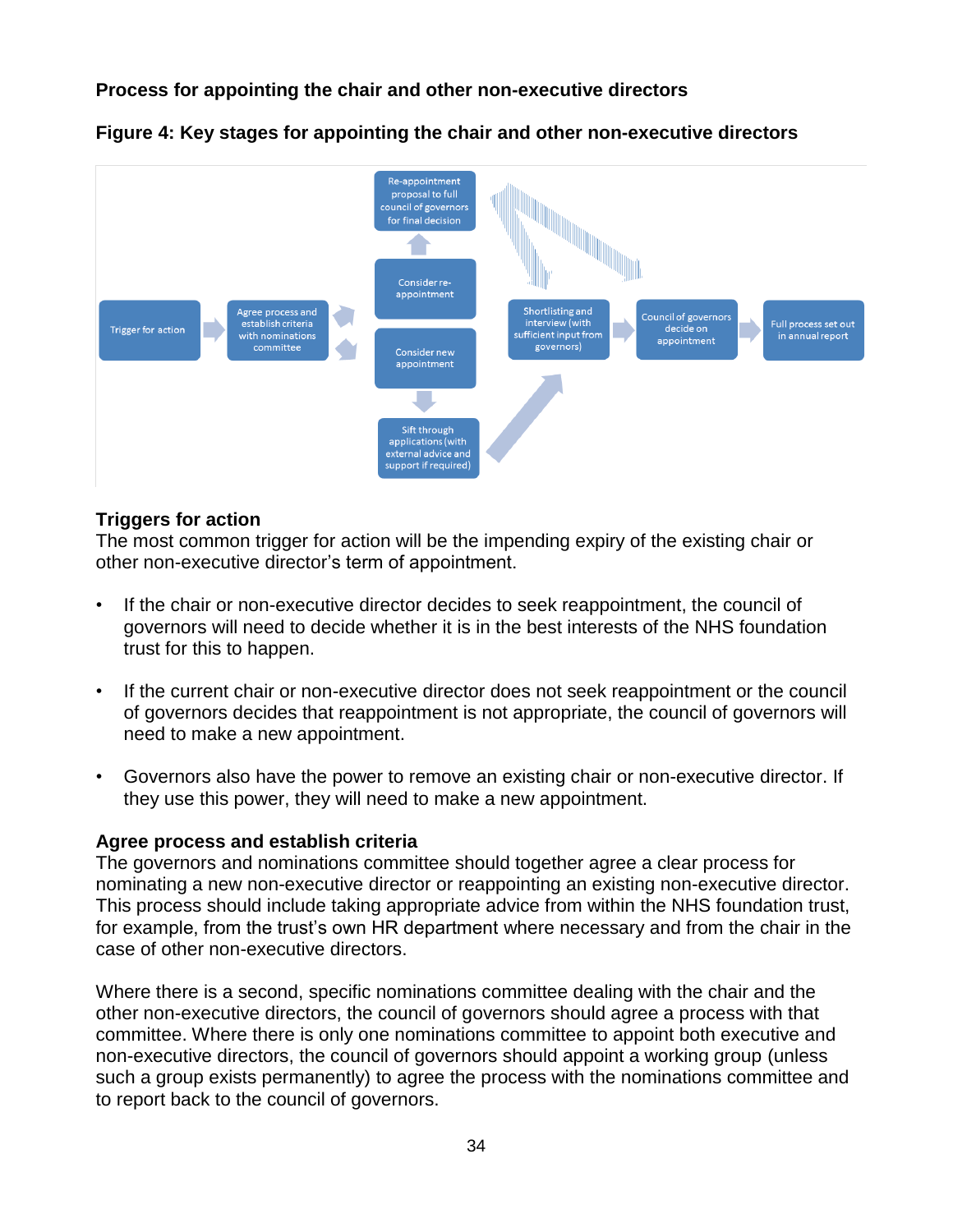In either case, the nominations committee should decide a job description and person specification defining the role and capabilities required, including an assessment of the time commitment required to perform the role. The committee should propose terms and conditions for the post and, if appropriate, the post may be advertised. These matters should be agreed with the governors' working group where there is one.

The nominations committee, and where appropriate the governors' working group, should take into account the views of the board of directors (particularly the non-executive directors in the case of the chair's appointment) on the process in general and the qualifications, skills and experience required for the position. For example, during the non-executive directors' appointment process, if the directors advise that the board of directors lacks specific professional experience (eg, legal, clinical or accountancy), the recruitment process should reflect the need for that experience. In the same way, the nominations committee should consult other key stakeholders as appropriate.

#### **What if reappointment is sought?**

Where an existing chair or other non-executive director seeks reappointment, the nominations committee and, where appropriate, the governors' working group, should look at the existing candidate against the current job description and person specification for their role at the NHS foundation trust (the nominations committee should continually review and update both). In addition, it should consider the following matters.

#### **Annual performance appraisals**

Conducting an appraisal of the candidate's past performance at the NHS foundation trust, with particular regard to delivery of the role's objectives, will help the council of governors significantly in performing its statutory duties, particularly when considering the reappointment or removal of the chair or other non-executive directors.

 For the chair: the council of governors should take the lead on determining what the process will be for evaluating the chair. The senior independent director would be expected to lead the actual appraisal (although one or more governors may also play a significant role) and confirm to the governors whether, following formal performance evaluation, the performance of the chair continues to be effective and demonstrates commitment to the role. The focus of the chair's appraisal will be his or her performance as chair of the board of directors. Since the primary aim of the chair's work will be to lead the directors in executing the trust's forward plan, the appraisal should consider carefully the chair's performance against pre-defined objectives supporting that aim.

The fact that the focus of the chair's appraisal will be his or her performance as chair of the board of directors does not mean that appraising the chair's performance as the chair of the council of governors is not a highly relevant part of the appraisal. Rather, it reflects the 2006 Act, which states that the chair of the board of directors also chairs the council of governors (and not the other way around), and the fact that it is for the governors to appoint, and remove, the chair and the other non-executive directors. That said, the appraisal process should still be used to evaluate all relevant performance issues, including those relating to the council of governors, but these should not be the main issues for consideration in relation to reappointment of the chair, in their capacity as a non-executive director.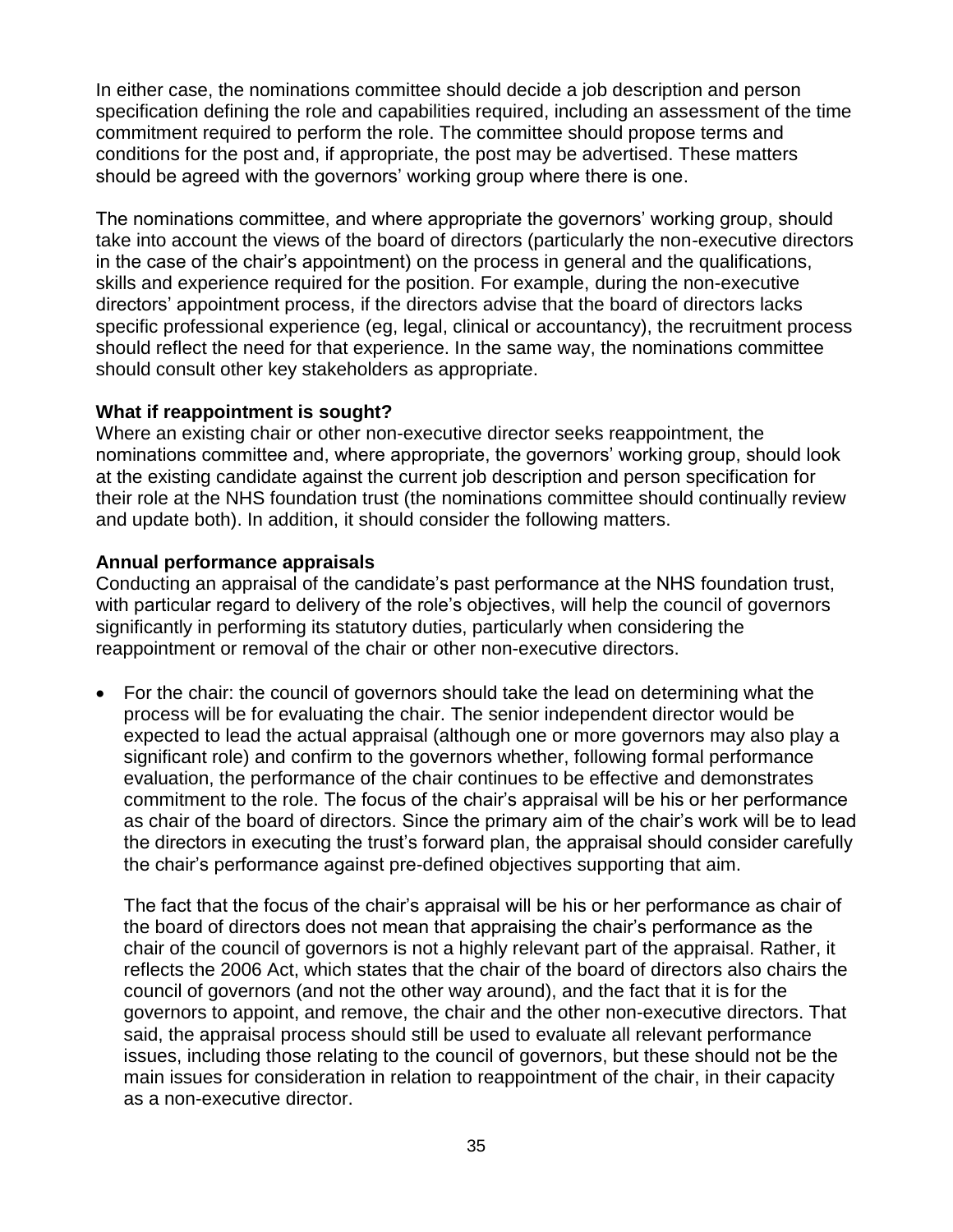The outcome of the evaluation should be discussed and agreed with the council of governors. Where an NHS foundation trust has already developed its own processes for evaluating the chair, the council of governors should periodically review the effectiveness of the process.

 For the other non-executive directors: the council of governors and the chair should agree a process for evaluating the non-executive directors. The evaluation should carefully consider their performance against pre-defined objectives that support the execution of the trust's forward plan. The chair of the council of governors will lead on setting objectives for the non-executive directors and carrying out the appraisals. The chair should confirm to the governors that, following formal performance evaluation, the performance of the individual non-executive director proposed for reappointment continues to be effective and demonstrates commitment to the role. The governors should then agree the outcome of the evaluations.

### **Commitments**

Any changes in the candidate's other significant commitments will be relevant. The governors should assess the candidate's availability against the time required for the role of chair or non-executive director.

### **Refreshing the board of directors**

Refreshing the board provides an opportunity to reassess the skills, knowledge and experience required by the NHS foundation trust. It ensures the board of directors is exposed to new approaches, experiences and ways of working. It is healthy for the NHS foundation trust progressively to refresh the board of directors and this includes the chair and other non-executive directors.

The nominations committee(s) and its serving governors should therefore ensure that succession planning is undertaken effectively at the trust and that any skills gaps at the board level are identified and addressed.

### **Terms of office**

If the nominations committee decides to recommend reappointment, it should specify a term of no longer than three years. Any candidate that has already served six years or more in the post should be rigorously reviewed and the process should take into account the need for progressive renewal of the board of directors.

The *Code of Governance* states that "non-executive directors may serve longer than six years" subject to annual re-appointment, but this requirement for annual reappointment makes clear that this should be the exception rather than the norm. The council of governors can determine the terms and conditions of non-executive directors' appointments, including the term of office.

### **Independence**

Any changes in the independence of the non-executive director (as described in the *Code of Governance*) should be taken into account. In the case of a non-executive director, the length of service is relevant to the determination of his or her independence in accordance with the *Code of Governance*. The *Code* requires that at least half of the board of directors,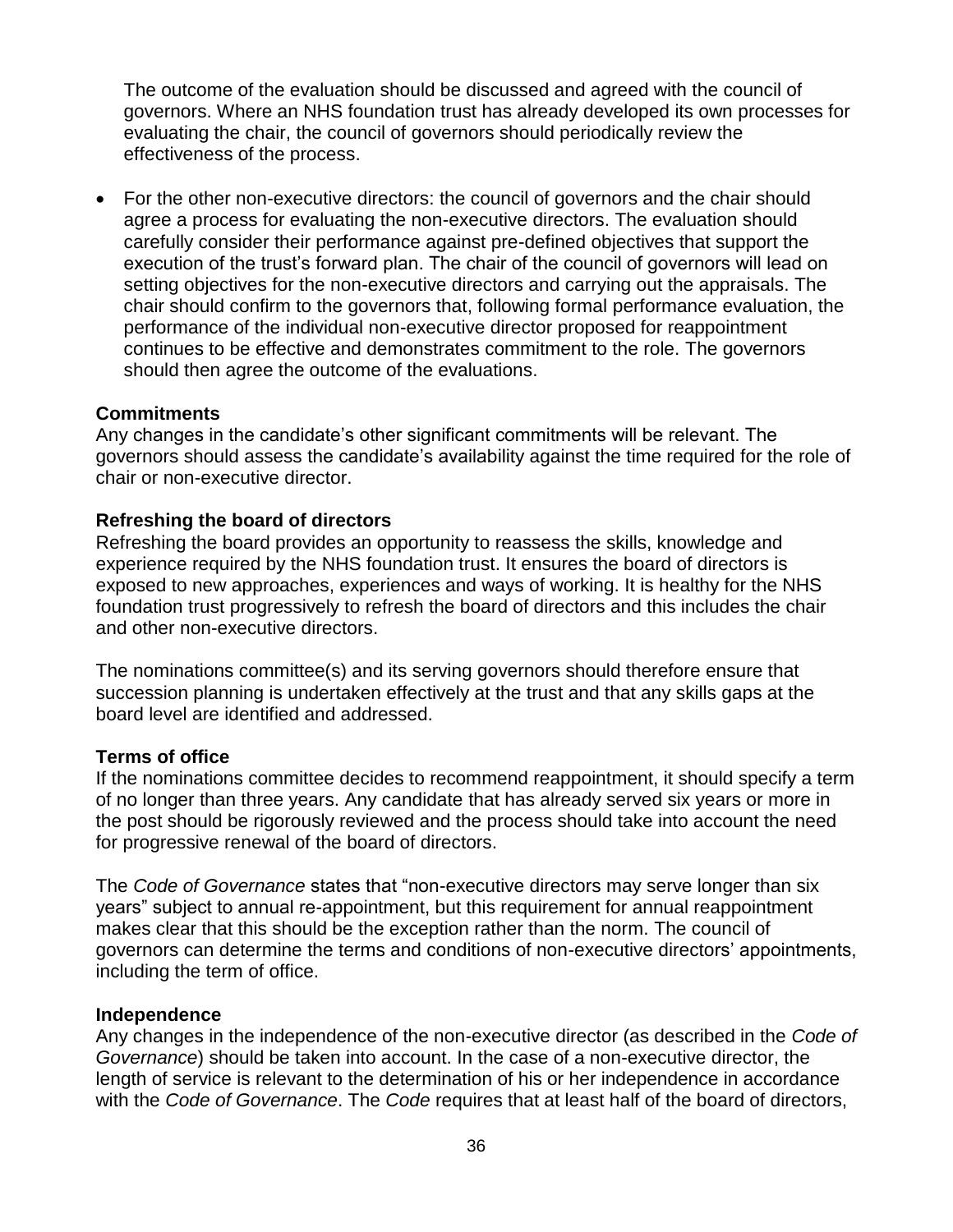excluding the chair, should comprise non-executive directors determined by the board to be independent.

## **Temporary appointments**

When appropriate plans are in place, NHS foundation trusts are likely to need temporary arrangements only in exceptional circumstances. However, under such circumstances, such as a sudden vacancy, the governors may need to consider making a temporary appointment while the formal appointment process is running. For the post of chair, the deputy chair may be able to fill the chair role for the period required. The NHS foundation trust should refer to its constitution in the first instance.

Once these processes have been undertaken, the nominations committee or working group can put the reappointment proposal to the full council of governors for a final decision.

# **What if a new appointment needs to be made?**

It is a statutory requirement for every NHS foundation trust to have non-executive directors, one of whom is the chair. The NHS foundation trust will need to seek a new appointment if an existing chair or other non-executive director:

- does not seek reappointment at the end of his or her current term;
- seeks reappointment and this is not approved (for the chair this includes without competition); or
- is otherwise removed by either the council of governors or following enforcement action taken by Monitor.

Whether or not a new non-executive director appointment is required will depend on the NHS foundation trust's constitutional requirements and the needs of the trust. This issue should be discussed with the board of directors and, in particular, with the chair.

A new appointment will, of course, make it impossible for the council of governors to rely on previous internal performance evaluations. As a result, the appointment process will need particular care and scrutiny and the nominations committee should take the lead in ensuring that a well-defined and robust recruitment process is in place. In many cases, it will be appropriate to take external recruitment advice.

# **Getting the right external advice and support**

The council of governors is likely in many cases to decide that, in addition to advice and support offered by the NHS foundation trust's own HR specialists, taking external advice on recruitment and the search process is appropriate. The council of governors should take this decision in collaboration with the nominations committee or governors' working group. Proposals for obtaining external support will need to be agreed with the board, or a representative executive director, as the board will need to authorise the necessary expenditure.

Typical reasons for seeking external advice include a limited experience of senior recruitment within the governor group or where tough employment market conditions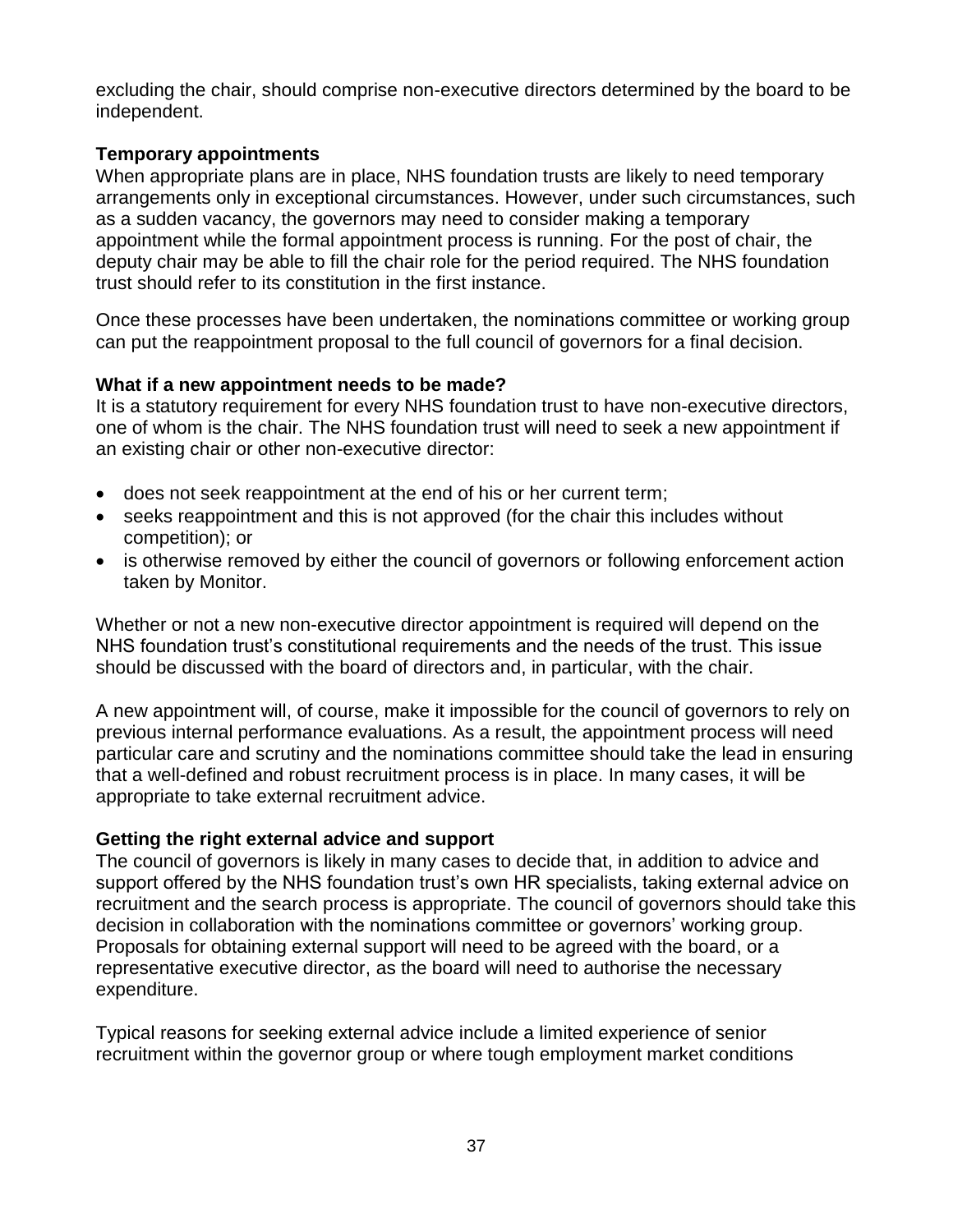prevail. If selecting external advisers, governors should consider matters including the potential advisers':

- previous experience of board-level recruitment;
- independence from the NHS foundation trust;
- track record of successful appointments;
- previous experience of public sector recruitment;
- knowledge of the health sector and candidate research ability; and
- selection principles and processes, such as candidate assessment techniques.

## **Applications**

The nominations committee, with input, where appropriate, from a governors' working group and other key stakeholders, should sift through applications received for the post following its advertisement. The sifting process should seek to produce a diverse field of strong candidates for interview. The precise nature of this sifting will depend upon the circumstances in which the vacancy arose, the number of applications received and of candidates that are potentially appropriate for appointment. Again, this process may require external assistance, for example, from a recruitment consultant.

The nominations committee (taking into account the views of other non-executive directors and the governors' working group where there is one) should then draw up a shortlist of, preferably, three or four candidates, but certainly no fewer than two candidates.

## **Shortlisting and interview**

NHS foundation trusts should ensure that governors make up a majority of the votes on the interview panel. Typically, the nominations committee, with participation, where appropriate, from the governors' working group, will interview the shortlisted candidates. The interviewers should then decide which of the shortlisted candidates are appointable and put forward a recommendation for a final decision, typically in a final report.

The nominations committee's final report, incorporating the proposal for reappointment or the presentation of the new candidate(s), should be presented to the council of governors for consideration. The report should:

- summarise the process followed by the nominations committee, including the selection criteria where appropriate;
- describe how, and to what extent, the candidates meet the criteria for the role and their relative strengths and weaknesses;
- recommend how the council of governors should proceed; and
- at all times maintain confidentiality concerning the applicants in accordance with the NHS foundation trust's own protocols.

## **How will the final decision be made?**

The council of governors must then decide on an appointment in accordance with its statutory obligations. As part of this, the council of governors will consider the issues set out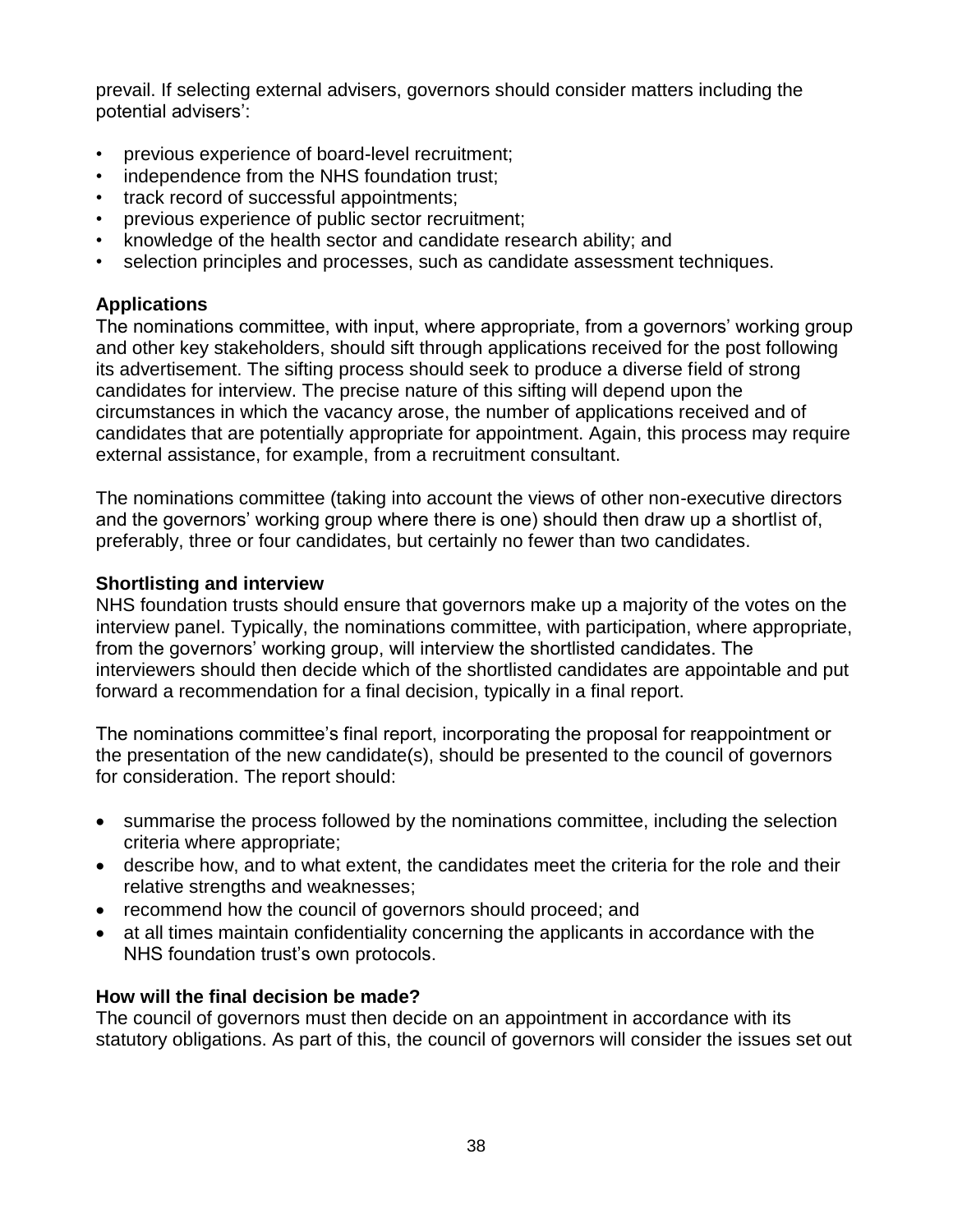in the report and any other factors it considers relevant. In particular, it should satisfy itself that the:

- appointment process has complied with all applicable law and advice:
- appointment process was both legal and appropriate; and
- proposed appointee has the right qualities to meet the job description, taking into account the views of the board of directors on the qualifications, skills and experience required for the position.

Once the appointment decision is made:

- For the chair the senior independent director and the governors should set the appointee objectives for the coming year.
- For the other non-executive directors the chair and the governors should set the appointee objectives for the coming year.

## **Next steps**

The full process followed should be described in the NHS foundation trust's annual report.

## **What other responsibilities are there?**

## *Appointing a deputy chair*

The constitution of the NHS foundation trust should make provision for another person to act as chair of the council of governors in the absence of the chair. The governors should appoint a deputy chair of the council of governors from among the other non-executive directors. The board or chair would normally make a recommendation to the governors for this role.

The deputy chair's role is to stand in for the chair as required, so this appointment should be made on the same basis as the appointment of the chair. However, the process of appointment will differ because the council of governors will look for applicants from among the current non-executive directors and choose one of them. The *Code of Governance*  states that the senior independent director could be the deputy chair.

The deputy chair of the council of governors must hold the confidence of the board of directors. Governors should therefore seriously consider the views of the board and of the chair when making their choice.

If the council of governors decides that none of the candidates are appropriate for the role, it should consider its next steps in the light of the NHS foundation trust's constitution and the need for a deputy chair.

## *Appointing the senior independent director*

The board of directors appoints the senior independent director, in consultation with the council of governors. Further detail on the senior independent director role can be found in the *Code of Governance*.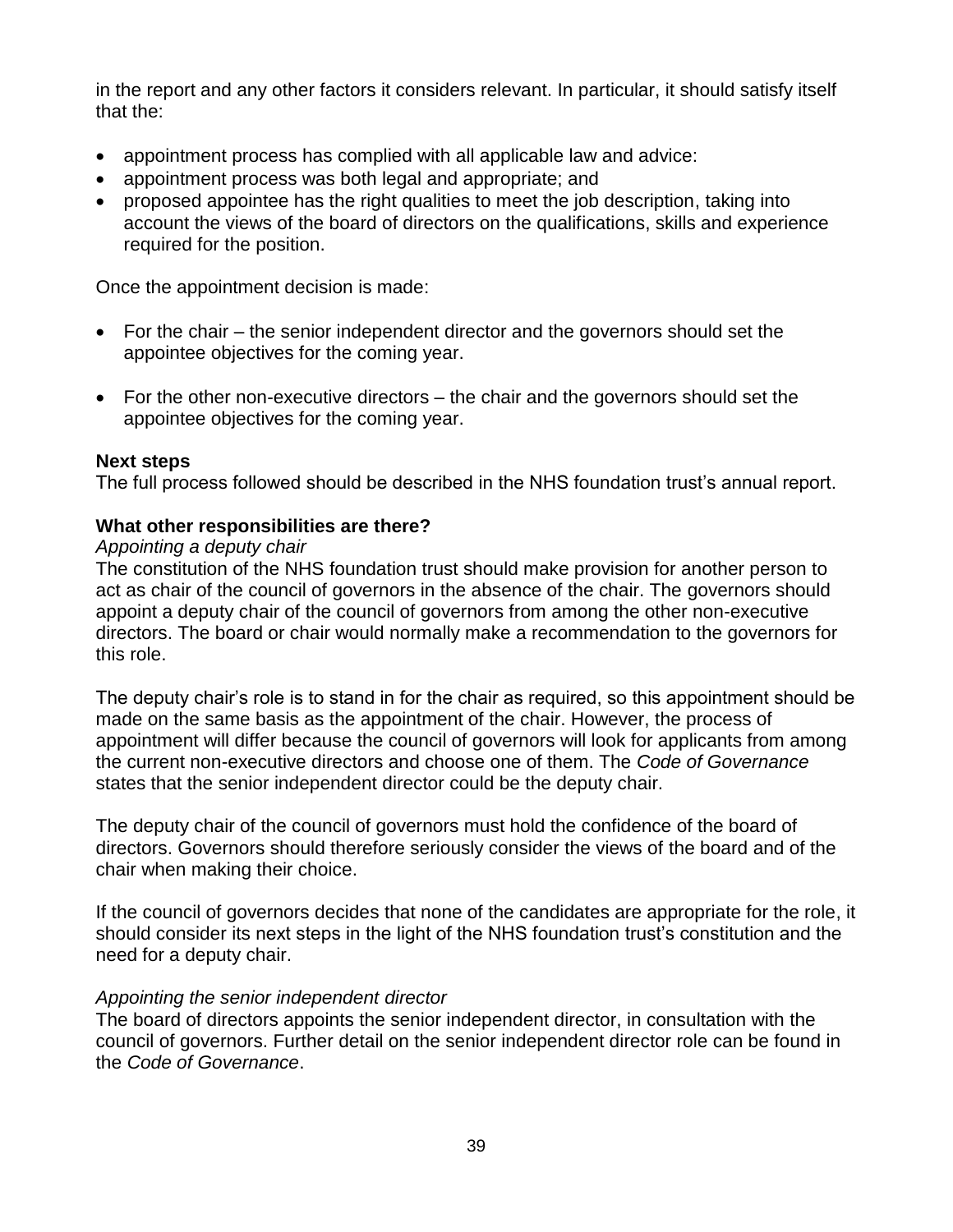# **5.3 Terms and conditions of the chair and other non-executive directors**

Significant factors in attracting, retaining and motivating the chair and other non-executive directors are the terms and conditions on offer to them, including levels of pay. This section provides advice on how governors should strike a balance between motivating the right candidates and paying no more than is necessary.

### **What are the terms and conditions?**

The terms and conditions will form the chair and other non-executive directors' contract for services with the NHS foundation trust. They will cover a variety of issues, the most important of which will include the:

- term that the chair and non-executive director will serve;
- responsibilities of the chair and non-executive director;
- remuneration and allowances that the chair and non-executive director will receive this will include any pay that the individual receives, but can also include non-taxable elements;
- location of work;
- hours of work expected; and
- termination provisions, including notice periods.

The most common point at which the terms and conditions are set is on appointment. However, they can be reviewed and altered throughout the term of office, provided the correct processes are followed.

### **How should the process work?**

There should be a transparent procedure for deciding the terms and conditions of the chair and individual non-executive directors. The nominations committee will formulate the terms and conditions relating to a new appointment and agree them, where appropriate, with the governors or the governors' working group before making the appointment.

The nominations committee and, where appropriate, the governors' working group may also wish to consult with the NHS foundation trust's remuneration committee on this process.

Governors should note that the council of governors as a whole at a general meeting must make the final decision on the relevant appointment's terms and conditions, and it could choose to reject the proposals. Similarly, the council of governors as a whole makes the final decision on any revised terms and conditions for existing appointments.

### **New appointments: how do governors meet their responsibilities?**

All money paid to non-executive directors is taxpayers' money; an NHS foundation trust should therefore ensure that value for public money is obtained.

The nominations committee and, where appropriate, the governors' working group should agree the process for setting terms and conditions as part of the overall appointments process. They should do this after finalising the job description but before the post is advertised.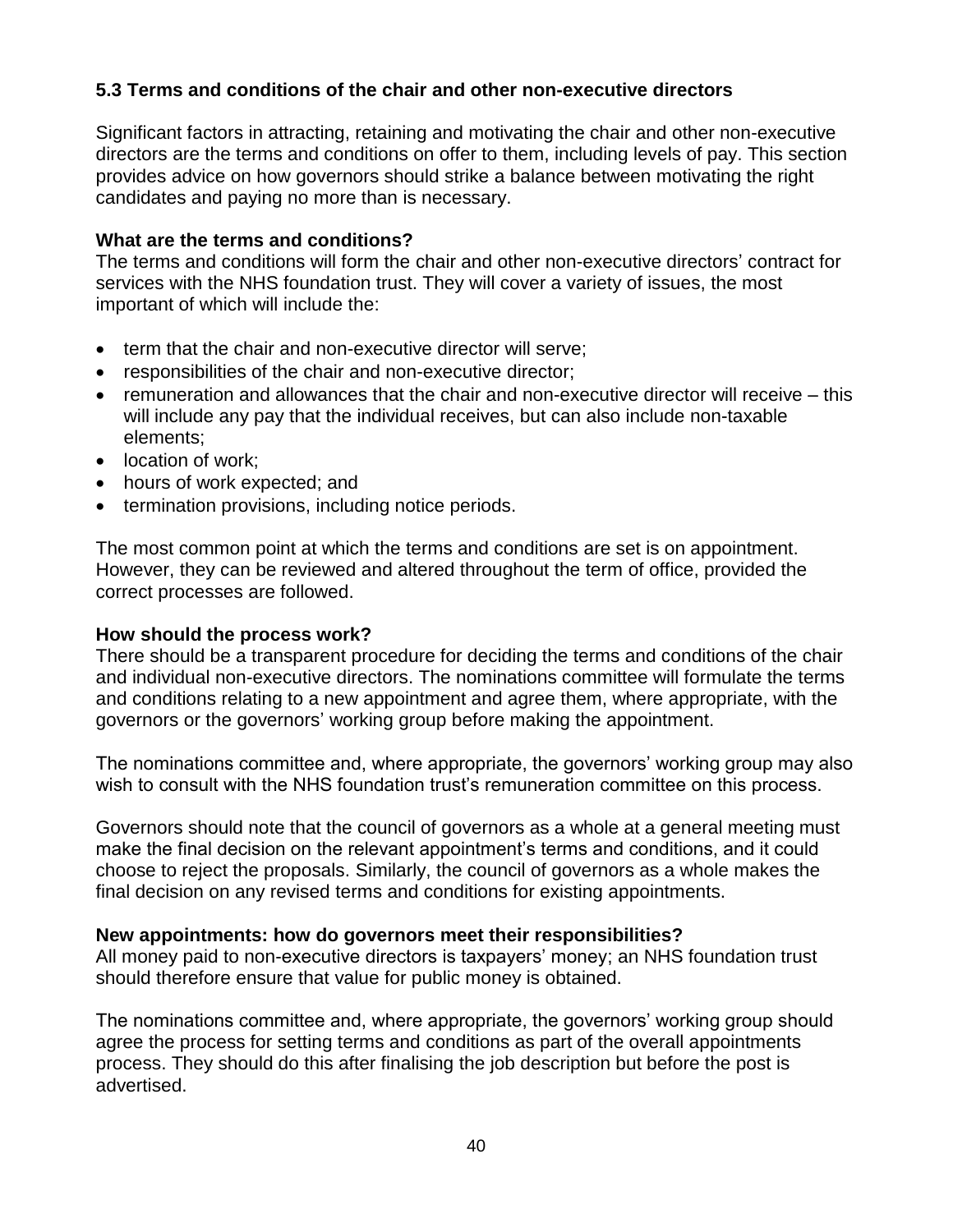The factors that the nominations committee, the governors' working group (where appropriate) and, eventually, the council of governors, will need to examine will vary depending on the position. However, central factors will be the:

- time commitment required by the role;
- responsibilities covered by the role; and
- terms and conditions available at similar NHS foundation trusts and other comparable organisations.

In addition to seeking the advice and support available from the NHS foundation trust's own HR specialists, the council of governors may need to take professional advice, particularly on prevailing terms and conditions. The council of governors may also want to look at advice provided by other relevant bodies such as the [Foundation Trust Network.](http://www.foundationtrustnetwork.org/home/)

The nominations committee and, where appropriate, the governors' working group may also wish to consult with the NHS foundation trust's remuneration committee during this process.

## **Involving the remuneration committee**

The remuneration committee is generally concerned with setting the pay of the executive directors and other employees. However, it may be able to provide useful input on matters such as the process, terms and conditions available at comparable organisations, trusted and experienced advisers and relevant performance indicators that may apply to both executive and non-executive directors.

As the remuneration committee is generally composed of non-executive directors, governors should bear in mind that conflicts of interest could arise when they consult the remuneration committee. Governors can manage such potential conflicts by asking the remuneration committee to confine its advice to the process of setting terms and conditions and the use of external advisers.

# **When should terms and conditions be reviewed or changed?**

It may be necessary to change the terms and conditions of the existing chair, non-executive director or a group of non-executive directors. Such changes will need to be handled carefully and councils of governors may need to take legal advice as a poorly run process could lead to disputes and, possibly, litigation. Changes to existing terms and conditions may be needed when:

- market conditions change a significant change may mean existing terms and conditions should be reviewed. Even if market conditions do not change significantly, governors should consult external professional advisers to market-test the pay levels and the other terms and conditions of the chair and other non-executive directors at least once every three years; and
- individual responsibilities change there may be a marked change in the range of an individual's responsibilities or in the time he or she can commit to the role. The governors should take the lead in conducting a review of the chair or other nonexecutive directors' terms and conditions in the light of any such change. If it seems to merit a significant alteration to the chair's terms and conditions, particularly with regards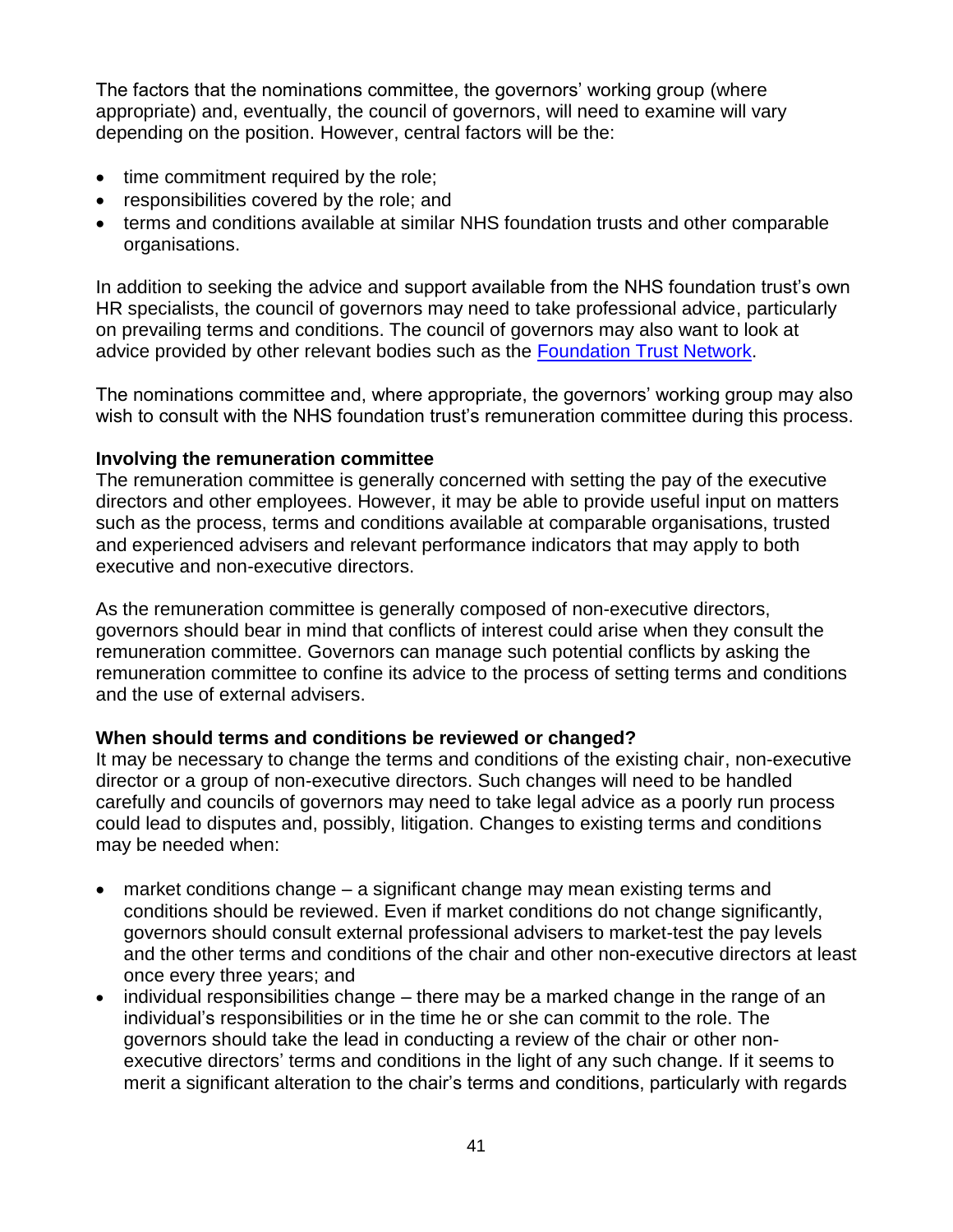to pay, the governors should seek external professional advice (including legal advice) before making any alterations.

## **Who triggers the review?**

As governors have the statutory duty to decide the remuneration and other terms and conditions of the non-executive directors, the council of governors should determine whether a review is required. This should be an informed decision, made with the advice and support of bodies such as the NHS foundation trust's HR specialists and external professional advice (where market conditions have changed), the chief executive (where a chair's responsibilities have changed) or the chair (where individual non-executive director responsibilities have changed).

## **How will the final decision be made?**

Any new or changed set of terms and conditions for the chair or other non-executive directors will require a decision by the council of governors at a general meeting. This meeting should be informed by a report (including recommendations) of either the nominations committee or, where appropriate, the governors' working group.

When terms and conditions are revised in relation to a new appointment, the council of governors' decision on them should form part of the appointment decision.

The terms and conditions of the NHS foundation trust's chair should be made fully transparent in the annual report.

## **5.4 Removing the chair and other non-executive directors**

Removal of the chair or other non-executive directors is a very serious step and the council of governors must ensure that a fair, rigorous, lawful and transparent process is in place.

# **What are the possible reasons for removal?**

Governors will appreciate that removing the chair or other non-executive director is only likely to be appropriate in very limited and particular circumstances. Governors must clearly understand the potential reasons which may lead to a removal decision before embarking on the removal process.

Possible reasons for removal will depend on the particular circumstances. These may include, but are not limited to:

- gross misconduct or a request from the board of directors for the removal of a particular non-executive director;
- the chair losing the confidence of the board of directors or governors; or
- severe failure by the chair to fulfil their role.

# **What is the process for removal?**

The council of governors should only exercise its power to remove the chair or other nonexecutive director as a last resort. The removal should not take place unless the governors, other non-executive directors (in particular the chair and senior independent director if he or she is not the subject of the process) and the chief executive, where a chair is concerned,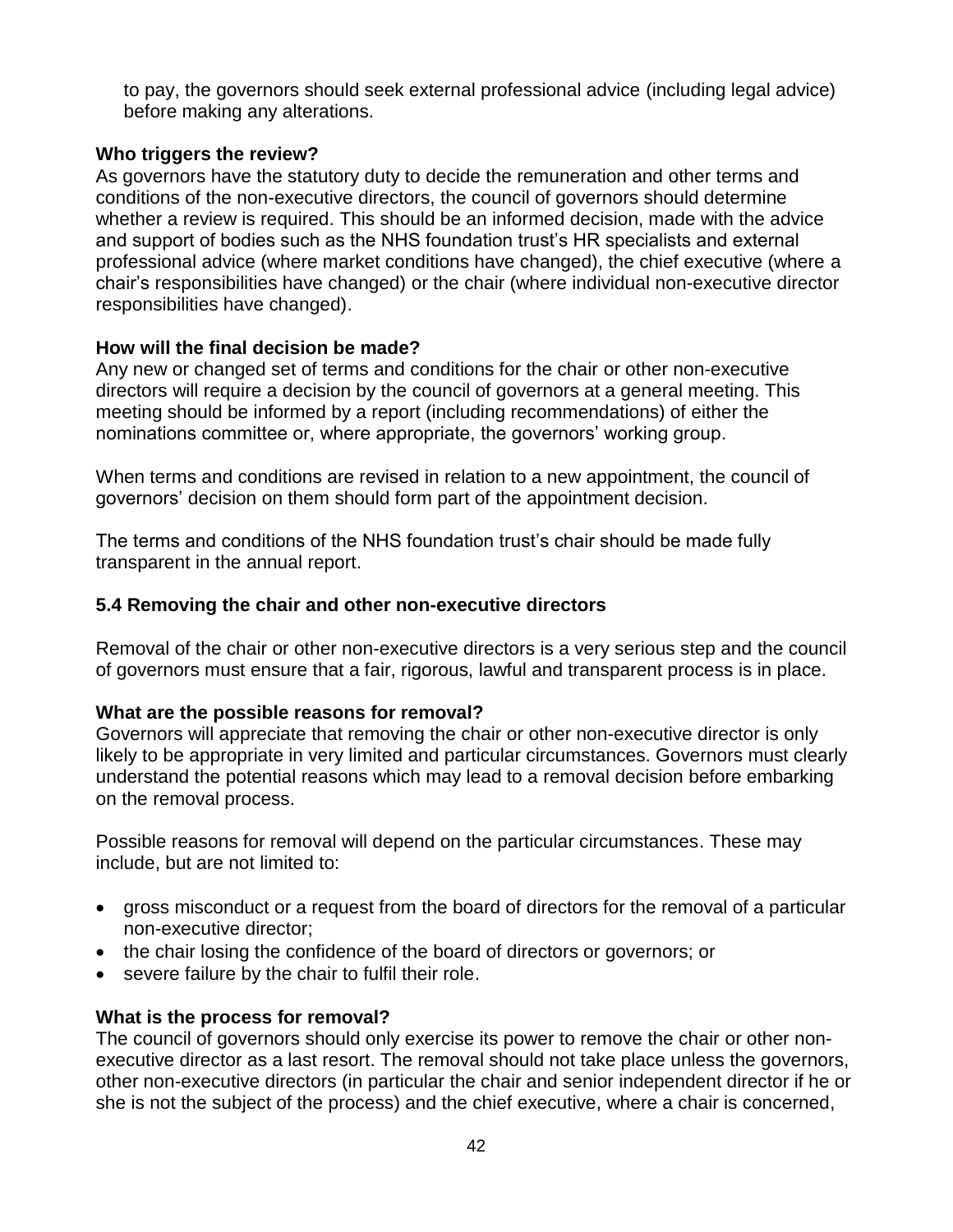have had the opportunity to put forward their views on the basis of the available evidence. A suggested process is set out below, followed by further detail on some of the steps outlined.

**Figure 5: Key stages for the removal of a chair or other non-executive director**



## **Investigation, advice and consultation**

The first step in the process to remove a chair or other non-executive director is likely to be a thorough investigation of the facts and concerns. The nominations committee, with appropriate representatives from the council of governors, should then investigate the matter, including any allegations made against the individual. The NHS foundation trust may decide that an independent investigation is warranted under certain circumstances and this should be determined by the trust alone.

This investigation should include consideration of the views of key personnel within the NHS foundation trust. Before the subsequent confidence vote, the council of governors should discuss the matter with:

- The chief executive where the chair is concerned.
- The other non-executive directors, in particular the senior independent director (where he or she is not the individual under scrutiny), and the chair – where other non-executive directors are concerned.

Governors should note that under the 2012 Act, for the purpose of obtaining information about the trust's performance of its functions or the directors' performance of their duties (including deciding whether to propose a vote on the trust's or directors' performance), they may require one or more of the directors to attend a meeting to discuss this. However, the decision on whether to hold a confidence vote is one for the council of governors. Legal advice on the legality of any removal and the process for it should be sought throughout.

The council of governors may find the annual performance appraisal process helpful when considering the removal of the chair or other non-executive directors.

## *Reporting the findings*

A senior representative of the nominations committee should present the findings of the investigation and consultation to the council of governors. The council of governors must ensure all individuals are given an adequate opportunity to respond to any allegations made.

## **Vote of no confidence**

Only once the investigation has been properly undertaken would a vote of no confidence in the individual by a majority of the council of governors be required. This will not in itself result in the removal, but will start the formal process for the removal. When, following an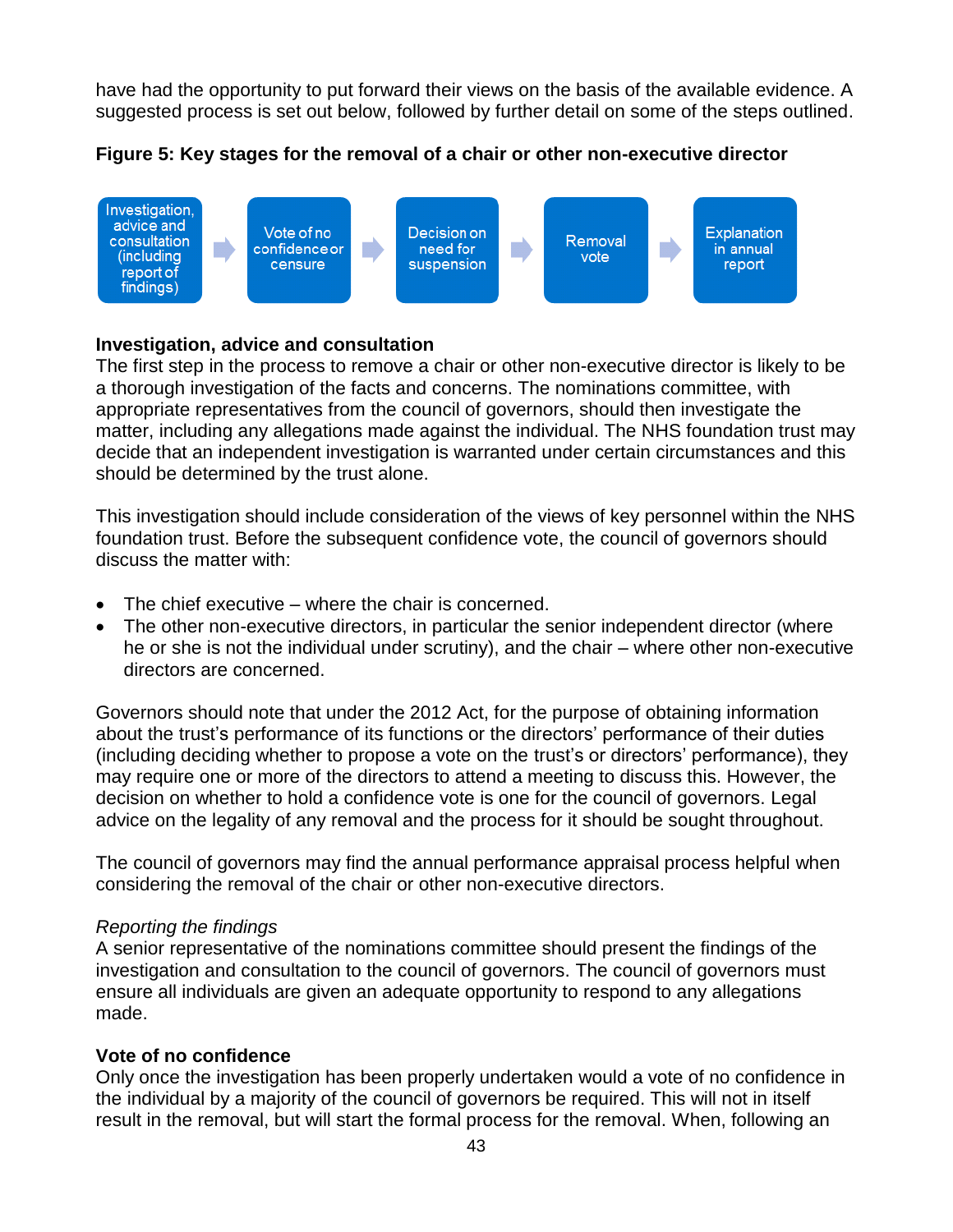investigation, a vote of no confidence in the chair is being considered by the council of governors, the lead governor should directly inform Monitor, through the NHS foundation trust's relationship manager.

## **Suspension**

As part of the standard terms of appointment of chairs and non-executive directors, while an investigation process has been set in train by the council of governors, the chair or other non-executive director(s) in question would be expected to be restricted to attending the trust only for formal board and committee meetings. The individual would effectively be suspended from other activities within the role, pending the investigation and consultation into them.

The council of governors may wish to consider whether it can and should suspend the chair while investigation and consultation are carried out. The governors may consider this appropriate in circumstances where:

- there is a potential risk to patients or staff;
- the council of governors deems that an individual may disrupt an investigation; or
- there is an allegation of fraud.

Governors may need to seek legal advice on whether there is a power to suspend, whether suspension is appropriate and the terms (including the length) of any suspension before they decide to suspend.

## **How will the final decision be made?**

If the council of governors is satisfied that a full and proper process has been followed, it should call for a full meeting of the council of governors to vote on the matter. If it is in any doubt about the process, it should seek clarification and remedy any deficiencies before voting. Removal requires the approval of three-quarters of the members of the whole council of governors and not just those who attend the meeting.

## **What happens when Monitor removes a chair or other non-executive director?**

Following a breach of an NHS foundation trust's licence, circumstances may arise that require Monitor to exercise its statutory powers to suspend or remove a chair or other non-executive director. Under such circumstances, Monitor's statutory powers take precedence over the powers that may be exercised by the council of governors.

For further information on Monitor and how it may exercise its powers, governors can refer to the *[Compliance Framework](http://www.monitor-nhsft.gov.uk/home/news-events-and-publications/our-publications/browse-category/guidance-foundation-trusts/mandat-7) 2013/14* available on Monitor's website. Please note: during 2013/14 the *Risk Assessment Framework* will replace the *Compliance Framework* in the areas of Monitor's financial oversight of providers of key NHS services (not just NHS foundation trusts) and the governance of NHS foundation trusts.

## **What are the next steps following removal?**

In the event that removal takes place, the council of governors will need to make a new appointment to replace the removed individual. A description of the reasons for, and process of, removal will need to be set out in the NHS foundation trust's next annual report.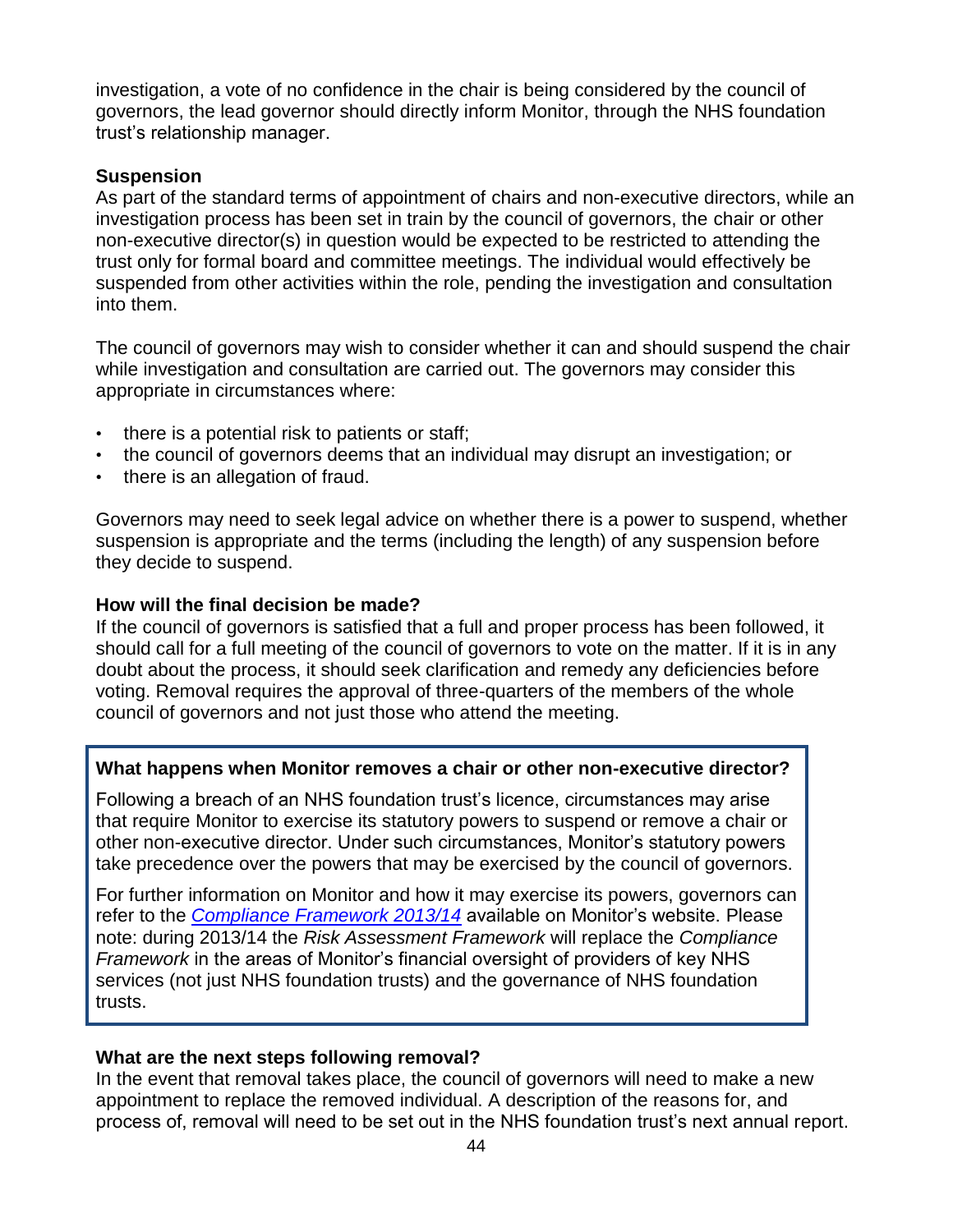# **Chapter 6: Approving the appointment of the chief executive**

*This chapter looks at the role of governors in appointing the chief executive of an NHS foundation trust. It covers:*

- *factors to consider when deciding whether to approve an appointment; and*
- *what to do if you decide not to approve an appointment.*

## **What are the legal requirements?**

The 2006 Act says: "The appointment of a chief executive requires the approval of the council of governors".

## **What does "approval" mean?**

The non-executive directors, including the chair, are responsible for appointing or removing the chief executive. The council of governors has to approve that decision and can veto the appointment of a particular chief executive if there are legally sound reasons, including on the role scope or description. Note that this does not mean that the council of governors **appoints** the chief executive.

The *Code of Governance* states that governors should decide whether to approve a candidate put forward for appointment by a committee of the chair and non-executive directors at the next scheduled general meeting of the council of governors. If a majority of governors attending the meeting approves the appointment, it can go ahead. In rare cases, the council of governors may decide not to approve the candidate but must give legitimate, factual and legally sound reasons for withholding its approval.

# **Timing**

Typically the council of governors meets as a full council only four or five times a year. This may mean a delay of two to three months between the board's decision to appoint and the general meeting of the governors where approval is discussed. Boards can reduce or eliminate such delays by carefully managing the appointment process and keeping governors informed of the timetable, or by holding an additional meeting of the council of governors. An offer made by the board of directors to a potential chief executive in the interim should be stated as being subject to the approval of the council of governors, as required by law.

# **What should the governors consider before making a decision?**

Table 4 (see following page) sets out the three main areas for a council of governors to consider.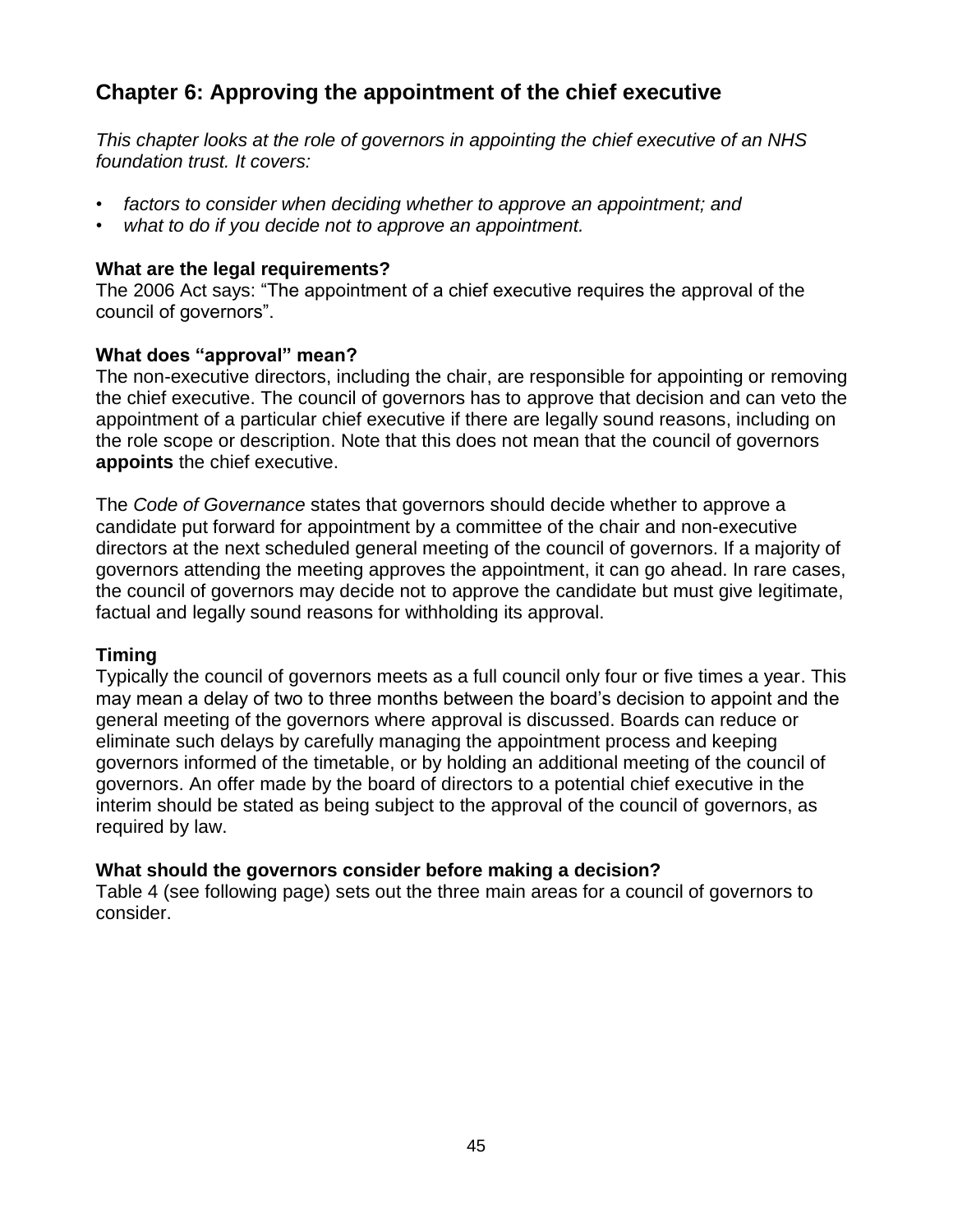**Table 4: Main areas for governors to consider before approving the appointment of a chief executive**

| <b>Law and guidance</b>                                                                                                                                                                                                                                          | <b>Process</b>                                                                                                                                                                                                                                                                                                                                                                                                                                       | <b>Proposed candidate</b>                                                                                                                                                                                                                                                                                                                        |
|------------------------------------------------------------------------------------------------------------------------------------------------------------------------------------------------------------------------------------------------------------------|------------------------------------------------------------------------------------------------------------------------------------------------------------------------------------------------------------------------------------------------------------------------------------------------------------------------------------------------------------------------------------------------------------------------------------------------------|--------------------------------------------------------------------------------------------------------------------------------------------------------------------------------------------------------------------------------------------------------------------------------------------------------------------------------------------------|
| Before the process of<br>approving the appointment<br>of a chief executive starts:<br>inform governors of<br>constitutional<br>requirements; and<br>inform governors of<br>skills requirements and<br>best practice advice<br>such as the Code of<br>Governance. | Consult the governors on the<br>appointment process and<br>give them the opportunity to<br>endorse this before it starts.<br>Involve governors in the<br>appointment process so they<br>can give their perspective to<br>the council of governors<br>when it considers approving<br>the final candidate. It will also<br>help to give the council of<br>governors a clear<br>understanding of how the<br>process worked.<br>Ensure the governors are | Demonstrate fully how the<br>proposed candidate's skills<br>and experience meet the<br>agreed role and person<br>specification in the report to<br>the governors from the<br>selectors.<br>Involve governors in the<br>selection process so they can<br>give their first hand opinions<br>of the final candidate to the<br>council of governors. |
|                                                                                                                                                                                                                                                                  | satisfied that the various<br>stages of the appointment<br>process followed by non-<br>executive directors meet the<br>required standard. For<br>example, they should<br>consider the use of<br>advertisements, the criteria<br>for selection and how<br>selection was carried out.                                                                                                                                                                  |                                                                                                                                                                                                                                                                                                                                                  |

The council of governors should expect a full report from the chair, non-executive directors or appropriate committee regarding the three points above. However, recognising that the legal responsibility to make an appointment rests with the non-executive directors, the council of governors should not withhold its approval lightly.

## **What if the council of governors does not give approval?**

If the council of governors does withhold approval, it must justify its reasons to the chair and the other non-executive directors, bearing in mind that its decision is likely to have a range of consequences for the NHS foundation trust. The council should take care to ensure that reasons are legitimate, factual and legally sound.

The non-executive directors and council of governors must work together to avoid a deadlock by sharing concerns as early as possible. Trust boards can make it less likely that governors will withhold approval by communicating with them and involving them throughout the appointment process.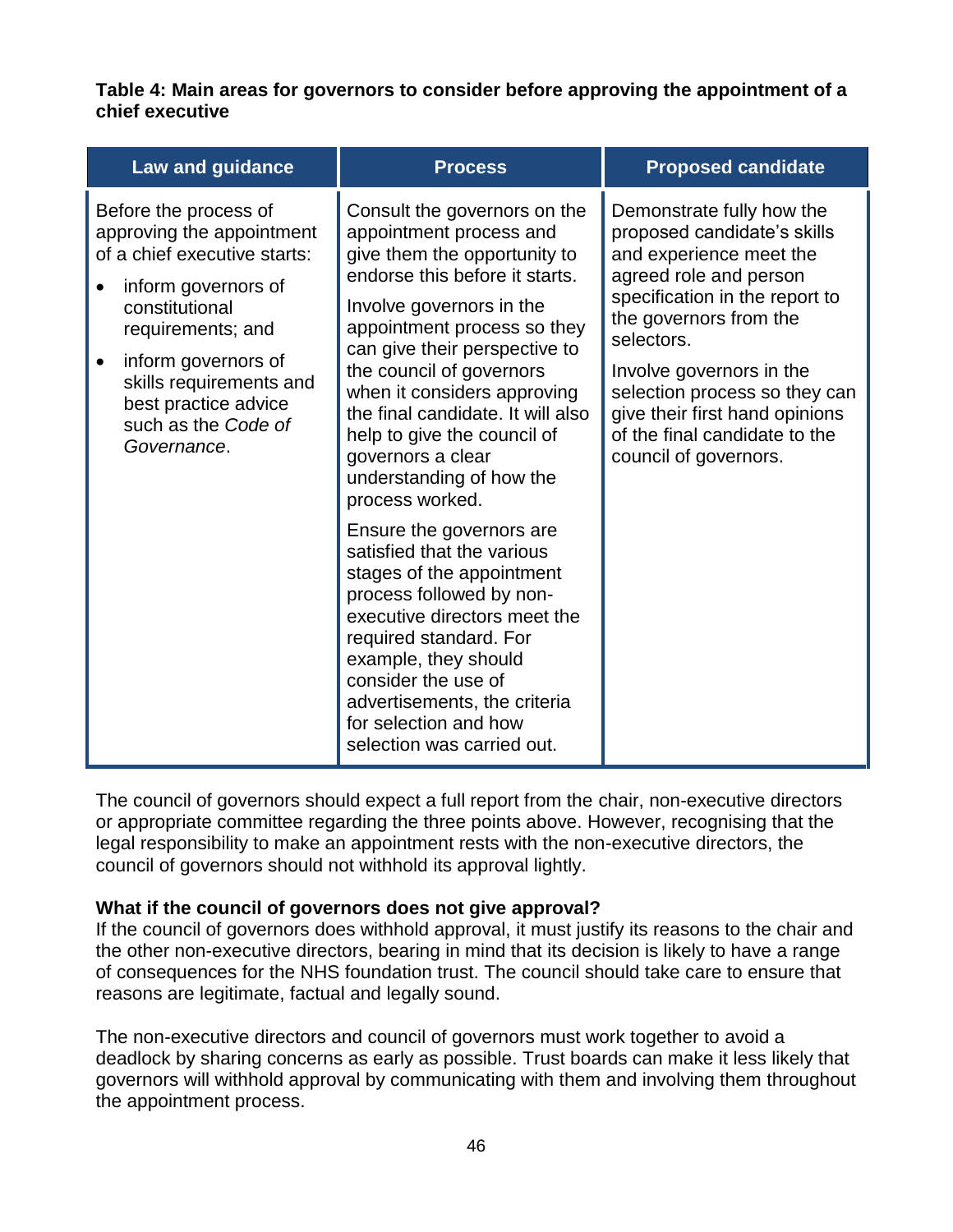If the council of governors rejects a candidate, the non-executive directors may put forward the same candidate for approval if they can assure the council of governors that its concerns have been addressed. Alternatively, the non-executive directors may decide to seek a new candidate. In either case, the process, the decision and the reasons for that decision should be set out in the NHS foundation trust's annual report.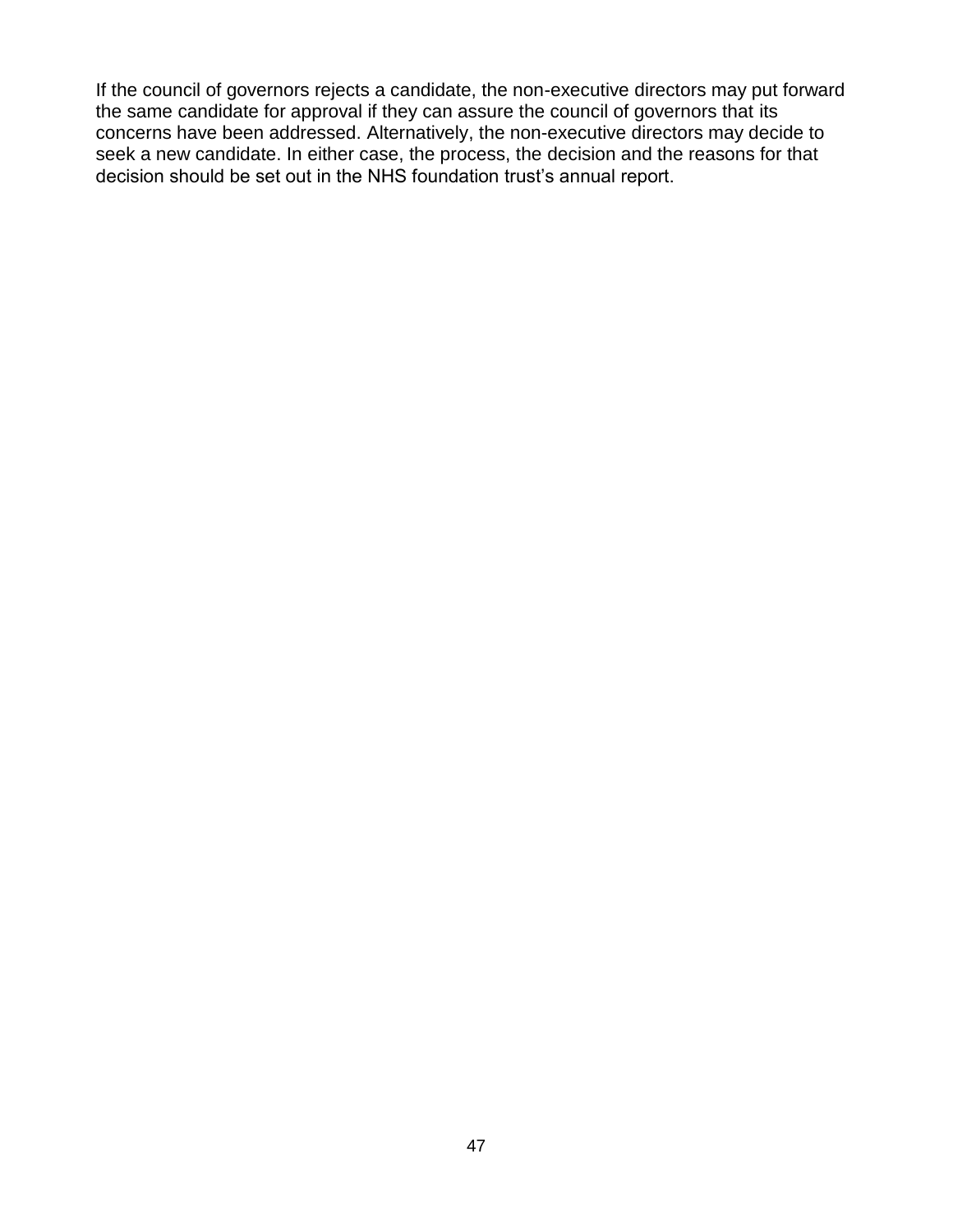# **Chapter 7: Appointing and removing the NHS foundation trust's external auditor**

*The external auditor of an NHS foundation trust has important duties concerning the trust's annual accounts. This chapter sets out the governors' role in relation to the NHS foundation trust's external auditor. This chapter covers:*

- *what the auditor does;*
- *who the auditor can be; and*
- *appointing and removing the auditor.*

# **7.1 Background**

# **What are the legal requirements?**

The 2006 Act says that every NHS foundation trust must have an auditor that is appointed by the council of governors. The law states that it is for the council of governors to appoint or remove the auditor at a general meeting of the council.

That means the whole council of governors, rather than, for example, a committee or a working group, must appoint or remove the auditor.

Governors will need to do a lot of work to make sure they choose the right external auditor and monitor their performance. However, they are supported in this task by the audit committee, which provides information to the governors on the external auditor's performance as well as overseeing the NHS foundation trust's internal financial reporting and internal auditing.

## **The role of the audit committee**

The audit committee is responsible for monitoring and reviewing matters including the integrity of financial statements of the NHS foundation trust, its internal financial controls and internal audit function.

The audit committee must consist of non-executive directors. The *Code of Governance*  states that the committee should have at least three independent non-executive directors and that at least one member of the audit committee should have recent and relevant financial experience.

In order to support the underlying statutory duty of choosing the right external auditors, the *Code of Governance* states that the audit committee should report to the council of governors. The reports should:

- identify any matters relating to the external auditor where it considers that action or improvement is needed; and
- recommend what steps to take.

The governors will need to consider such reports closely, particularly in fulfilling their duty to hold the non-executives to account for the performance of the board.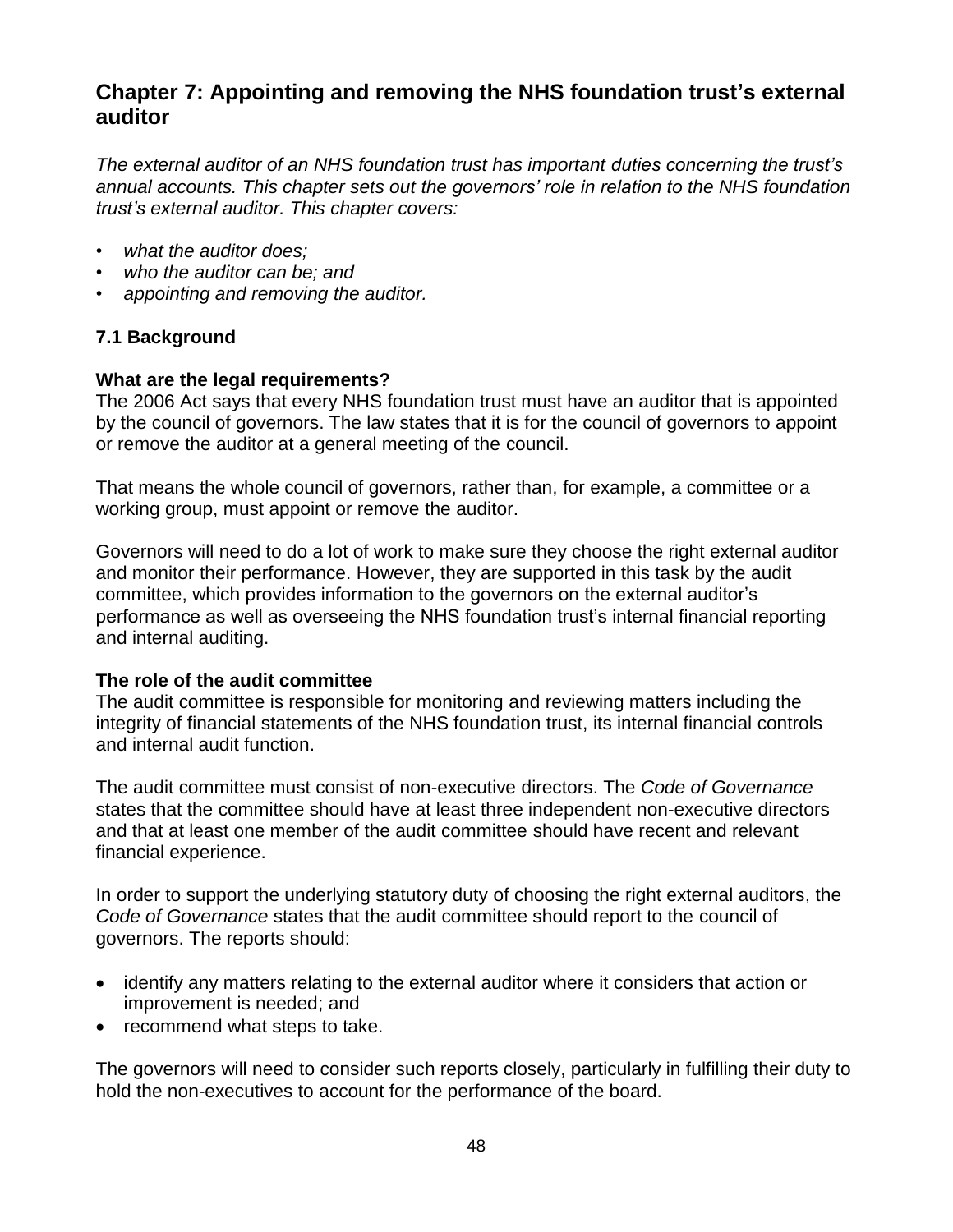The governors will also want to look at Monitor's *[Audit Code for NHS Foundation](http://www.monitor-nhsft.gov.uk/home/our-publications/browse-category/guidance-foundation-trusts/mandatory-guidance/audit-code-nhs-f) Trusts* (the *Audit Code*), especially the criteria for auditors that it prescribes.

## **What does the auditor do?**

The auditor has statutory duties to ensure that:

- the accounts of the NHS foundation trust are prepared in accordance with all relevant directions set by Monitor and any other statutory provisions;
- proper practices are observed in compiling the accounts; and
- the NHS foundation trust is using its resources economically, efficiently and effectively.

Further details on the auditor's role are set out in the *Audit Code*.

## **Who can be the auditor?**

When an NHS foundation trust is authorised, it will have in post an auditor appointed by the Audit Committee of the NHS trust. This auditor will remain in post until the council of governors of the new NHS foundation trust has had a chance to discuss appointing a replacement.

The new NHS foundation trust is free to appoint whichever auditor it considers the most appropriate. However, to avoid having no auditor in place the new trust and the incumbent auditors must agree an engagement letter for the period before a new auditor is appointed, or the old one reappointed.

The auditor can either be an individual, or from a firm of auditors or other professional firm. However, the auditor (or in the case of a firm, each of its members) must be a member of one of the professional bodies specified in law (Audit Commission Act 1998), as below:

- a) the Institute of Chartered Accountants in England and Wales;
- b) the Institute of Chartered Accountants of Scotland;
- c) the Association of Certified Accountants;
- d) the Chartered Institute of Public Finance and Accountancy;
- e) the Institute of Chartered Accountants in Ireland; and
- f) any other body of accountants established in the United Kingdom and for the time being approved by the Secretary of State for this purpose.

The *Audit Code* sets out the particular criteria that an auditor must meet, not only on appointment but throughout its term as auditor. The auditor must:

- have an established and demonstrable standing within the health care sector and show a high level of experience and expertise – the work is specialised, so general audit experience is not enough to meet this standard;
- comply with the *Audit Code*; and
- subject the audit to internal quality control procedures that are sufficiently robust to test whether the audit work complies with the *Audit Code*.

If the auditor fails to meet, or believes it will not be able to meet, the criteria set out in the *Audit Code* at any point during its appointed term, the auditor must resign.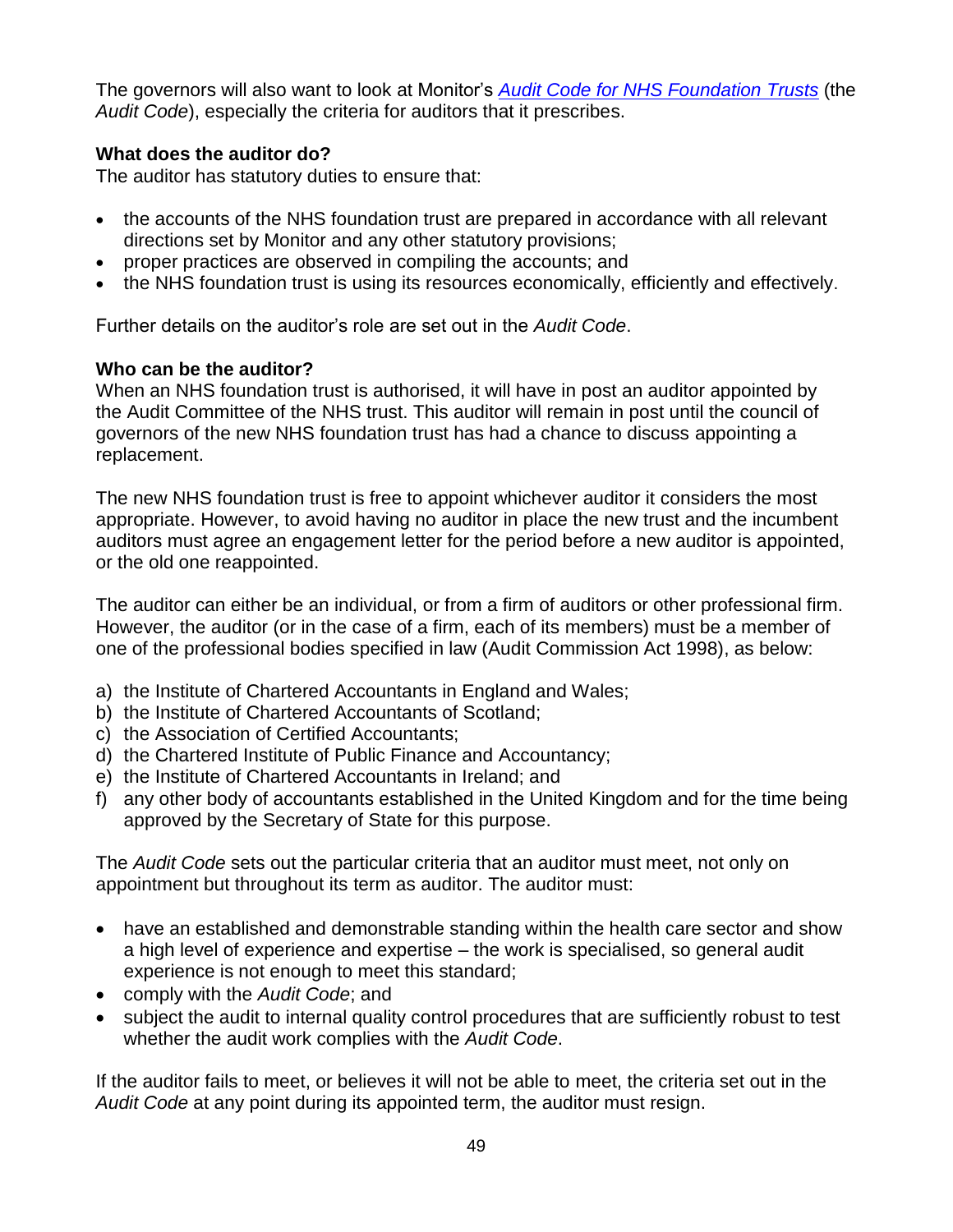Governors need to consider when to change the team at the auditor's firm because a team that has been in place for too long may no longer be sufficiently independent from the NHS foundation trust. Governors can seek advice from the Auditing Practices Board (APB) on when to rotate teams, informed by APB ethical standard 3.

### **Annual process**

The audit committee should make a report to the council of governors on the auditor when the annual audit is completed.

This report should assess whether the auditor's work is of a sufficiently high standard and its fees are reasonable.

The audit committee must make a recommendation to the council of governors on retaining or removing the auditor. The council of governors should then consider whether to retain or remove the auditor.

# **7.2 Appointing the auditor**

# **Figure 6: Key stages for appointing the auditor**



## **Trigger for action**

The impending end of the existing auditor's contract term will trigger a new appointment process, whether or not the existing auditor is seeking reappointment.

Governors also have the power to remove an existing auditor and, in certain situations, an auditor can or should resign. In either event, governors will need to make a new appointment.

## **Agree process and establish criteria**

The council of governors should take the lead in agreeing with the audit committee the criteria for appointing, reappointing or removing auditors. As with all appointments or reappointments, the procedure must be formal, rigorous and transparent.

The audit committee will run the process but the final decision on any appointment rests with the council of governors. Having established objective criteria, the audit committee should:

1. agree with the council of governors a clear process for nominating a new auditor or reappointing the existing one, including a timetable showing the deadline by which a new appointment should be made; and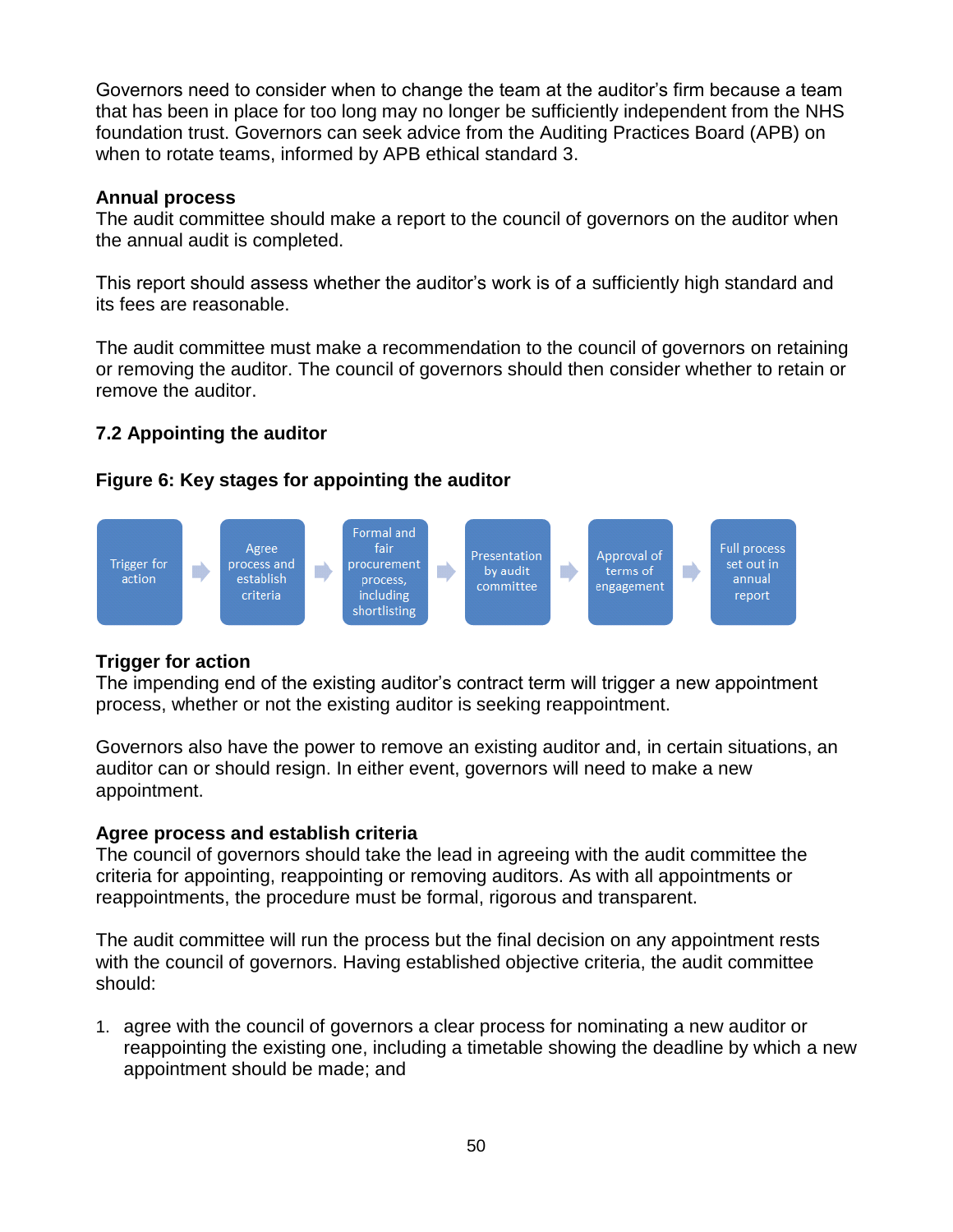2. prepare a specification defining the role and capabilities required, including the necessary qualifications, skills and experience, and agree the specification with any governors' audit working group or similar.

### **Procurement process**

The audit committee should run a formal procurement process to obtain the best candidate as fairly and transparently as possible. The process may vary depending on the NHS foundation trust's particular procurement rules but it must be within procurement law. This is complex and the audit committee and the governors' audit working group are likely to need legal advice before embarking on a procurement process.

### *Re-appointment*

If the audit committee and the governors' audit working group have followed a correct process and the existing auditor meets the appropriate criteria, then the existing auditor may appear on the shortlist of final candidates. The same criteria should be applied to all those that express an interest in becoming the auditor of the NHS foundation trust.

### *Shortlist*

The audit committee should draw up a shortlist of at least two appointable candidates in conjunction with the governors' audit working group.

## **Presentation by the audit committee**

The audit committee and any governors' audit working group should present to the council of governors:

- the procurement process they have followed;
- the results of the procurement process; and
- recommendations.

The recommendations should describe in full the shortlisted candidates and assess their relative strengths and weaknesses. The appointment must be based on merit and objective criteria. The committee should also recommend the preferred candidate and set terms of engagement for the external auditor.

## **How will the council of governors make a final decision?**

The council of governors should then make a final decision in line with its statutory obligations.

If the council of governors chooses to make an appointment, the audit committee will need to approve the auditor's terms of engagement. The council of governors and the audit committee should consider in particular how long the appointment should last. Best practice is to appoint an auditor for a period which allows it to develop a strong understanding of the NHS foundation trust, normally three to five years (see "Who can be the auditor?" above).

Should the council of governors feel unable to make an appointment, for example, because it is unwilling to accept the audit committee's recommendations or believes the procurement process was flawed, then the audit committee and the governors' audit working group must set to work again at speed. The law requires the NHS foundation trust to have an auditor at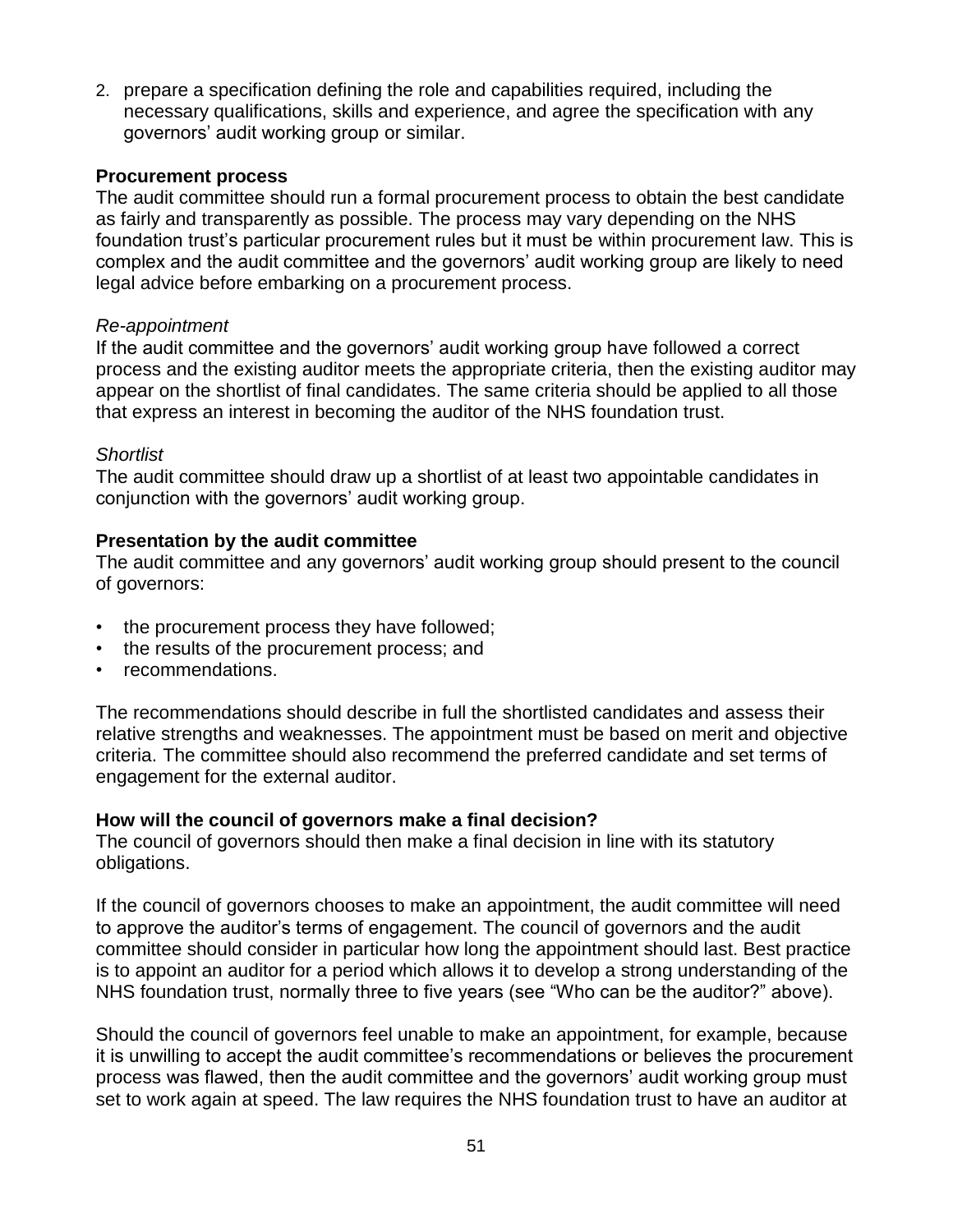all times, so they should adhere to the appointment timetable they will have drawn up at the start of the process. However, they may need to consider extending the incumbent auditor's contract to ensure that the trust is never without an auditor.

## **Next steps**

In any event, the full process must be set out in the NHS foundation trust's annual report. In particular, if the council of governors does not accept the audit committee's recommendation, the board of directors should include in the annual report a statement from the audit committee explaining its recommendation and the reasons the council of governors took a different position.

# **7.3 Removing the auditor**

Removing the auditor is a very serious step and the council of governors must follow a rigorous and transparent process in taking it.

# **What are the possible reasons for removing the auditor?**

The council of governors will recognise that removing the auditor is rarely likely to be appropriate, particularly as the auditor plays an independent role within the NHS foundation trust.

If the auditor demonstrably does not meet the criteria set out in the *Audit Code* the governors may have grounds for removal, although the governors must, of course, clearly understand those grounds before they embark on the removal process.

# **What is the process?**

The council of governors should only exercise its power to remove the auditor after exhausting all other means of resolving any dispute. If it cannot resolve the issue, we suggest it pursues the following process.

# **Figure 7: Process for governors to remove the auditor**



# **Proposal**

The council of governors should put together a proposal to consider removing the auditor. This will not necessarily result in removal, but will start the formal process.

# **Investigation, advice and consultation**

The audit committee should investigate the issue, including allegations made against the auditor, if any. The investigation should consider the views of key personnel within the NHS foundation trust, including the NHS foundation trust's finance director and his or her staff. The audit committee should seek legal advice on the legality of the removal process and any eventual removal throughout the process.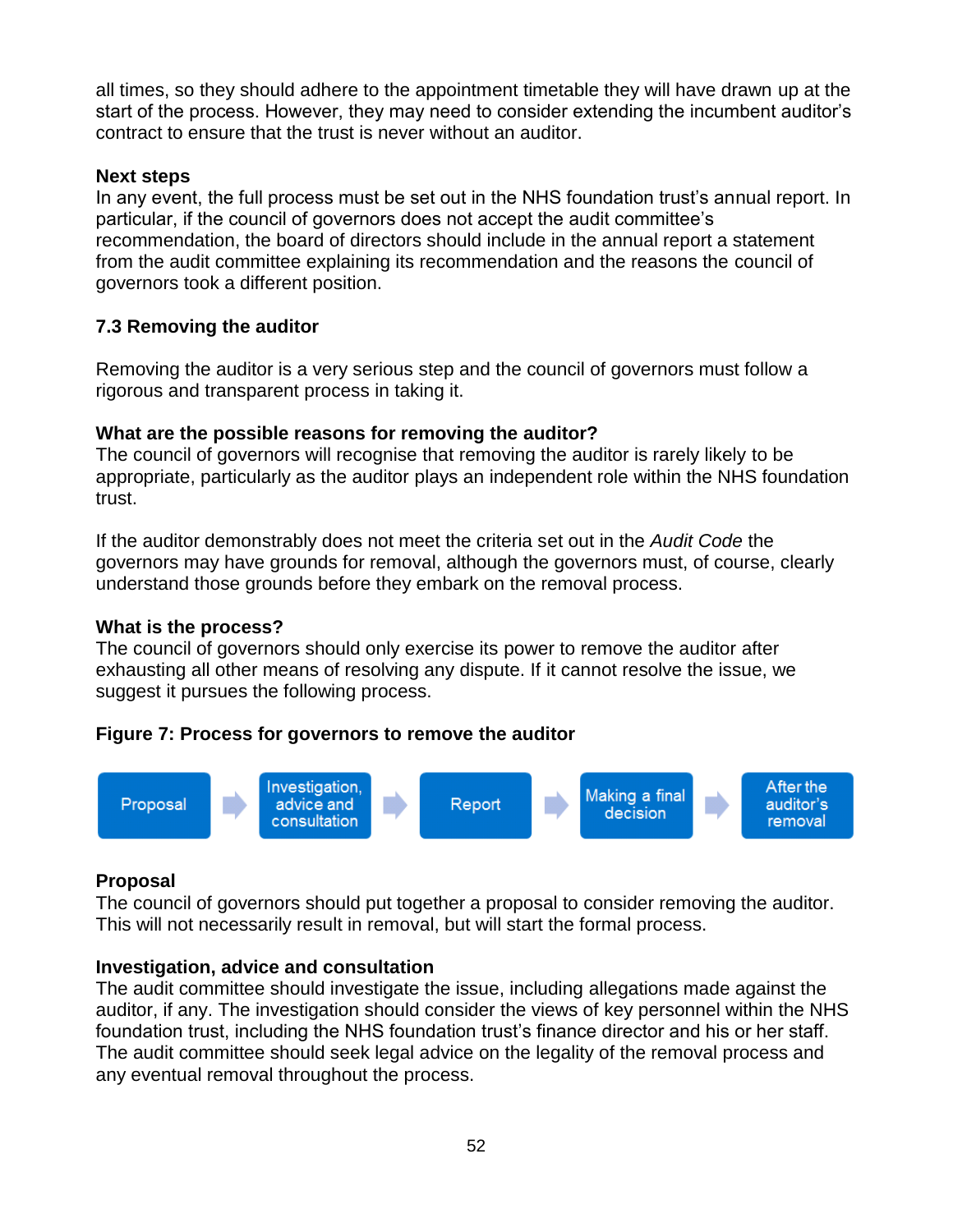## **Report**

The audit committee should present the findings of the investigation and consultation to the council of governors. The council of governors must ensure that the auditor is given adequate opportunities to respond to any allegations.

### **Making a final decision**

Once the council of governors is satisfied that a full and proper process has been followed, it should vote on whether to remove the auditor. If governors have any doubts at all about the process, they must remedy any deficiencies in the process before voting. A majority of the council of governors must vote to remove the auditor at a general meeting before a removal can go ahead.

### **After the auditor's removal**

When the council of governors ends an auditor's appointment in disputed circumstances, the chair of the NHS foundation trust should write to Monitor giving the reasons for the decision. After a removal, the NHS foundation trust will need to appoint a new auditor. The removal process and the reasons for it will also need to be set out in the NHS foundation trust's annual report.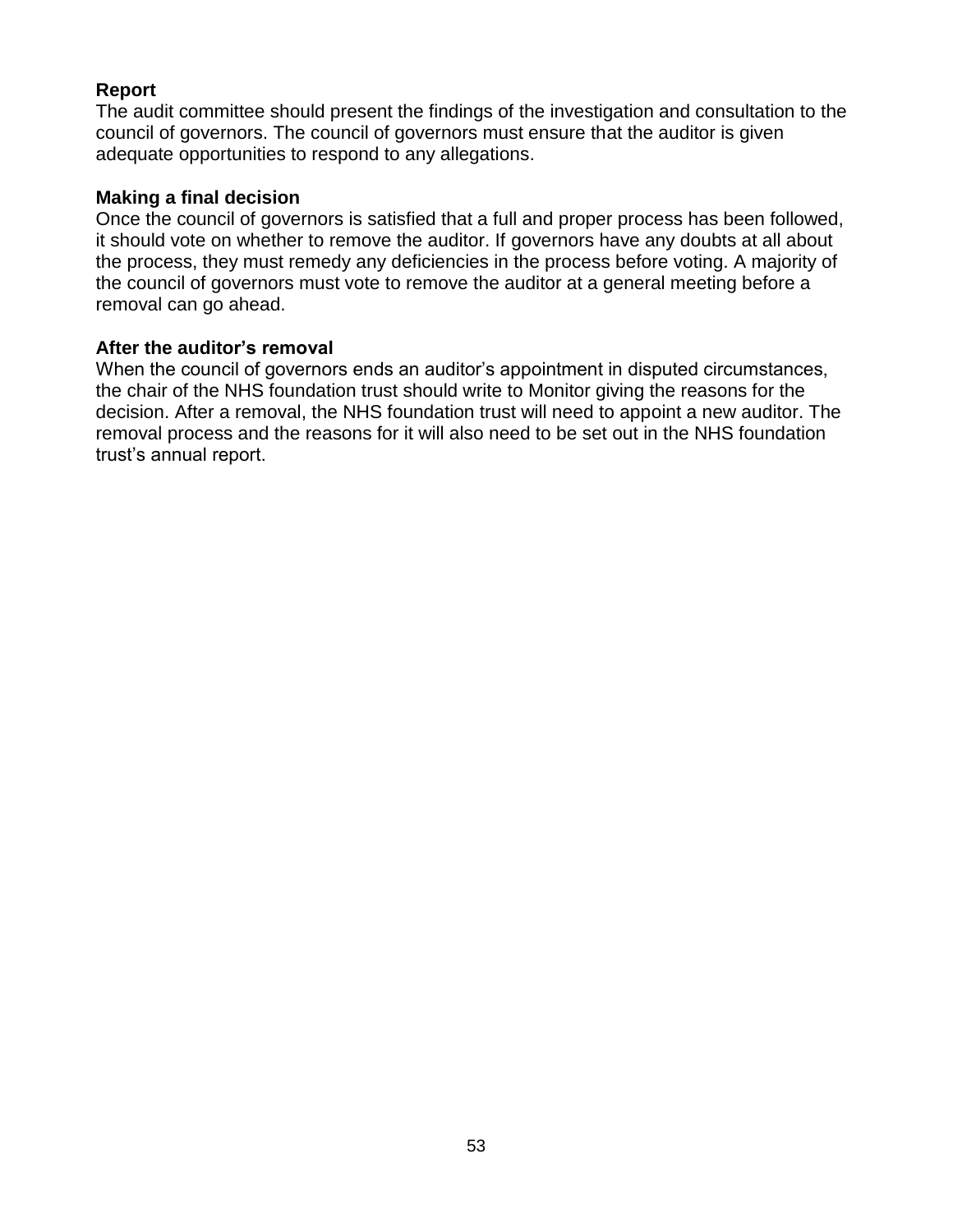# **Chapter 8: Receiving the NHS foundation trust's annual accounts, any auditor's report on them, and the annual report**

*The council of governors will need to see a number of regular reports to keep informed about the NHS foundation trust. This chapter identifies the reports the council of governors must receive to meet the statutory requirements. It covers:*

- *the role of the governor in receiving these documents; and*
- *governors' duties to provide internal feedback.*

### **What are the legal requirements?**

The 2006 Act, as amended, says: "The following documents must be presented to the council of governors… at a general meeting, and also by at least one member of the board of directors of the corporation at the annual members' meeting. NHS foundation trusts may also combine the annual members' meeting with a meeting of the council of governors. (a) the annual accounts

- (b) any report of the auditor on them; and
- (c) the annual report".

Monitor's *[NHS Foundation Trust Annual Reporting Manual](http://www.monitor-nhsft.gov.uk/home/news-events-publications/our-publications/browse-category/guidance-health-care-providers-and-co-25)* (*Annual Reporting Manual*) states that these documents should be presented at the annual general meeting of the council of governors.

### **What are these documents?**

Further details about the annual report and accounts of an NHS foundation trust, and any report on the accounts from the NHS foundation trust's auditor, are in the *Annual Reporting Manual* available on Monitor's website.

### **Accounts**

The NHS foundation trust must keep accounts, prepare annual accounts for each financial year, and comply with directions from Monitor concerning any aspect of those accounts.

### *Annual report and accounts*

The *Annual Reporting Manual* sets out the requirements for the content and format of the annual report and accounts. The accounts will include:

- a statement of the accounting officer's responsibilities;
- the annual governance statement;
- auditor's opinion;
- main statements; and
- notes.

The annual report will include, at a minimum:

- a directors' report, including a management commentary;
- a remuneration report:
- the disclosures set out in the *Code of Governance*; and
- other disclosures in the public interest.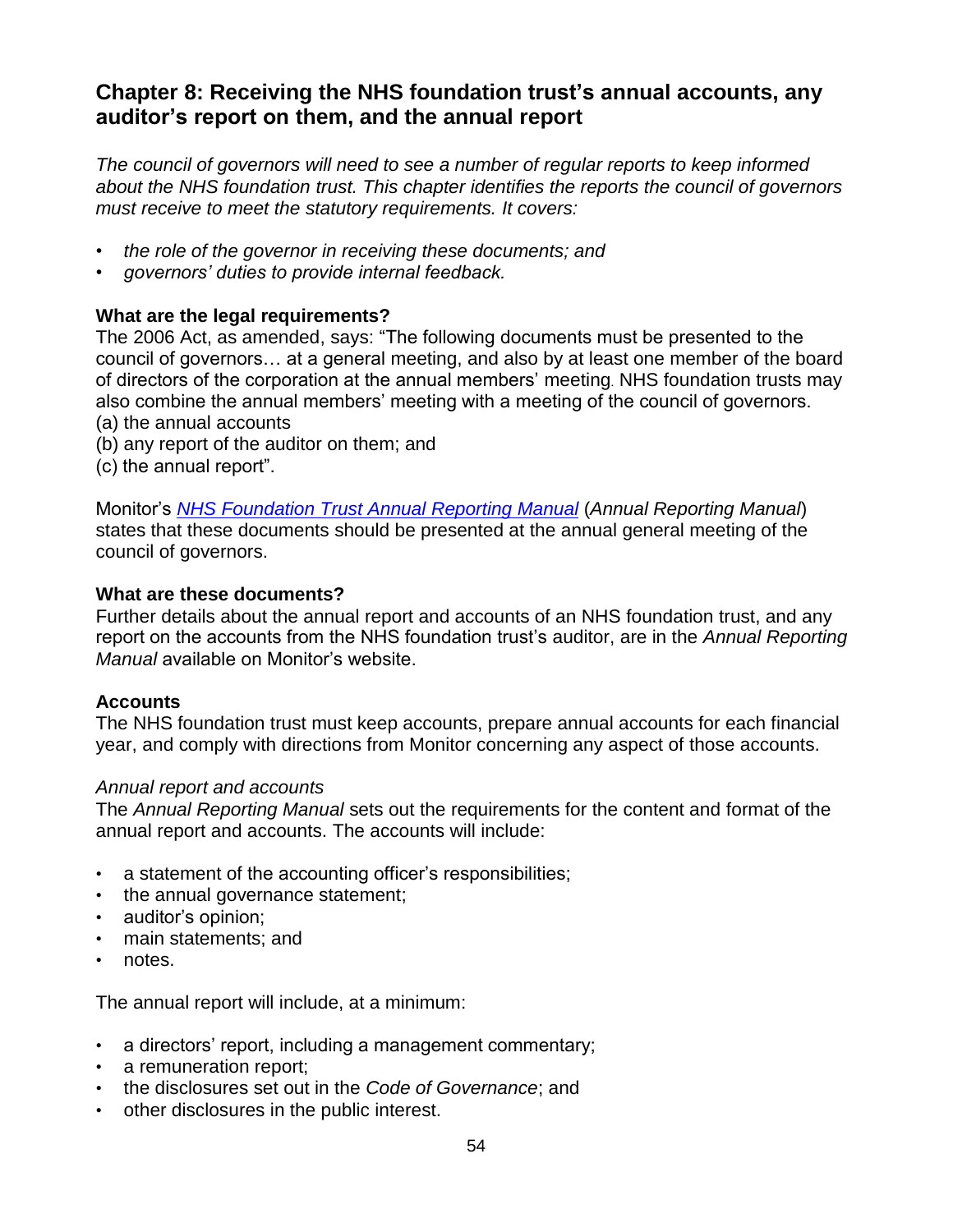In addition, the annual report must include a report on the quality of care the NHS foundation trust provides. The quality report should contain an update on the quality of care, incorporating a statement outlining the current level of quality and priorities for improving it, signed by the trust's chief executive. The report will also summarise the trust's performance against quality indicators selected by the trust in three key areas:

- 1. patient safety;
- 2. clinical effectiveness; and
- 3. patient experience.

Further details on the content of these reports are in the *Annual Reporting Manual,* which governors are encouraged to read.

The annual report must also include details of all occasions when the council of governors has exercised its powers to require a director to attend a meeting (see page 19).

### **Auditor's report on the accounts**

When the auditor has finished auditing the accounts, it must enter on them:

- a certificate that it has completed the audit in accordance with the relevant law; and
- an opinion on the accounts.

The auditor should address the certificate and opinion to the council of governors. The certificate must confirm that the audit has been completed in accordance with the relevant law. If the auditor has done this but is nevertheless not satisfied that the process fully meets standards set out in the *Audit Code*, then it must say so by qualifying the certificate.

### **Approval of the annual report and accounts**

The annual report and accounts must be formally approved by the board of directors. Once approved, the auditor will sign its opinion on the accounts (in accordance with the *Audit Code*). The auditor will need to see the annual report before signing its opinion on the accounts.

NHS foundation trusts are required to lay before Parliament their annual report and accounts and any auditor's report on them, should there be one. The *Annual Reporting Manual* sets out when to do this.

| July                                                     | <b>July/August</b>                                                               | <b>Within a reasonable period</b><br>from the end of the financial<br>year                            |
|----------------------------------------------------------|----------------------------------------------------------------------------------|-------------------------------------------------------------------------------------------------------|
| Annual report and<br>accounts laid before<br>Parliament. | Date of the annual general<br>meeting of the council of<br>governors advertised. | Annual general meeting takes<br>place. Annual report and<br>accounts are presented at the<br>meeting. |

## **Table 5: Timescales for the production of the annual report and accounts**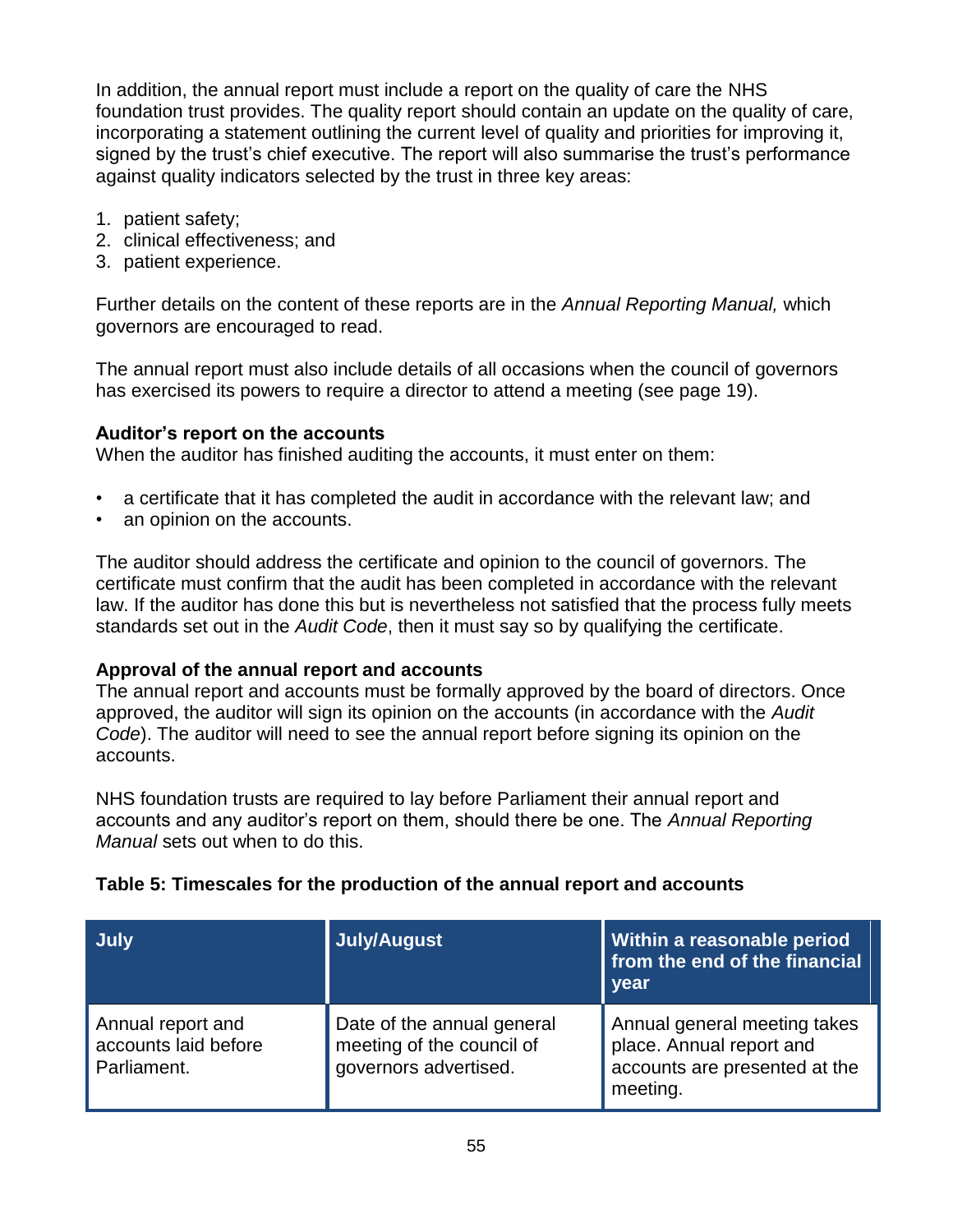## **Quality accounts and governors**

It is important to encourage governors to participate in:

- identifying and prioritising quality indicators and quality priorities for the NHS foundation trust in the coming year (as part of involving governors in formulating the forward plan); and
- presenting the final quality report or account after the financial year has ended (which helps them fulfil their duty to hold the non-executive directors to account for the performance of the board).

This approach to involving governors in upholding quality may differ from the approach taken in NHS foundation trusts. A note on the timetable for involving governors following the new approach appears below (in "What is the role of the governors?"). NHS foundation trusts are likely to adapt this guide to meet their own internal reporting timetables but it gives an overview of the main tasks governors may take on concerning the quality report and accounts.

Monitor's guidance, *[Detailed Guidance for External Assurance on Quality Reports 2012/13](http://www.monitor-nhsft.gov.uk/home/news-events-publications/our-publications/browse-category/guidance-health-care-providers-and-co-26)* (updated annually) sets out detailed guidance for NHS foundation trusts and their auditors to enable them to carry out the external assurance engagement on the quality reports.

Governors may also wish to read the Foundation Trust Network publication *[Making the Most](http://www.foundationtrustnetwork.org/resource-library/making-the-most-of-quality-accounts/)  [of Your Quality Accounts.](http://www.foundationtrustnetwork.org/resource-library/making-the-most-of-quality-accounts/)* 7

## **What is the role of the governors?**

 $\overline{a}$ 

As noted above, the annual report and accounts and any auditor's report on the accounts must be presented at a meeting of the council of governors. The *Annual Reporting Manual*  indicates this will be the annual general meeting.

This meeting should be convened within a reasonable period from the end of the financial year in question but not before the annual report and accounts have been laid before Parliament.

The *Annual Reporting Manual* suggests placing an advertisement in the local media not less than 14 days before the date of the meeting, stating:

- the time, date and location of the meeting; and
- how copies of the annual report and accounts (or annual report and summary financial statements) of the NHS foundation trust may be obtained on request before the meeting.

# **What does "presented to the council of governors" mean?**

One of the directors presents the documents listed above to the council of governors to inform them about the NHS foundation trust's performance. Governors then have an opportunity to comment on the documents but cannot make changes to them.

The council of governors must understand the information in these documents, for example, on the performance of the chair or the other non-executive directors. This will ensure it has

 $7$  You will need to register with the Foundation Trust Network to use this link.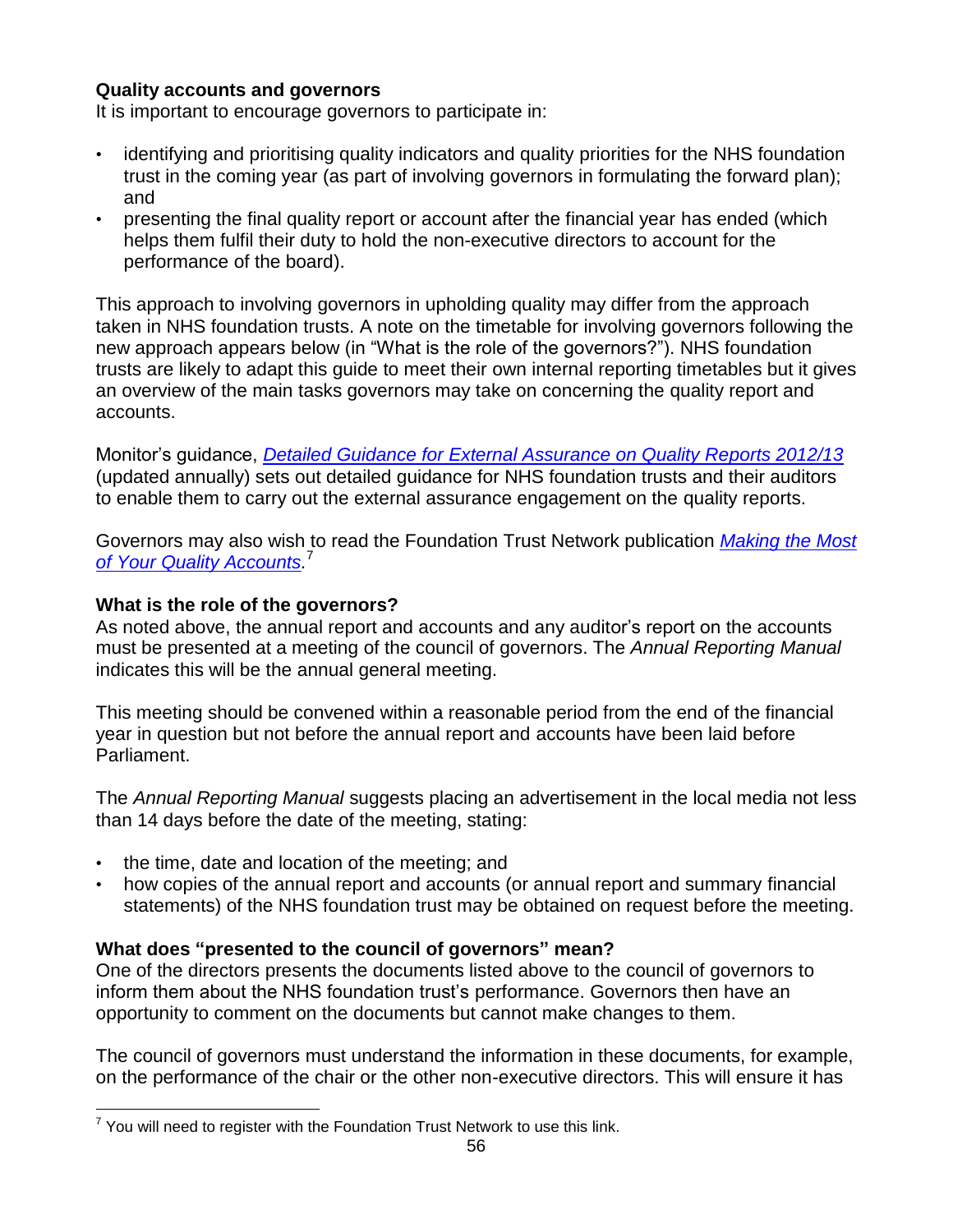fulfilled its other statutory duties, for instance, to provide informed feedback to the board of directors and to inform external stakeholders (including any that they represent) on how the NHS foundation trust is performing. Governors should be permitted to ask additional questions on NHS foundation trust performance as appropriate.

The governors will base their own views of how the NHS foundation trust is performing on the performance information in the annual report and accounts and the response to their subsequent questions, making their understanding of those documents an essential part of how governors collectively can hold the board of directors, and specifically the nonexecutive directors, to account.

### **Internal feedback**

When a director presents the annual report and accounts to the council of governors, this presents a good opportunity for the board of directors to brief the council of governors on the overall performance (financial and otherwise) of the NHS foundation trust in the previous year.

The council of governors should provide feedback to the board of directors based on its view of the overall performance of the board. The chair is responsible for arranging for the governors to give this internal feedback.

### **External stakeholders**

The council of governors should also explain to the NHS foundation trust members, and the stakeholder organisations that appointed them, how the trust has performed over the previous year. It may do this near the time it receives the annual report and accounts.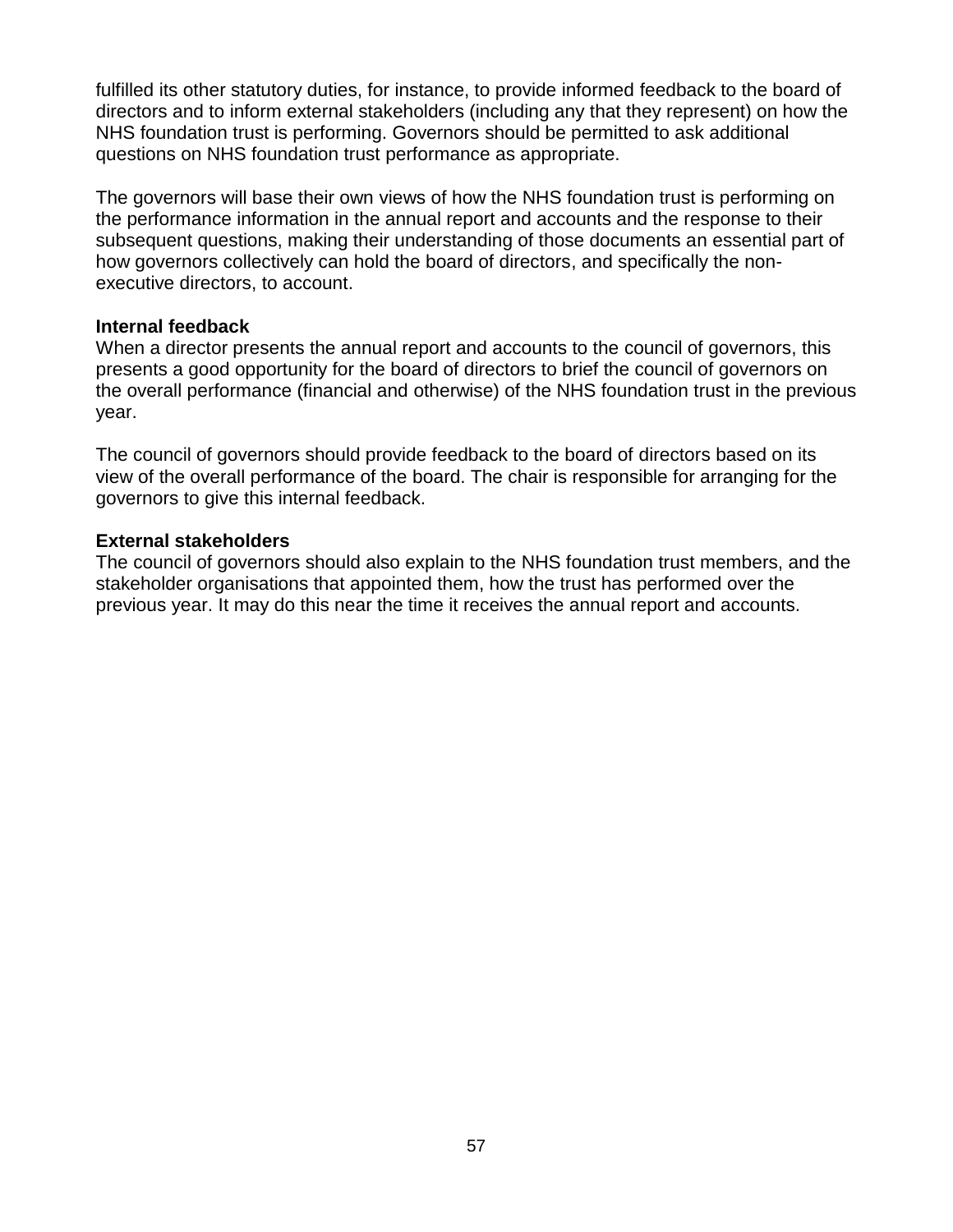# **Chapter 9: Preparing the forward plan**

*The council of governors should be involved in strategic planning. This chapter covers:*

- *what the forward plan is;*
- *the governors' role in strategic planning; and*
- *what the board of directors does in relation to governors' input.*

# **What are the legal requirements?**

The 2006 Act, as amended, requires NHS foundation trusts to give Monitor forward planning information for each financial year, prepared by the board of directors. In preparing the forward plan, directors must have regard to the views of the council of governors. This means that governors should have the opportunity to discuss the plan, but it can be implemented without their approval.

# **What is the forward plan?**

Monitor requires each NHS foundation trust to submit an annual plan including forecast financial performance, details of any major risks to compliance with their licence and how the NHS foundation trust intends to address these risks.

Further advice on preparing and submitting the annual plan is available on [Monitor's](http://www.monitor.gov.uk/APR13-14) [website;](http://www.monitor.gov.uk/APR13-14) we update this every year. The information in the annual plan includes:

- commentary on the strategic overview for the NHS foundation trust, changes to previous forecasts, risk analysis and membership plans;
- a membership report:
- the Corporate Governance Statement and other statements required by the licence; and
- financial projections.

# **What is the role of the governors?**

The *Code of Governance* states that governors can "expect to be consulted on the development of forward plans for the trust and any significant changes to the delivery of the trust's business plan".

The approach to strategic planning taken by boards varies considerably. This also reflects the variation in the way in which councils of governors are involved.

The forward plan incorporates both operational and strategic information. The council of governors' role is to ensure that the interests of members of the NHS foundation trust, and of the public, are considered when the NHS foundation trust proposes strategic developments. It may perform this role in various ways.

# **Canvassing the opinions of members and of the public**

Governors should seek to canvass the opinions of members and of the public (and, for appointed governors, the body they represent), to make sure a range of opinions inform the planning process. They might do this by, for example, holding constituency meetings or open days, putting questionnaires on the trust website, or simply by talking to staff and the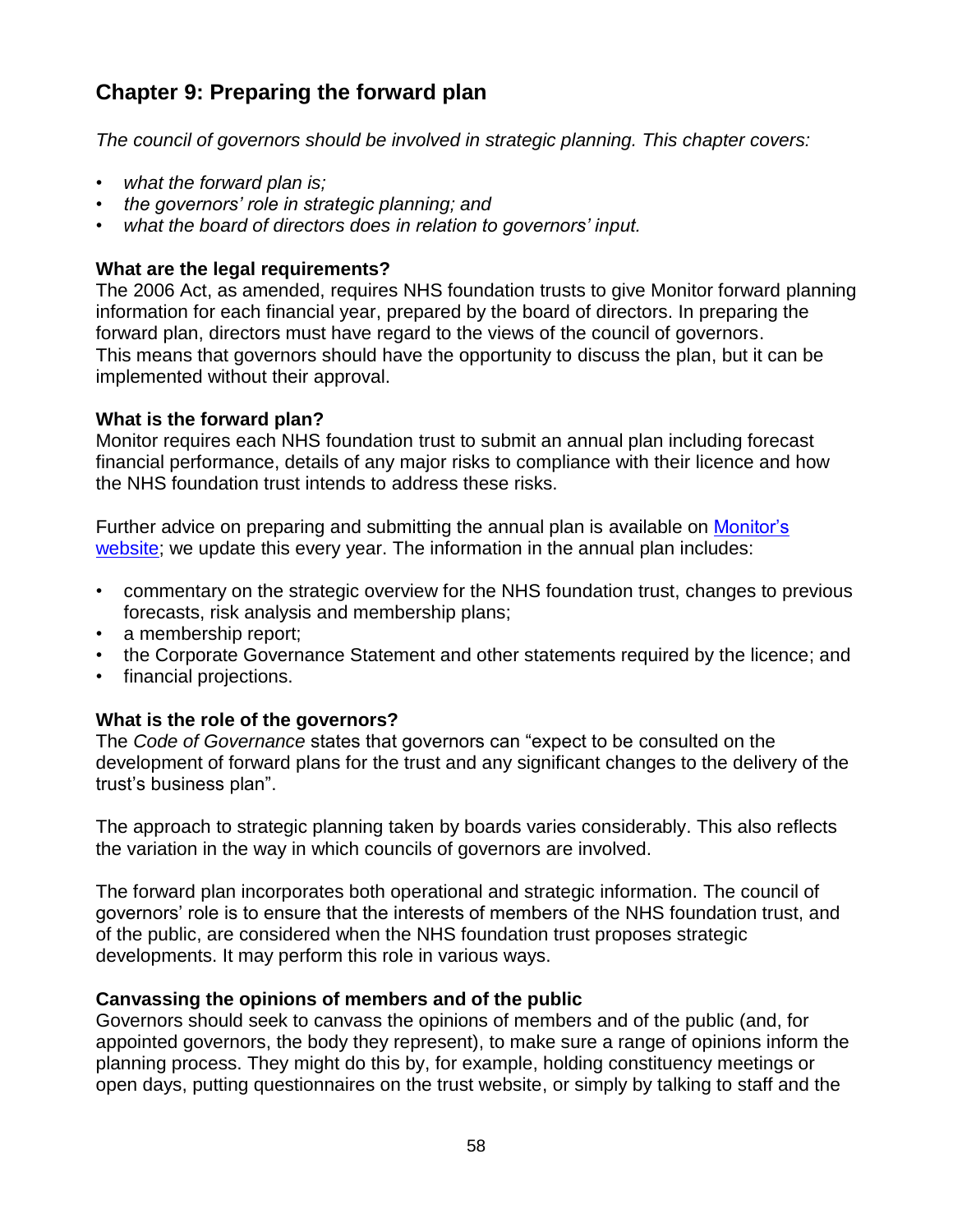public throughout the year to understand what they would like to see the trust achieve in the future. However, this is for the trust and governors to agree locally.

### **Discussing planning priorities with the board of directors**

Governors must feed back the views of members of the NHS foundation trust, and of the public, to the board of directors. NHS foundation trusts have so far found a variety of ways to do this.

### **Involving governors in strategic development plans**

After the board of directors has approved a specific initiative and incorporated it into the trust's forward plan, governors should be kept informed of progress with implementation to make sure that the interests of members of the NHS foundation trust, and of the public continue to be represented.

To be clear, this does not mean involving governors in the operational planning of each initiative developed by the trust, rather that the views of the governors and considerations of members and of the public are discussed by the board when undertaking such planning.

Please see Chapter 11 for further details of the involvement of governors in taking decisions on proposed increases in non-NHS income.

### **What should the board of directors do in response to governors' input?**

Forward planning is the responsibility of the board of directors and they are not obliged to incorporate all the governors' comments into the final forward plan. However, the board of directors must pay attention to the council of governors' views. The amount of weight directors give to the governors' views is up to the directors, but they must, at least, consider them.

The Monitor website provides [further advice](http://www.monitor.gov.uk/APR13-14) on how the annual planning process may incorporate the views of governors; this is updated annually.

## **Informing stakeholders**

Once the NHS foundation trust has submitted its forward planning information to Monitor, the council of governors should inform stakeholders of the NHS foundation trust's forward planning, and the reasoning behind it.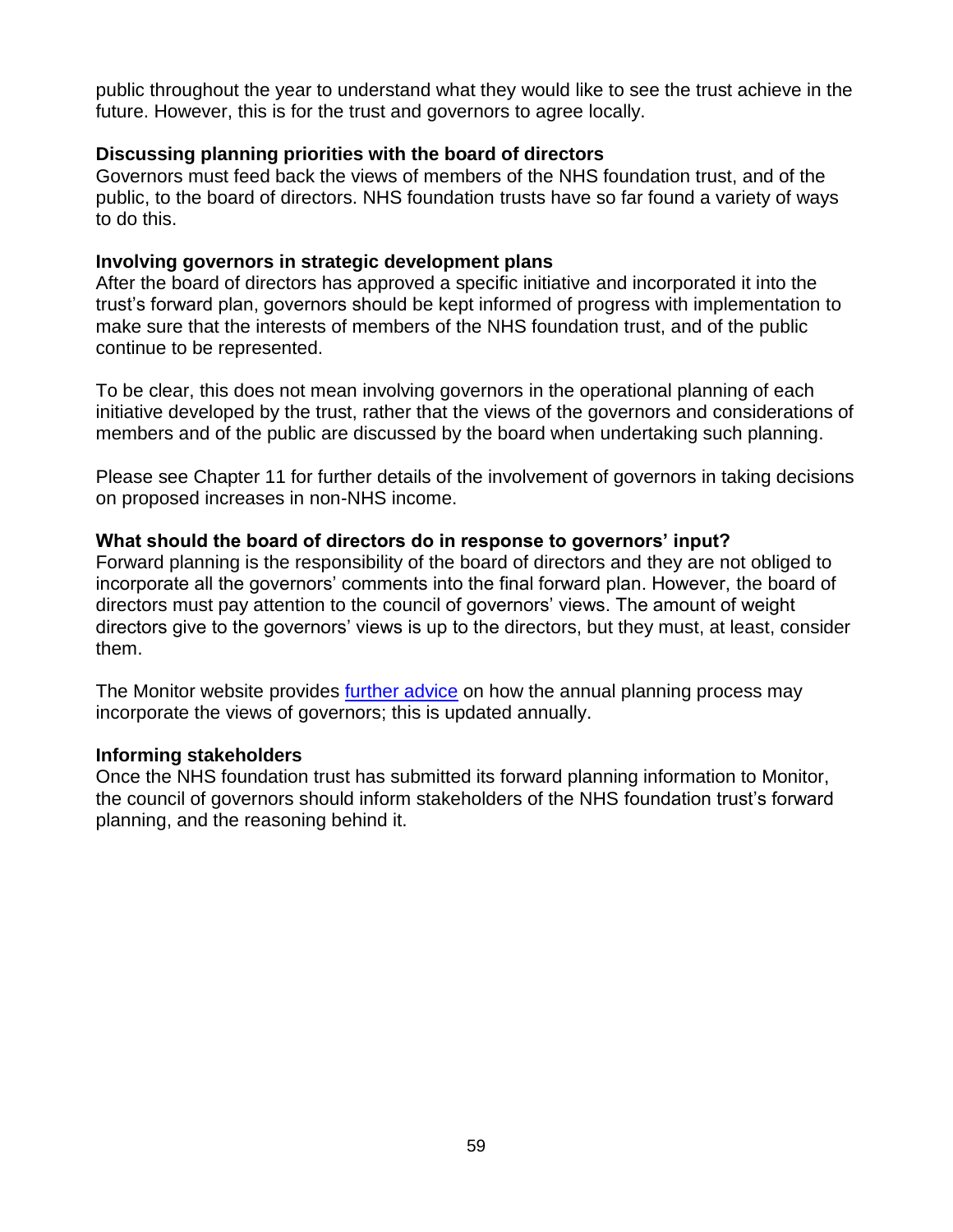# **Chapter 10: Taking decisions on significant transactions, mergers, acquisitions, separations and dissolutions**

*Governors are tasked with approving significant transactions, mergers, acquisitions, separations and dissolutions proposed for the foundation trust by the directors. This chapter examines:*

- *the legal requirements;*
- *significant transactions;*
- *mergers, acquisitions, separations and dissolutions;*
- *what governors are asked to take decisions on;*
- *how they might take such decisions in practice;*
- *how the board of directors should support governors in their duty;*
- *how to inform stakeholders; and*
- *what happens to the council of governors after a merger or acquisition.*

### **What are the legal requirements?**

Under the 2012 Act:

- *More than half of the members of the full council of governors of the trust voting* need to approve the trust entering into any significant transaction, as specified in the trust's constitution. This means more than half of the governors who are in attendance at the meeting and who vote at that meeting.
- *More than half the members of the full council of governors* must approve any application by the trust to merge with or acquire another trust, separate the trust into two or more new NHS foundation trusts or to be dissolved. This means more than half of the total number of governors, not just half the number that attends the meeting at which the decision is taken. If the other party to the proposed transaction is also an NHS foundation trust, more than half the governors of that foundation trust must also approve the transaction.

This means that trusts will need to help governors by providing appropriate information on proposed decisions and, consistent with the general requirement placed on NHS foundation trusts, by taking steps to ensure that the governors are equipped with the skills and knowledge they require in their capacity as governors. Governors will need to arrange a vote of the full council and to inform the directors of the outcome of this vote.

Voting procedures, including any rules on the Chair's vote, casting votes or abstentions should be determined locally and you would normally find the details of these in your trust's constitution.

### **What are "significant transactions"?**

NHS foundation trusts are permitted to decide themselves what constitutes a "significant transaction" and may choose to set out the definition(s) in the trust's constitution. Alternatively, with the agreement of the governors, trusts may choose not to give a definition, but this would need to be stated in the constitution. Examples of a definition might include any proposed contract valued over a certain monetary value or over a certain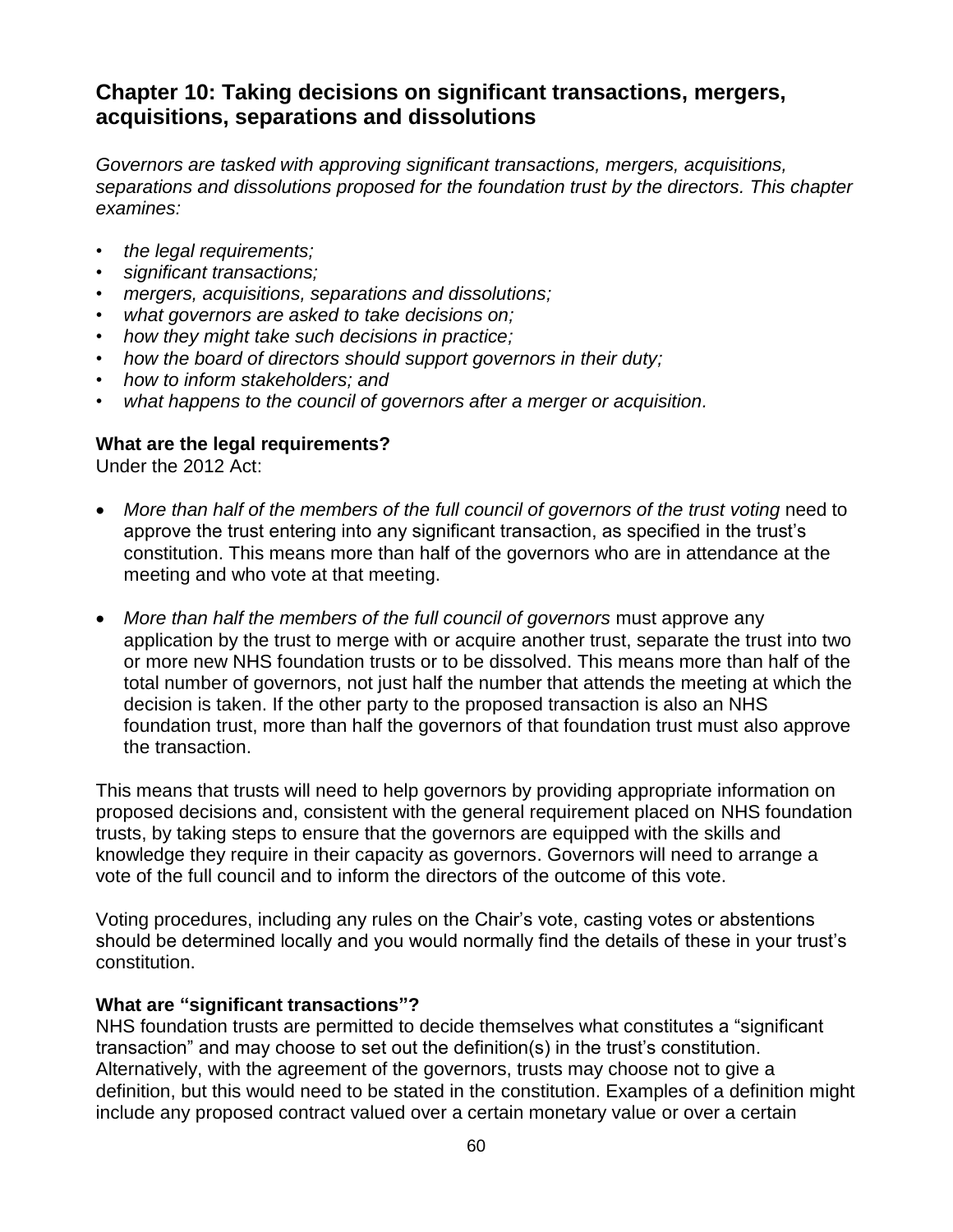percentage of the trust's annual turnover. Or trusts could choose to define what constitutes a "significant transaction" in non-monetary terms.

Appendix F of Monitor's *[Compliance Framework 2013/14](http://www.monitor-nhsft.gov.uk/home/news-events-and-publications/our-publications/browse-category/guidance-foundation-trusts/mandat-7)* outlines what Monitor uses to define "significant transactions" for the purpose of risk ratings, although this is an example only and the trust is not required to apply the same definition within its own constitution. Monitor's definition is not intended to change. However it may well be different to the definition employed by individual trusts.

# **Table 6: Mergers, acquisitions, separations and dissolutions – definitions and regulatory requirements**

| <b>Type</b>    | <b>Definition</b>                                                                                                         | <b>Regulatory requirements</b>                                                                                                                                                                                                                                                                                                                                                                                                                                                                     |
|----------------|---------------------------------------------------------------------------------------------------------------------------|----------------------------------------------------------------------------------------------------------------------------------------------------------------------------------------------------------------------------------------------------------------------------------------------------------------------------------------------------------------------------------------------------------------------------------------------------------------------------------------------------|
| <b>Mergers</b> | A "merger" refers to a merger of<br>an NHS foundation trust with<br>another NHS foundation trust or<br>with an NHS trust. | The amendments to the 2006 Act revised the requirement<br>for Monitor to approve mergers between an NHS<br>foundation trust and another NHS trust, or between two<br>NHS foundation trusts. NHS foundation trusts that plan to<br>merge will still have to make an application to Monitor.<br>However, our role will be limited to ensuring the<br>necessary steps in the process have been followed,<br>including that the appropriate approval by the council of<br>governors has been obtained. |
|                |                                                                                                                           | Monitor is required to grant the application to effect the<br>change provided it is satisfied that the necessary steps<br>have been undertaken. Support of the application by the<br>Secretary of State is required if one of the parties is an<br>NHS trust.                                                                                                                                                                                                                                      |
|                |                                                                                                                           | Mergers between two or more NHS foundation trusts or<br>between one NHS foundation trust and an NHS trust may<br>be deemed to be "relevant mergers" and would then be<br>subject to review by the Office of Fair Trading (OFT).<br>Please see here for further details of the respective roles<br>of Monitor, the OFT and the Competition Commission in<br>this regard.                                                                                                                            |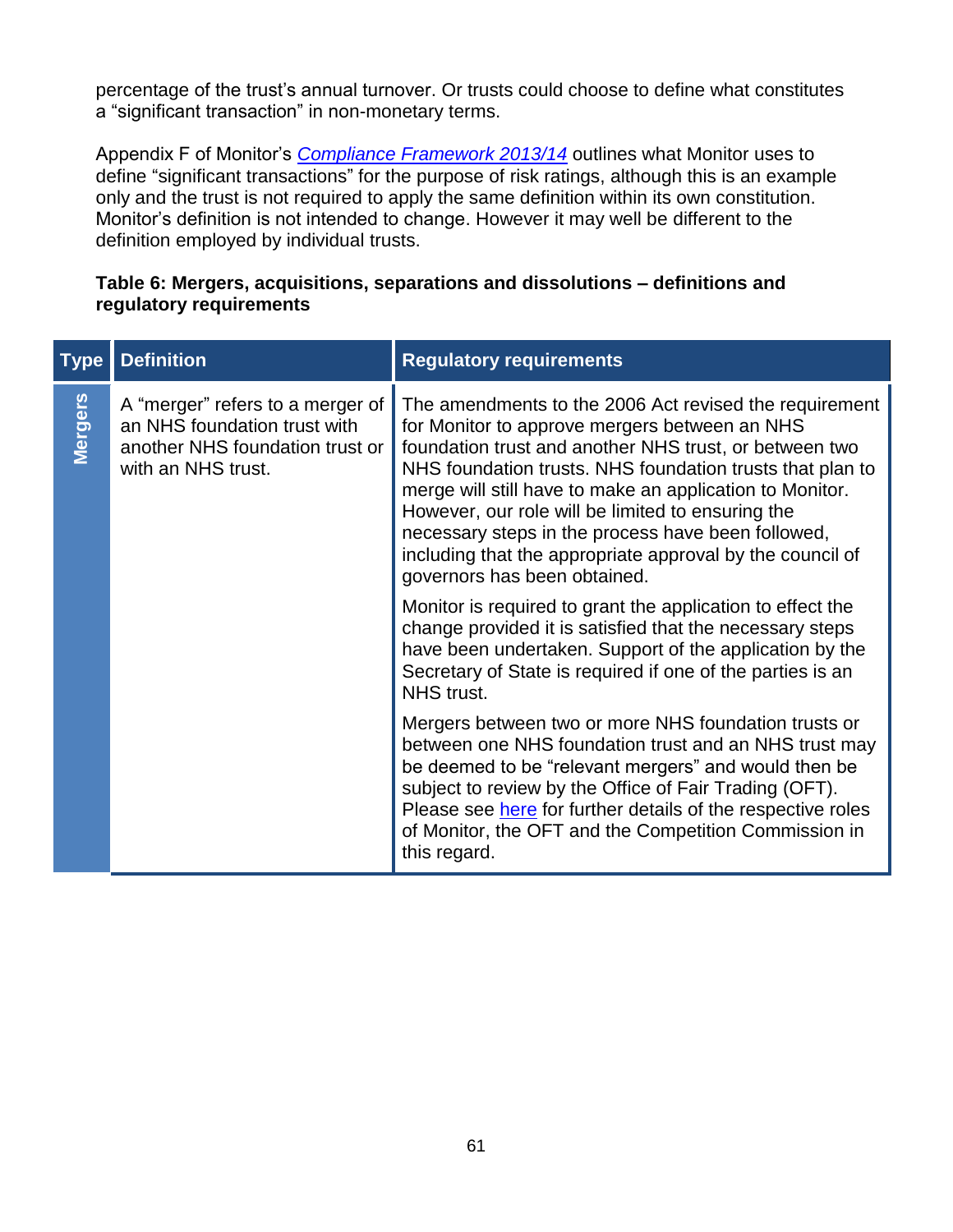| Acquisitions        | An "acquisition" refers to an<br>application by an NHS<br>foundation trust to acquire<br>another NHS foundation trust or<br>an NHS trust.                                                                                    | A joint application must be made to Monitor by the<br>intended acquirer (an NHS foundation trust) and the<br>acquiree (an NHS foundation trust or an NHS trust).<br>The application will be made following our review of the<br>transaction and will include, amongst other documents,<br>written confirmation from each NHS foundation trust<br>involved in the transaction that the governors have<br>approved making the application by the requisite majority.<br>The application must be accompanied by the proposed<br>constitution of the acquirer which has been amended on<br>the assumption that the acquisition will proceed.<br>Secretary of State approval is required if one of the<br>parties to the transaction is an NHS trust. |
|---------------------|------------------------------------------------------------------------------------------------------------------------------------------------------------------------------------------------------------------------------|--------------------------------------------------------------------------------------------------------------------------------------------------------------------------------------------------------------------------------------------------------------------------------------------------------------------------------------------------------------------------------------------------------------------------------------------------------------------------------------------------------------------------------------------------------------------------------------------------------------------------------------------------------------------------------------------------------------------------------------------------|
| Separations         | A "separation" refers to an NHS<br>foundation trust separating into<br>two or more new NHS<br>foundation trusts.                                                                                                             | An NHS foundation trust planning to separate into two or<br>more new NHS foundation trusts must apply to Monitor<br>for the dissolution of the trust and the establishment of<br>two or more new NHS foundation trusts.<br>Our role is limited to ensuring that the necessary<br>preparatory steps have been taken, including approval of<br>the majority of governors of the NHS foundation trust. If<br>Monitor is satisfied that the necessary steps have been<br>taken, we are required to grant the application effecting<br>the change.                                                                                                                                                                                                    |
| <b>Dissolutions</b> | An NHS foundation trust may<br>make an application to Monitor<br>for the trust to be "dissolved".<br>This might happen if, for<br>example, the NHS foundation<br>trust is being acquired by<br>another NHS foundation trust. | If an NHS foundation trust wishes to dissolve, it must<br>make an application to Monitor.<br>Monitor must grant the application if we are satisfied that<br>the applicant NHS foundation trust has no liabilities and<br>that such steps as are necessary to prepare for the<br>dissolution have been taken, including obtaining the<br>approval of the majority of the council of governors.                                                                                                                                                                                                                                                                                                                                                    |

Monitor's *Compliance Framework* sets out the criteria for transactions that need to be reported to us. While this will be replaced by the *Risk Assessment Framework* during 2013/14, we will continue to provide guidance.

Monitor and the Department of Health have also jointly published a *[Transactions Manual](http://www.monitor-nhsft.gov.uk/home/our-publications/browse-category/guidance-foundation-trusts/mandatory-guidance/transactions-man)*. This provides further information for NHS foundation trusts and commissioners on the management and governance of major corporate transactions.

Further merger advice can be found in Monitor's document *[Applying for a Merger involving](http://www.monitor-nhsft.gov.uk/home/our-publications/browse-category/guidance-applicants/applying-merger-involving-nhs-foundation-t)  [an NHS Foundation Trust: Guide for Applicants](http://www.monitor-nhsft.gov.uk/home/our-publications/browse-category/guidance-applicants/applying-merger-involving-nhs-foundation-t)*; additional documentation will become available in due course.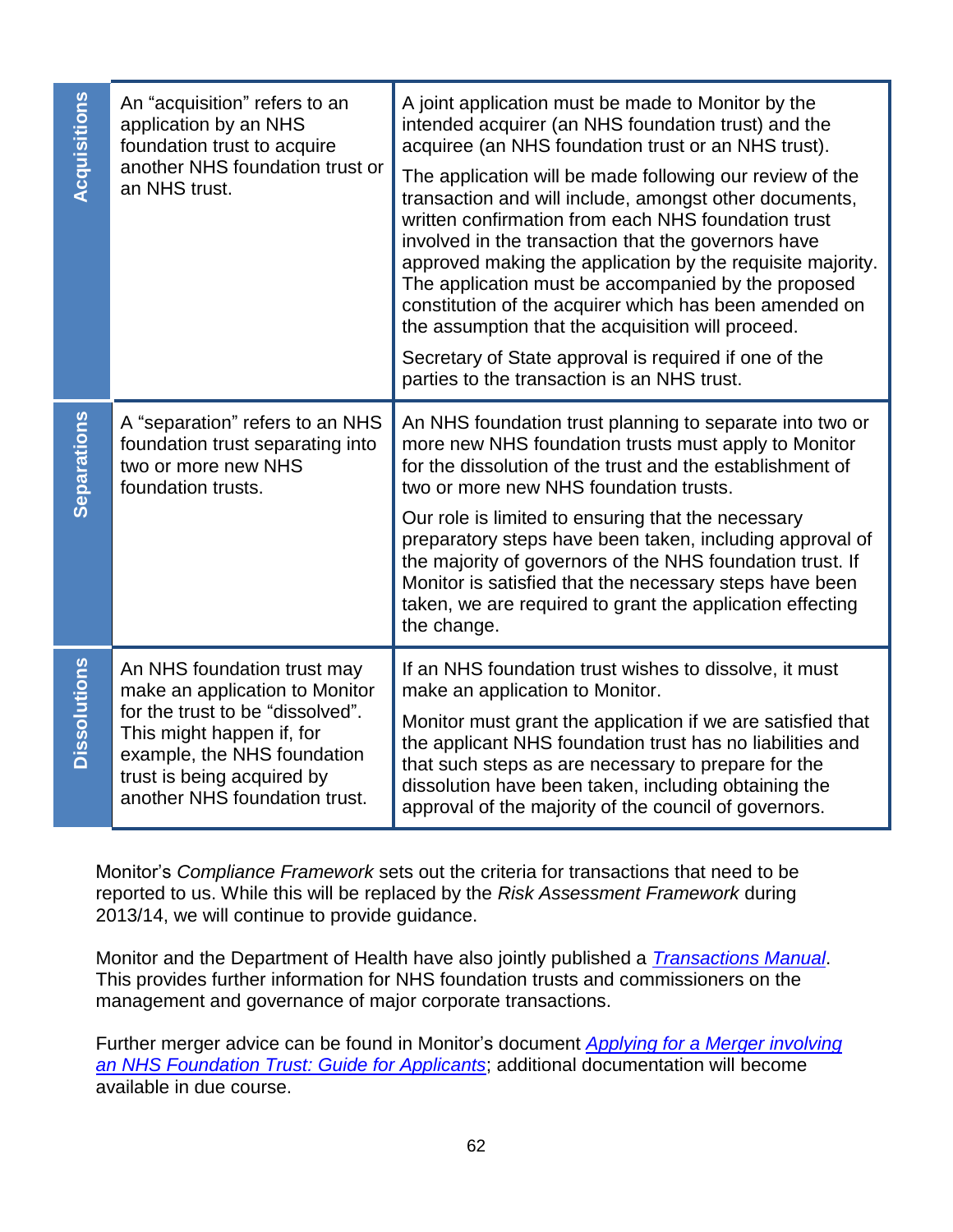Further guidance on evaluating risk in investment decisions is available from Monitor's document *[Risk Evaluation for Investment Decisions by NHS Foundation Trusts,](http://www.monitor-nhsft.gov.uk/home/our-publications/browse-category/guidance-foundation-trusts/mandatory-guidance/risk-evaluation-)* which is on our website.

## **What are governors asked to take a decision on?**

The 2006 Act, as amended, states that the trust's constitution must provide for all the powers of the corporation to be exercisable by the board of directors on its behalf. This means that it must be the decision of the board of directors as to whether a transaction should proceed.

Governors must obtain sufficient information from the board of directors on the proposed transaction(s) to make an informed decision on the significant transaction, merger, acquisition, separation or dissolution.

Governors will recall that their general duties in legislation) are to hold the non-executive directors (individually and collectively) to account for the performance of the board of directors, and to represent the interests of the NHS foundation trust members and the public. With that in mind, governors should assure themselves that the board of directors has followed an appropriate process in deciding to undertake the transaction and that it has taken account of the interests of members and of the public in that process in approving such a transaction.

## **How might governors take such decisions in practice?**

Directors and governors must agree on a process for governors being asked to approve these transactions to follow. Such a process might include:

- what information governors will be given;
- at what point in the process governors will be asked to approve the transaction(s); and
- how the views of members will be sought and stakeholders kept informed.

The move towards any transaction is likely to take place over a period of time. The 2006 Act, as amended, is clear that Monitor must be satisfied that the necessary steps have been taken, including the approval of more than half of the council of governors. We recommend that as much information is provided to governors as reasonably possible for them to make an informed decision.

Please see the following for a reminder of the respective roles of the directors and governors:

- Executive directors are responsible for bringing forward proposals for the future of the organisation. Directors should provide governors with full information on the proposed transaction, seek to explain to governors why they believe the transaction is necessary and provide evidence to support their view.
- Non-executive directors are responsible for challenging the executives to justify their recommendations, deal with the risks involved and seek assurance that the executives' decisions are the right ones.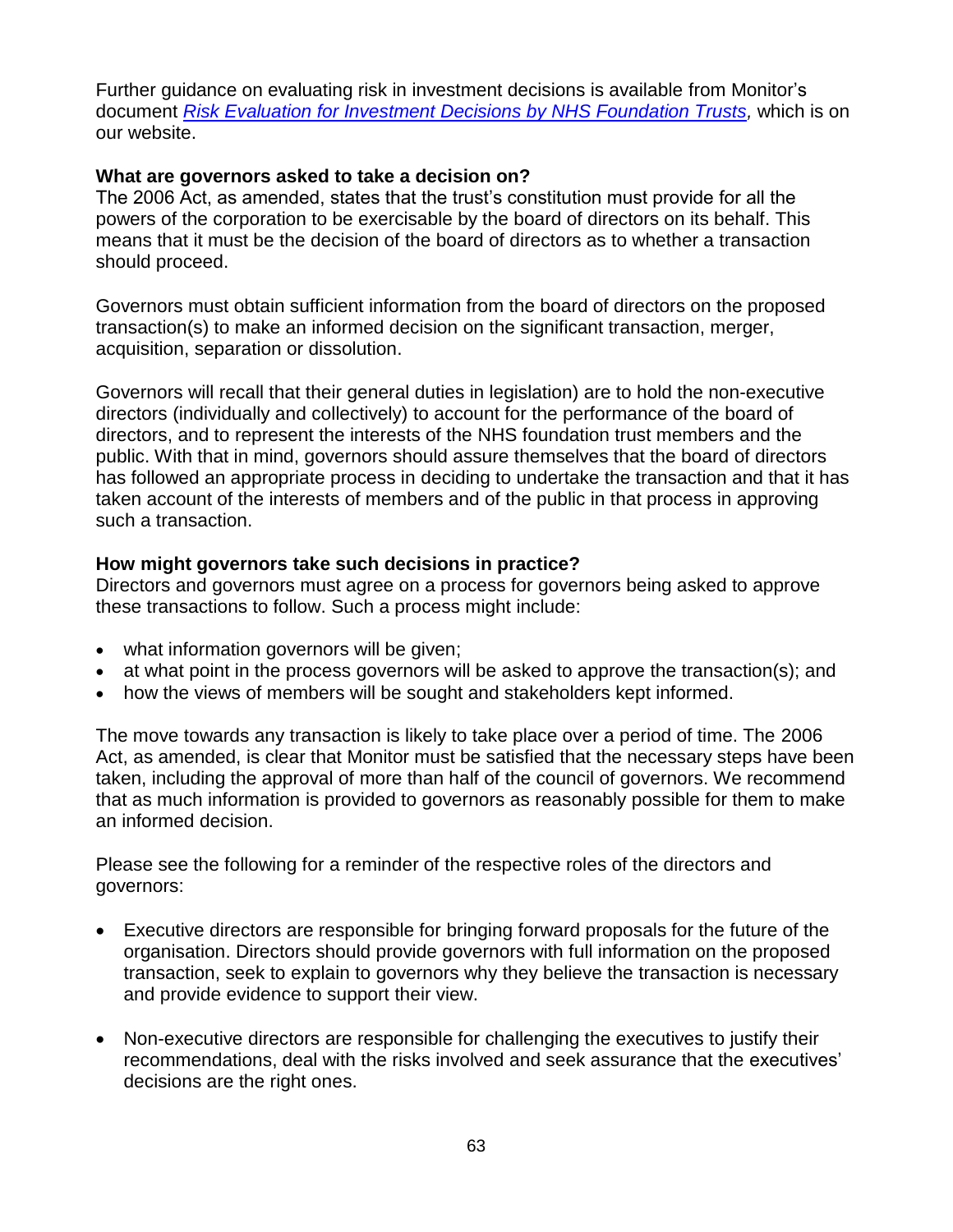Governors are responsible for satisfying themselves that the board of directors has been thorough and comprehensive in reaching its proposal (that is, has undertaken proper due diligence), and that it has appropriately obtained and considered the interests of members and the public as part of the decision-making process. Provided appropriate assurance is obtained, governors should not unreasonably withhold their consent for a proposal to go ahead.

## **How should stakeholders be informed?**

Once a final decision has been taken on the proposed transaction and the chair has confirmed that this is not confidential, the council of governors should seek to communicate the result to the trust's members and the public. The trust is likely to need to help governors do this, for example, through the trust's website or at an advertised drop-in session with the governors. The method should be agreed locally.

### **What happens to the council of governors after a merger or acquisition?**

If two NHS foundation trusts decided to merge, both of the respective boards of directors and councils of governors would be dissolved and one new board and one new council would be formed. New public, staff (and, if applicable, patient, carer and/or service user) electoral constituencies would need to be drawn up for the new council of governors, and elections would need to be held to elect governors to represent them. The newly formed NHS foundation trust would also need to decide from which organisations it wished to draw appointed governors. This would typically be decided by a joint working group of the two former boards.

If an NHS foundation trust acquires another NHS foundation trust, the council of governors of the acquiring trust may remain in place, as that trust will continue to operate as the same entity. The acquiring NHS foundation trust is likely to choose to extend its original public constituency areas to cover the areas served by the acquired NHS foundation trust. New governors will need to be elected to represent these additional public constituency areas. Individuals who served as governors of the acquired NHS foundation trust may stand for election if they are eligible to do so under the constitution.

### **Governor liability**

We recognise that governors may be concerned that they will be held responsible should such a transaction turn out to be financially or otherwise damaging for the trust. The 2006 Act, as amended, does not make explicit reference to governors' liability in this regard.

Governors' new duty to "hold the non-executive directors, individually and collectively to account for the performance of the board of directors" does not mean that governors are responsible for the decision itself, or the operational detail behind it. Responsibility for a decision remains with the board of directors, acting on behalf of the NHS foundation trust. It is only through the power to make decisions (and therefore not to make decisions) that liability accrues. Assuming governors' decision-making powers are limited to appointing, advising and approving (or disapproving) transactions (as long as proper process has been followed), the potential for liability should be negligible. There is no legal requirement for trusts to provide an indemnity for governors, or insurance to cover their service on the council of governors, although an indemnity or insurance policy is often given, and, if so, is likely to be set out in the trust's constitution.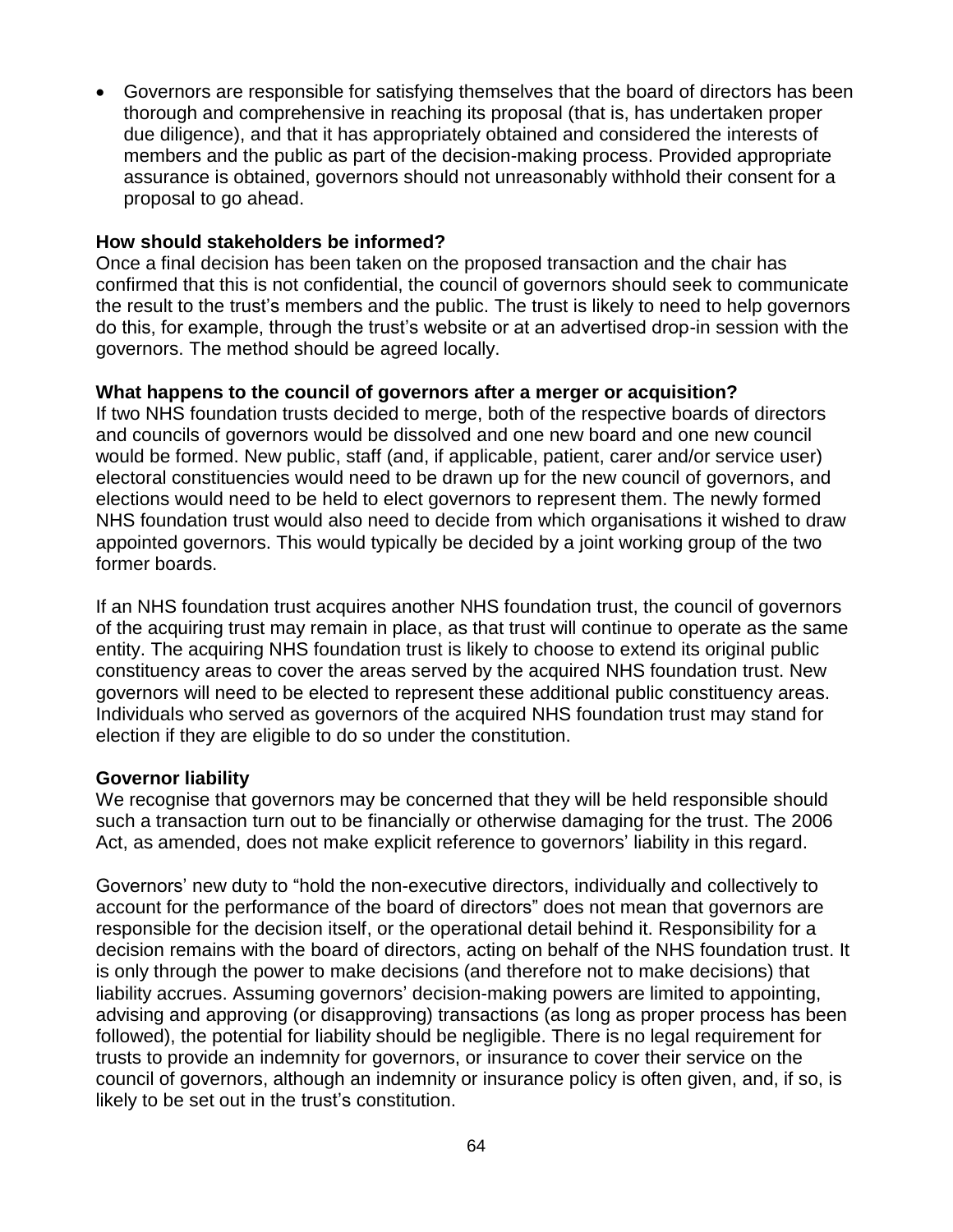# **Chapter 11: Taking decisions on non-NHS income**

*The 2012 Act has given governors decision-making rights concerning non-NHS income. These came into force on 1 October 2012. Issues that we will look at in this chapter include:*

- *the legal requirements concerning this duty;*
- *what non-NHS income includes;*
- *what governors are asked to take decisions on;*
- *how they might take these decisions in practice;*
- *what the board of directors should do to support governors; and*
- *how to inform stakeholders.*

### **What are the legal requirements?**

The 2006 Act, as amended, obliges NHS foundation trusts to ensure that the income they receive from providing goods and services for the health service in England (their principal purpose) is greater than their income from the provision of goods and services for any other purposes (non-NHS income).

NHS foundation trusts are obliged to publish, in their forward plans, information about activities, other than the provision of goods and services for the purposes of the health service in England, that the trust proposes to carry on, and the income it expects to receive from doing so. NHS foundation trusts must also explain the impact of such activities on the delivery of goods and services for purposes of the health service in England.

Where the trust's forward plan contains information about the NHS foundation trust carrying out an activity which is not providing goods and services for the purposes of the health service in England, the council of governors must decide whether it is satisfied that carrying out the activity will not to any significant extent interfere with the trust's fulfilment of its principal purpose or the performance of its other functions. The council of governors also has a duty to notify the directors of its decision.

The 2006 Act, as amended, also requires that where an NHS foundation trust proposes to increase by 5% or more the proportion of its total income in any financial year attributable to activities other than the provision of goods and services for the purposes of the health service in England (including private work) – ie, non-NHS sources – it may do so only if more than half of the members of the council of governors voting approve the implementation of the proposal. For example, governors will be required to vote where an NHS foundation trust plans to increase its non-NHS income from 2% to 7% or more of the trust's total income.

This means that trusts will need to provide governors with appropriate information regarding the proposed change. Governors will need to arrange a vote of the council and must inform the directors of the outcome of the vote.

### **What does non-NHS income include?**

The 2006 Act, as amended, gives no definition of "activities other than the provision of goods and services for the purposes of the health service in England" (ie, non-NHS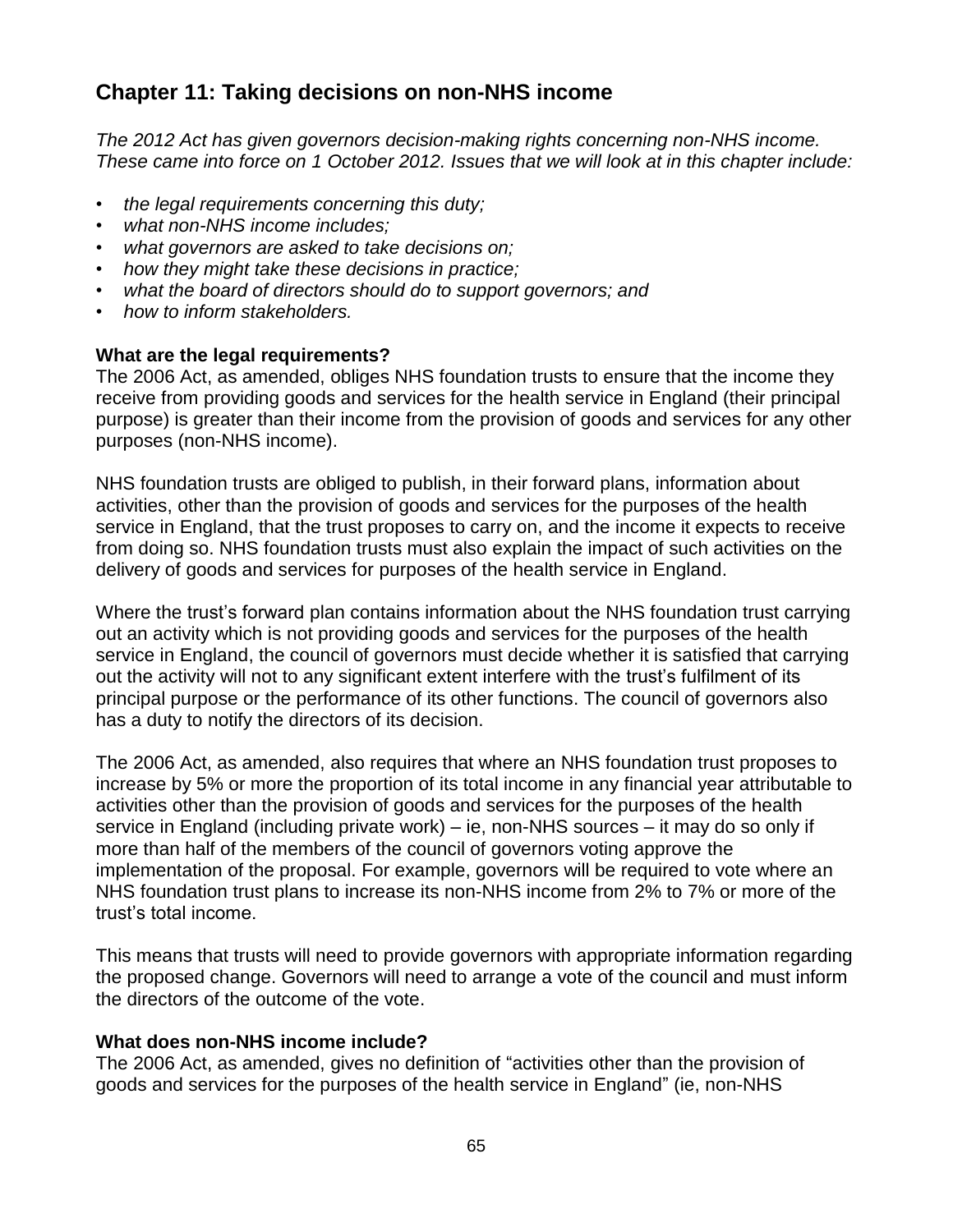income). Trusts will therefore need to decide how they will define this. We would expect directors and governors to discuss this and reach agreement on a definition.

### **What are governors asked to take a decision on?**

The decisions that governors must take in regard to non-NHS income are set out in the legal requirements above.

### **How might they take such decisions in practice?**

Governors should recall that their duties are to hold the non-executive directors, individually and collectively, to account for the performance of the board of directors, and to represent the interests of members of the trust as a whole, and the interests of the public.

Governors should therefore consider whether they feel assured that the board has, as part of its decision-making process:

- carried out an effective process to reach its proposal;
- appropriately considered the interests of members of the trust; and
- appropriately considered the interests of the public.

Providing appropriate assurance is obtained, governors should not unreasonably withhold their consent for a proposal to go ahead.

### **What will the board of directors need to do to support governors?**

The directors must give the forward plan to the council of governors in good time for them to give it due consideration at a council meeting. The directors should also ensure that the governors are provided with any further information they need in order to understand this document, and any proposed increase (by 5% or more) of the proportion of the trust's total income in any financial year from activities other than the provision of goods and services for the purposes of the health service in England (ie, non-NHS income).

Any such proposed increase may well also be a significant transaction for the trust, or indeed, it might result by way of a proposed acquisition of another entity. The directors and governors should decide whether all the voting requirements can be met in a single vote or whether it would be more appropriate to vote separately on the proposed increase in non-NHS income, on the proposed significant transaction and on the proposed acquisition, for example.

The directors should ensure that the governors receive any information they need to make a decision, and should arrange an opportunity for the council of governors to ask them questions about the forward plan. The governors should then consider the document and the answers to their questions and make arrangements for the council to vote on the document. The governors should arrange to inform the directors as soon as practicable on the outcome of the vote.

### **How to inform stakeholders**

When the final decision has been taken on any proposed change to non-NHS income, and once the chair has confirmed the decision is not confidential, the council of governors should communicate the result to trust members and the public. The trust is likely to need to assist governors in making this communication, for example through a specific area of the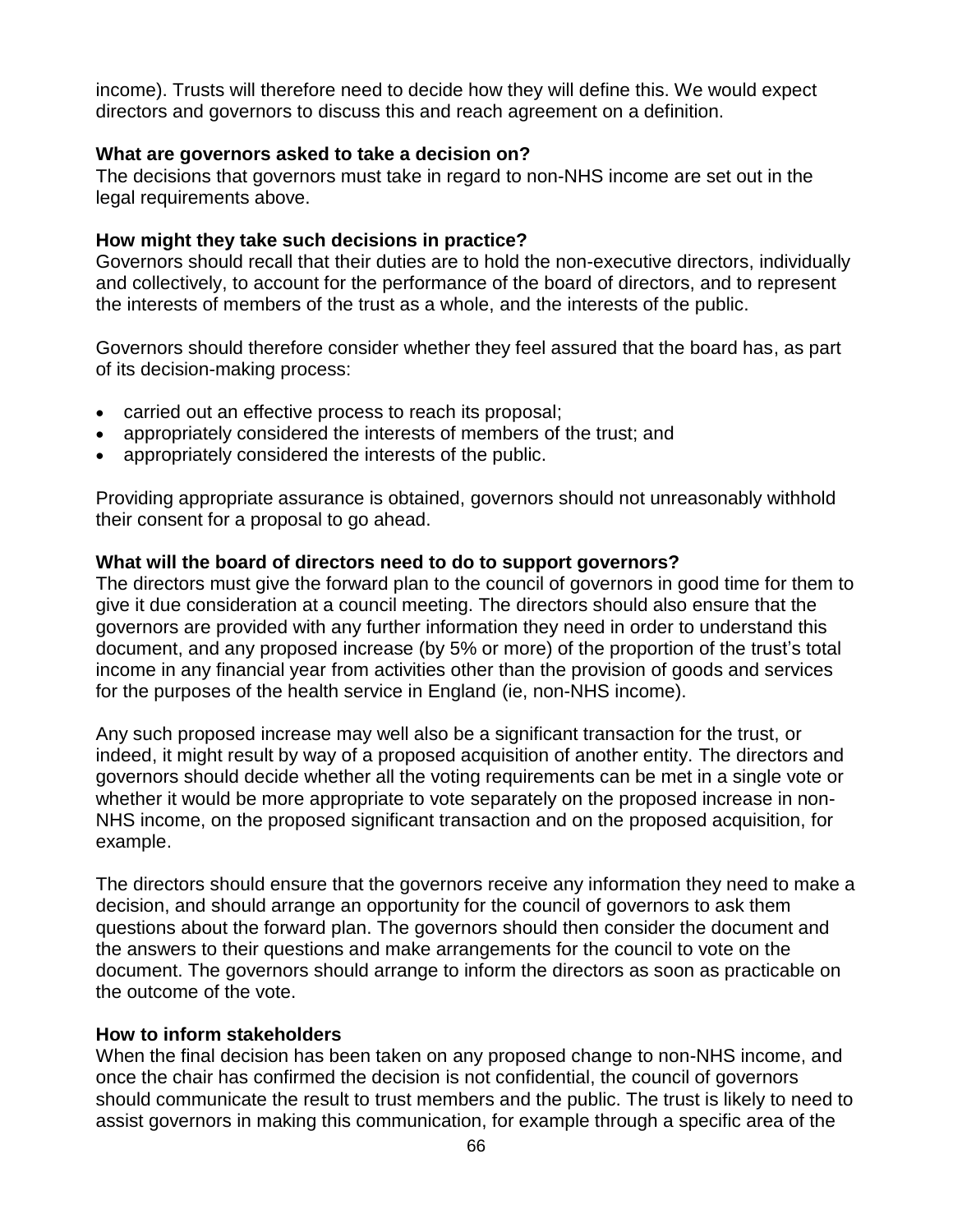trust's website or at an advertised drop-in session with the trust's governors. The method should be decided locally.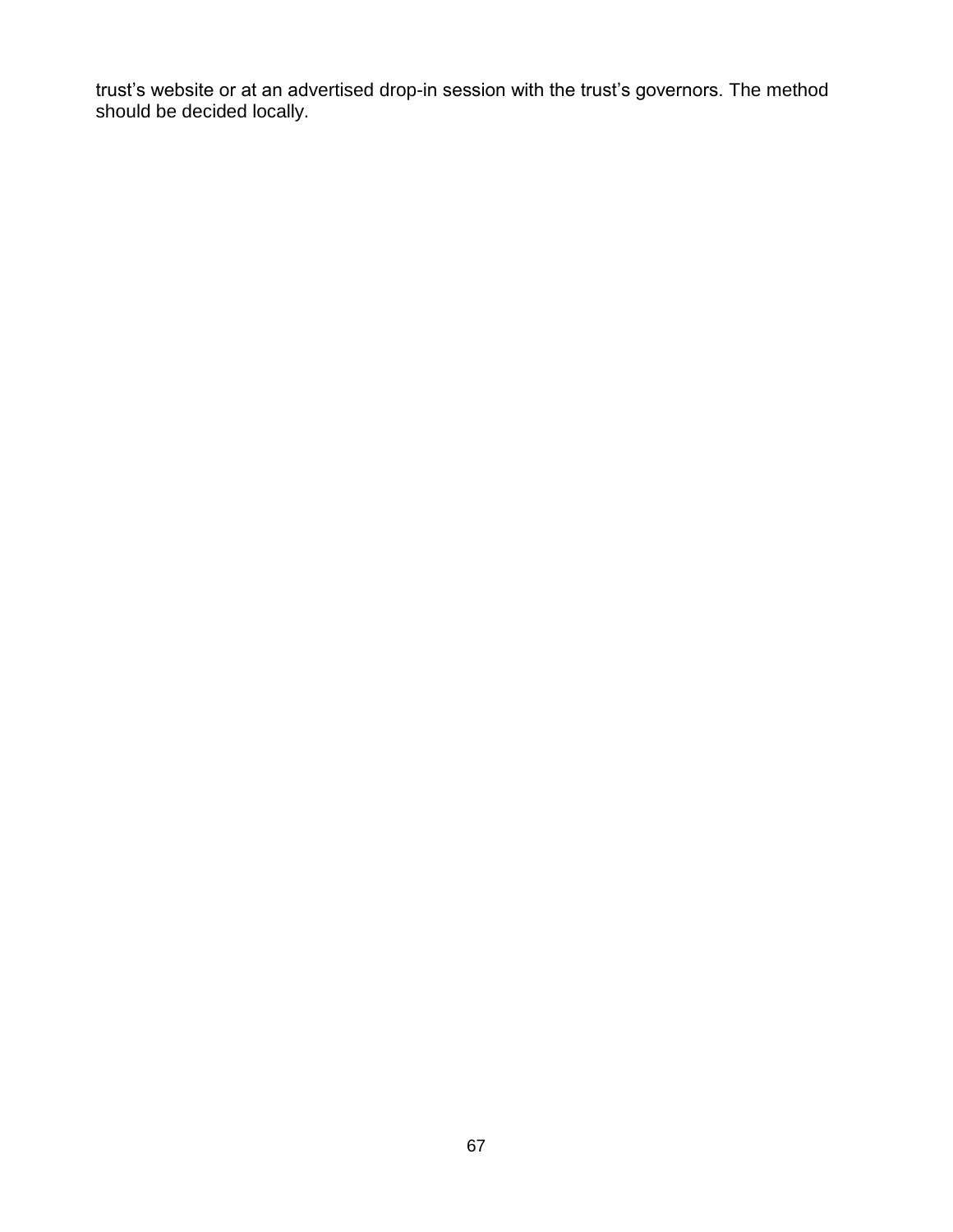# **Chapter 12: Further information**

This guide sets out the key statutory responsibilities of the council of governors. However, good practice exists in many other areas. NHS foundation trusts are encouraged to utilise the various networks and information sources available to access best practice and drive continuous improvement.

## **Monitor (www.monitor.gov.uk)**

All of the Monitor publications mentioned in this guide can be found on our website:

- *[Audit Code for NHS Foundation Trusts](http://www.monitor-nhsft.gov.uk/home/our-publications/browse-category/guidance-foundation-trusts/mandatory-guidance/audit-code-nhs-f)* (March 2011)
- *[Compliance Framework](http://www.monitor-nhsft.gov.uk/home/news-events-and-publications/our-publications/browse-category/guidance-foundation-trusts/mandat-7) 2013/14* (March 2013)
- *[Current practice in NHS foundation trust member recruitment and engagement](http://www.monitor-nhsft.gov.uk/our-publications/browse-category/guidance-foundation-trusts/reports/guidance-governors/current-pract)* (July 2011)
- *[Director–governor interaction in NHS foundation trusts:](http://www.monitor-nhsft.gov.uk/home/browse-category/developing-foundation-trusts/director-governor-interaction-nhs-foundation-trust) A best practice guide for boards [of directors](http://www.monitor-nhsft.gov.uk/home/browse-category/developing-foundation-trusts/director-governor-interaction-nhs-foundation-trust)* (June 2012)
- *[Enforcement Guidance](http://www.monitor-nhsft.gov.uk/home/news-events-publications/our-publications/browse-category/guidance-health-care-providers-and-co-7)* (March 2013)
- *[The new NHS provider licence](http://www.monitor-nhsft.gov.uk/home/news-events-publications/our-publications/browse-category/guidance-health-care-providers-and-co-8)* (February 2013)
- *[NHS Foundation Trust Annual Reporting Manual](http://www.monitor-nhsft.gov.uk/home/news-events-publications/our-publications/browse-category/guidance-health-care-providers-and-co-25) 2012/13* (March 2013; this is updated annually)
- *[The NHS Foundation Trust Code of Governance](http://www.monitor-nhsft.gov.uk/home/news-events-and-publications/our-publications/browse-category/guidance-foundation-trusts/mandat-3)* (March 2010, currently being updated)
- *[Survey of NHS Foundation Trust Governors 2010/11](http://www.monitor-nhsft.gov.uk/home/our-publications/browse-category/guidance-foundation-trusts/reports/guidance-governors/survey-n)* (July 2011)

There is information on our website about [reviewing annual plans,](http://www.monitor.gov.uk/APR13-14) updated each year.

There is also a section for governors on Monitor's website which provides general information: [www.monitor.gov.uk/governors](http://www.monitor-nhsft.gov.uk/governors)

Full information on the Panel for Advising Governors can be found at: [www.monitor.gov.uk/governorpanel](http://www.monitor.gov.uk/governorpanel)

The directory of NHS foundation trusts and the register of licence holders (available on our website at [www.monitor.gov.uk/about-your-local-nhs-foundation-trust/nhs-foundation-trust](http://www.monitor.gov.uk/about-your-local-nhs-foundation-trust/nhs-foundation-trust-directory-and-register-licence-holders)[directory-and-register-licence-holders\)](http://www.monitor.gov.uk/about-your-local-nhs-foundation-trust/nhs-foundation-trust-directory-and-register-licence-holders) contains the information about NHS foundation trusts that Monitor has a statutory obligation to provide. This information includes the authorisation, the licence, the list of Commissioner Requested Services, the constitution, the latest annual report and accounts, and any regulatory action that has been taken by Monitor.

# **Care Quality Commission [\(www.cqc.org.uk\)](http://www.cqc.org.uk/)**

The Care Quality Commission (CQC) is the independent regulator for all health and social care services in England. Its strategy for 2013-2016 (*[Raising standards, putting people first](http://www.cqc.org.uk/sites/default/files/media/documents/20130503_cqc_strategy_2013_final_cm_tagged.pdf)*) explains its role and purpose.

The CQC's purpose is to make sure health and social care services provide people with safe, effective, compassionate and high-quality care and to encourage care services to improve. Its role is to monitor, inspect and regulate services to make sure they meet fundamental standards of care. The CQC registers all care providers in England, including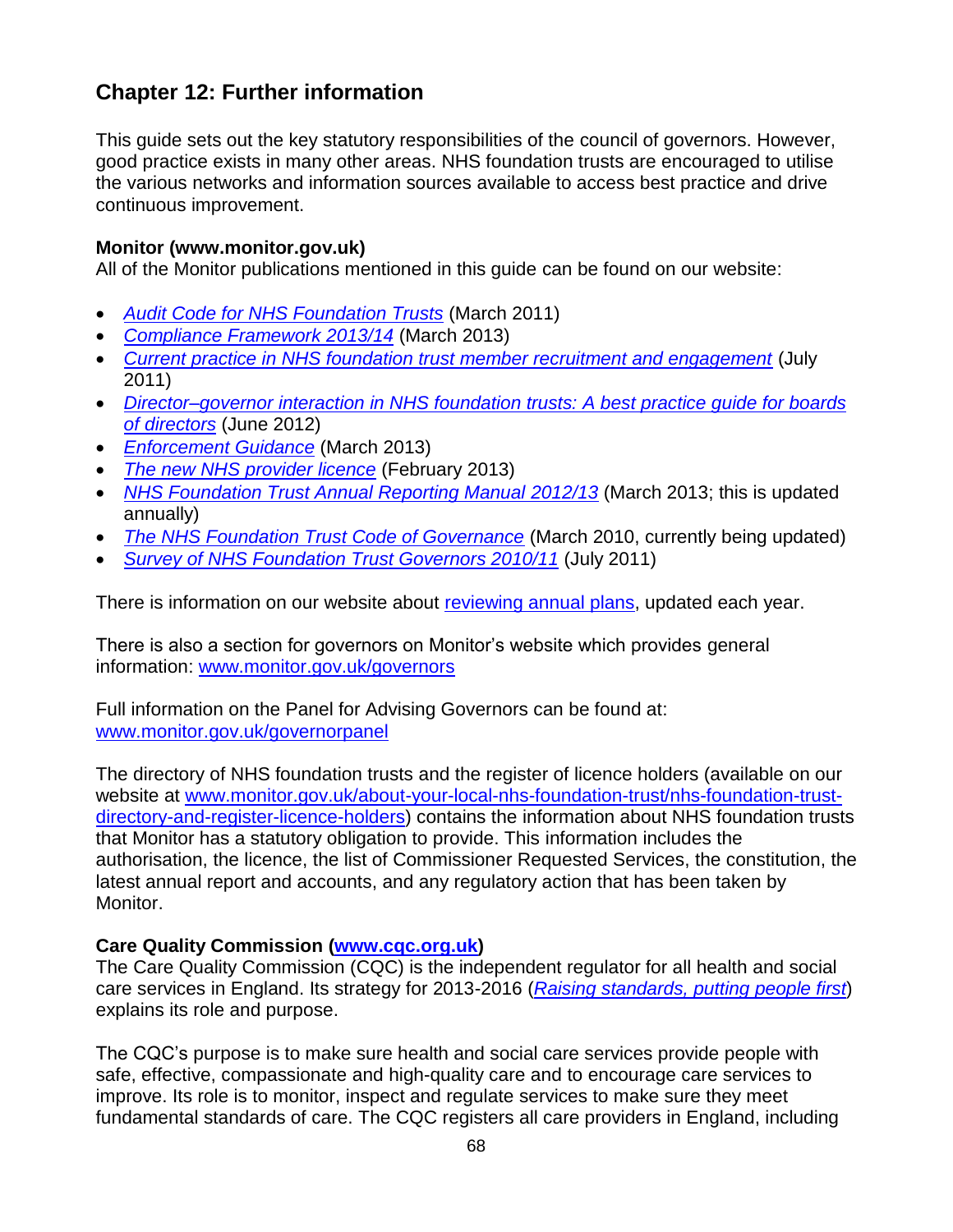NHS foundation trusts, and monitors providers to ensure they continue to meet its standards on an ongoing basis.

It carries out its role by:

- setting standards of quality and safety that people have a right to expect whenever they receive care;
- registering services that meet its standards;
- monitoring, inspecting and regulating care services to make sure that they continue to meet its standards;
- protecting the rights of vulnerable people, including those whose rights are restricted under the Mental Health Act;
- listening to and acting on people's views and experiences of the care they receive;
- challenging all providers, with the worst performers getting the greatest attention;
- making fair and authoritative judgements, supported by the best information, evidence and data;
- taking appropriate action if care services are failing to meet its standards;
- carrying out in-depth investigations to look at care across the system;
- reporting on the quality of care services, publishing clear and comprehensive information, including performance ratings to help people choose care; and
- involving people who use care services in its work, working with local groups, partners in the health and social care system and the public to make sure people's views and experiences of care are at the centre of what it does.

The CQC's judgements about the safety and quality of care play an important part in decisions made by NHS England and local commissioners on which services to buy and protect, and in Monitor's decisions on whether an NHS foundation trust is well run on behalf of patients. It has a range of enforcement powers to address failure where services are not meeting standards. In the case of an NHS foundation trust failing to meet standards, the CQC will liaise with Monitor and, taking account of their respective powers, we will work together to ensure the standards are met.

# **HM Treasury [\(www.hm-treasury.gov.uk\)](http://www.hm-treasury.gov.uk/)**

HM Treasury is responsible for formulating and implementing the Government's financial and economic policy. Its publication *[Managing public money](http://www.hm-treasury.gov.uk/psr_mpm_index.htm)* is relevant to accounting officers, providing guidance on how to handle public funds of all kinds properly.

# **Foundation Trust Network [\(www.foundationtrustnetwork.org\)](http://www.foundationtrustnetwork.org/)**

The Foundation Trust Network (FTN) is the membership organisation for NHS public provider trusts. The FTN is the single voice for NHS public providers, recognised for its effective lobbying and influence within government, as a promoter of shared learning, and as a provider of exceptional support and development for its members. The FTN is also responsible for delivering [GovernWell,](http://www.foundationtrustnetwork.org/governwell/) a national governor training programme which was sponsored by the NHS Leadership Academy.

# **Foundation Trust Governors' Association [\(www.ftga.org.uk\)](http://www.ftga.org.uk/)**

The Foundation Trust Governors' Association (FTGA) is the national voice for foundation trust governors. It aims to empower governors by supporting and developing them and lobbying on their behalf. Its development events regularly attract high-profile speakers while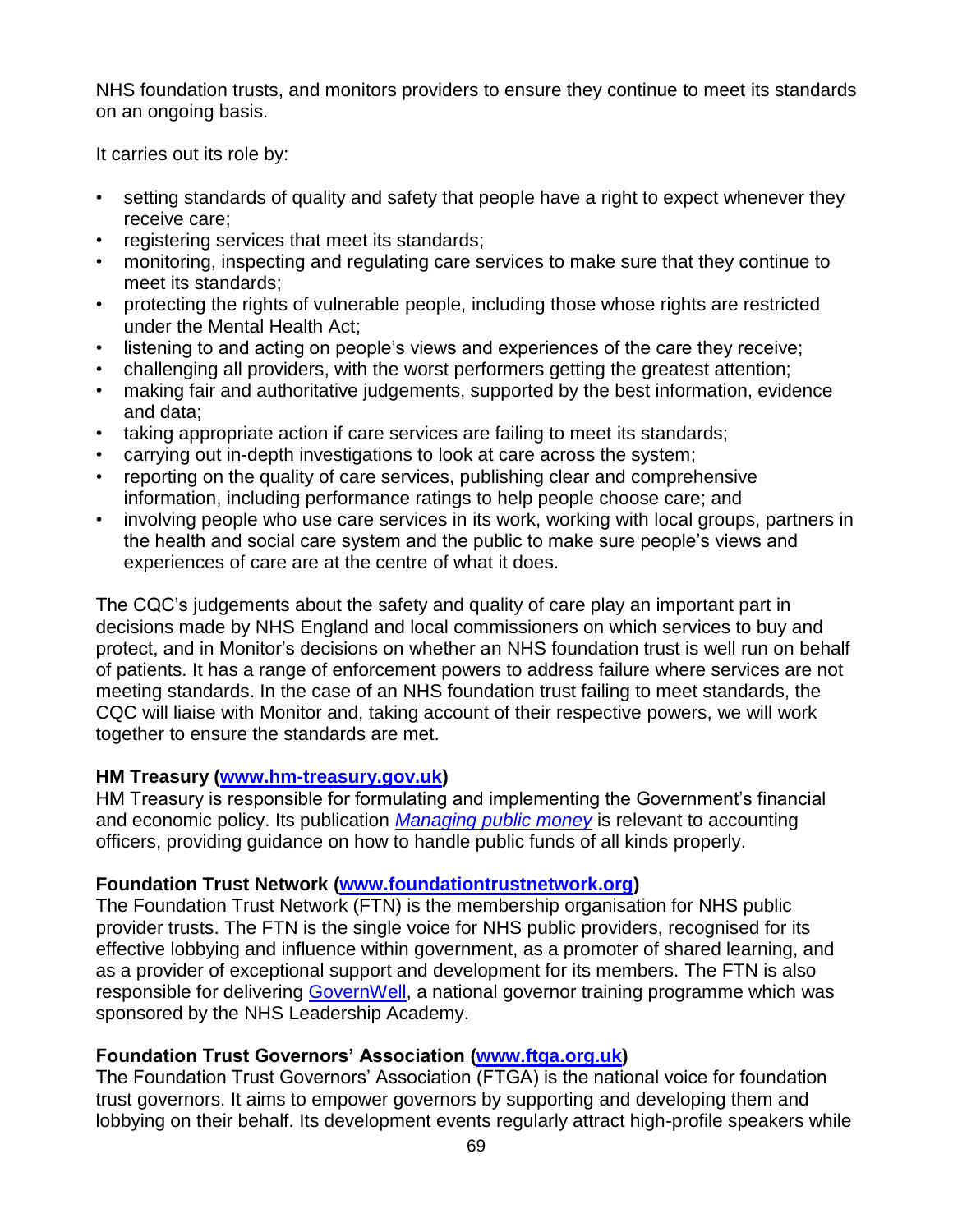its popular publications help governors to understand their roles and the context in which they operate. The FTGA works closely with Monitor, the FTN, the CQC and the Department of Health (DH) to ensure a fair share of voice for governors.

# **Sources of further information on your NHS foundation trust's governance arrangements**

- Your trust's provider licence
- Your trust's constitution
- Trust secretary (or equivalent)
- Membership manager (if you have one)
- Fellow governors
- Your trust's website

**Sources of further information on your NHS foundation trust's performance** Financial information:

• Monitor's financial risk ratings. This may change following the introduction of the *Risk Assessment Framework*.

Clinical performance:

- Care Quality Commission
- Hospital guides, for example [Dr Foster](http://www.drfosterhealth.co.uk/hospital-guide/)
- Department of Health

Governance information:

• Monitor's governance risk ratings. This may change following the introduction of the *Risk Assessment Framework*.

Governors of NHS foundation trusts may refer to the [Panel for Advising Governors](http://www.monitor.gov.uk/governorpanel) any questions regarding whether their trust has failed or is failing to act in accordance with its constitution or with Chapter 5 of the 2006 Act where: governors are not able to obtain an answer to a relevant question through internal discussion; more than half of the members of the council of governors voting approve the referral; and the panel agrees that the question meets its criteria. More information is available on page 24.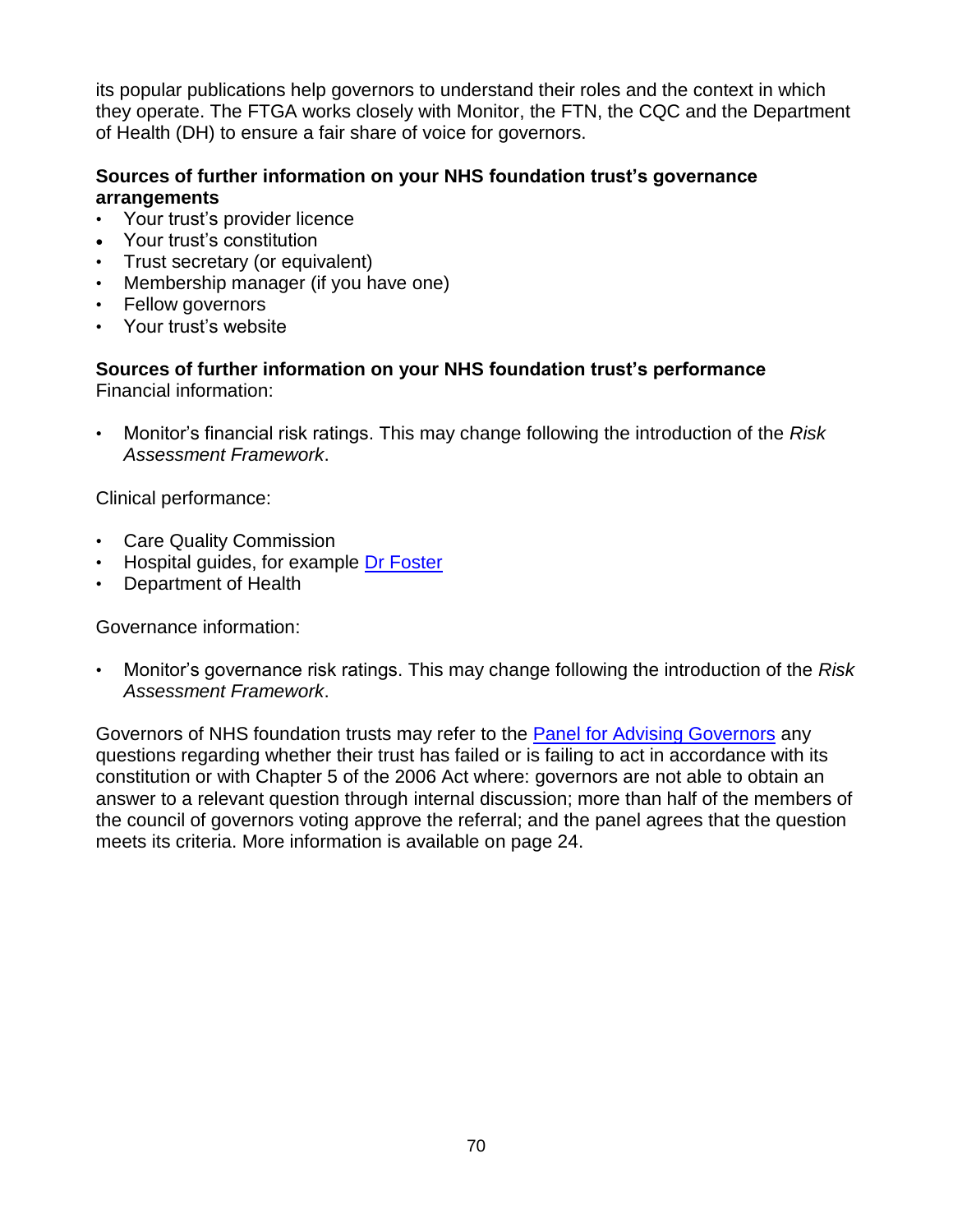# **Glossary**

## **Audit Committee**

A trust's own committee monitoring its performance, probity and accountability.

## **Auditor**

The internal auditor helps organisations (particularly boards of directors) to achieve their objectives by systematically evaluating and proposing improvements relating to the effectiveness of their risk management, internal controls and governance processes.

The external auditor gives a professional opinion on the quality of the financial statements and report on issues that have arisen during the annual audit.

# **Auditing Practices Board (APB)**

The APB is part of the Financial Reporting Council. It is committed to leading the development of auditing practice in the UK to: establish high standards of auditing; meet the developing needs of those who use financial information; and ensure public confidence in the auditing process.

## **Carer**

Someone who gives a patient or service user regular support, but who is not paid or employed by the statutory services. They can be a neighbour, friend, family member or partner.

## **Clinical Commissioning Groups (CCGs)**

The new groups of commissioners introduced by the 2012 Act. Following the abolition of Primary Care Trusts (PCTs), they are formed by GP practices and are responsible for commissioning the majority of local health care services**.**

# **Chair**

The highest office of an organised group such as a board or committee. The person holding the office is typically elected or appointed by the members of the group. The chair presides over meetings of the assembled group and conducts its business in an orderly fashion.

## **Code of Governance**

*[The NHS Foundation Trust Code of Governance](http://www.monitor-nhsft.gov.uk/home/news-events-and-publications/our-publications/browse-category/guidance-foundation-trusts/mandat-3)* is a document published by Monitor which gives best practice advice on governance. NHS foundation trusts are required to explain, in their annual reports, any non-compliance with the code. An updated version will be available from our website in late 2013.

# **Commissioners**

Commissioners specify in detail the delivery and performance requirements of providers such as NHS foundation trusts, and the responsibilities of each party, through legally binding contracts. NHS foundation trusts are required to meet their obligations to commissioners under their contracts. Any disputes about contract performance should be resolved in discussion between commissioners and NHS foundation trusts, or through their dispute resolution procedures.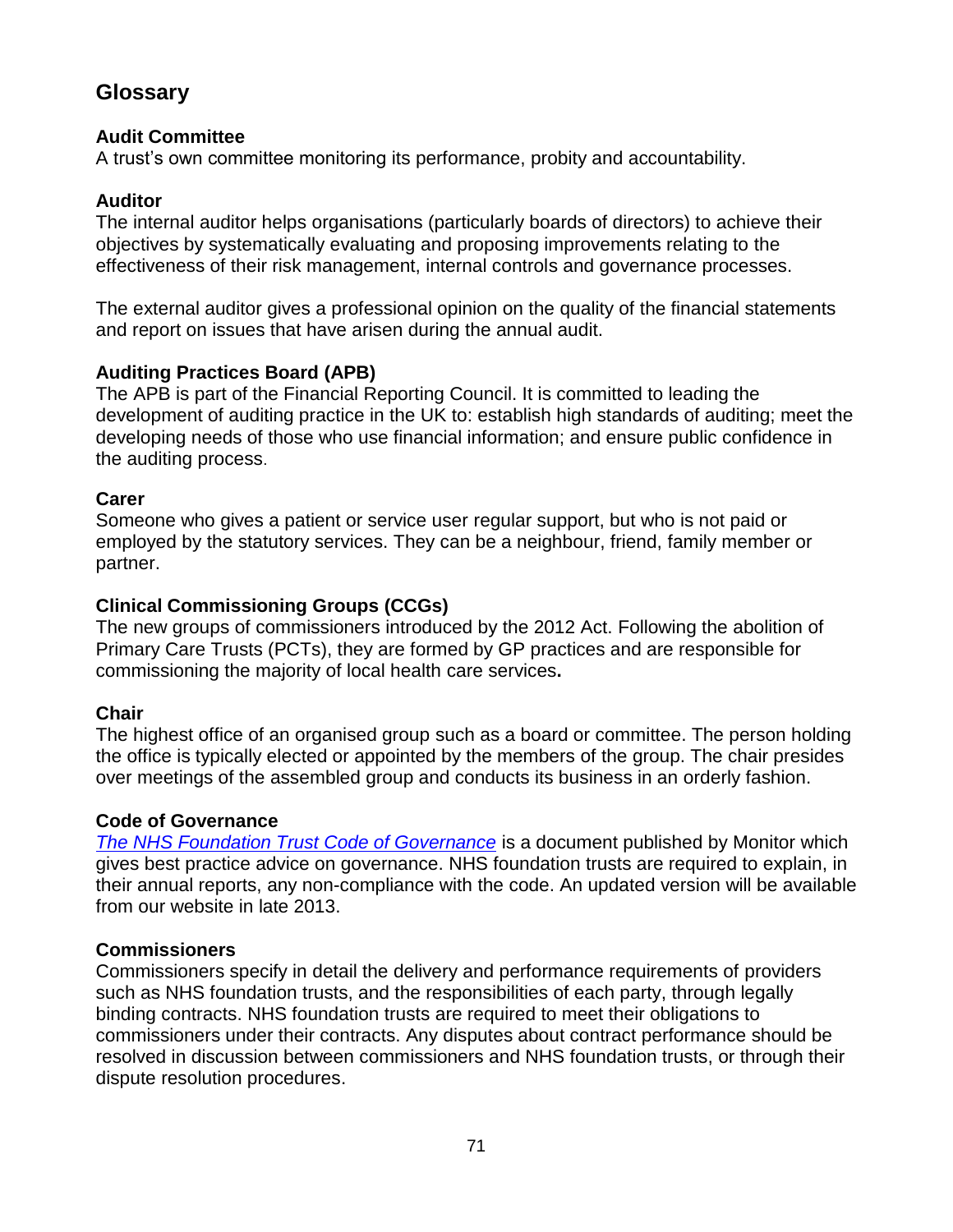# **Committee**

A small group intended to remain subordinate to the board it reports to.

### **Compliance Framework**

Monitor's *[Compliance Framework](http://www.monitor-nhsft.gov.uk/home/news-events-and-publications/our-publications/browse-category/guidance-foundation-trusts/mandat-7)* serves as guidance as to how Monitor will assess governance and financial risk at NHS foundation trusts, as reflected by compliance with the Continuity of Services and governance conditions in the provider licence. NHS foundation trusts are required by their licence to have regard to this guidance. It will be superseded by the *Risk Assessment Framework* during 2013/14.

### **Constituency**

Membership of each NHS foundation trust is divided into constituencies that are defined in each trust's constitution. An NHS foundation trust must have a public constituency and a staff constituency, and may also have a patient, carer and/or service users' constituency. Within the public constituency, an NHS foundation trust may have a "rest of England" constituency. Members of the various constituencies vote to elect governors and can also stand for election themselves.

### **Constitution**

A set of rules that define the operating principles for each NHS foundation trust. It defines the structure, principles, powers and duties of the trust.

### **Department of Health (DH)**

The government department that supports the government to improve the health and wellbeing of the population.

# **Executive directors**

Board-level senior management employees of the NHS foundation trust who are accountable for carrying out the work of the organisation.

### **Governors**

Elected or appointed individuals who represent foundation trust members or stakeholders through a council of governors.

# **Health and Wellbeing Boards (HWBs)**

Each local authority has its own HWB. This is a forum in which health and social care service representatives can collaborate to understand local needs and agree priorities for addressing the broader determinants of health and wellbeing and reduce health inequalities among the local population. Boards took on their statutory functions from April 2013. NHS foundation trusts do not have an automatic right to sit on HWBs, which may themselves decide if they wish to appoint additional persons.

# **Health Overview and Scrutiny Committee**

The Health Overview and Scrutiny Committee of a local authority inquires into any matter relating to the planning, provision and operation of health services in the area. NHS foundation trusts must consult with the relevant Overview and Scrutiny Committees before making any substantial variations to their service offerings that will change mandatory services, and must provide the Health Overview and Scrutiny Committees with any information they request. A number of Health Overview and Scrutiny Committees, some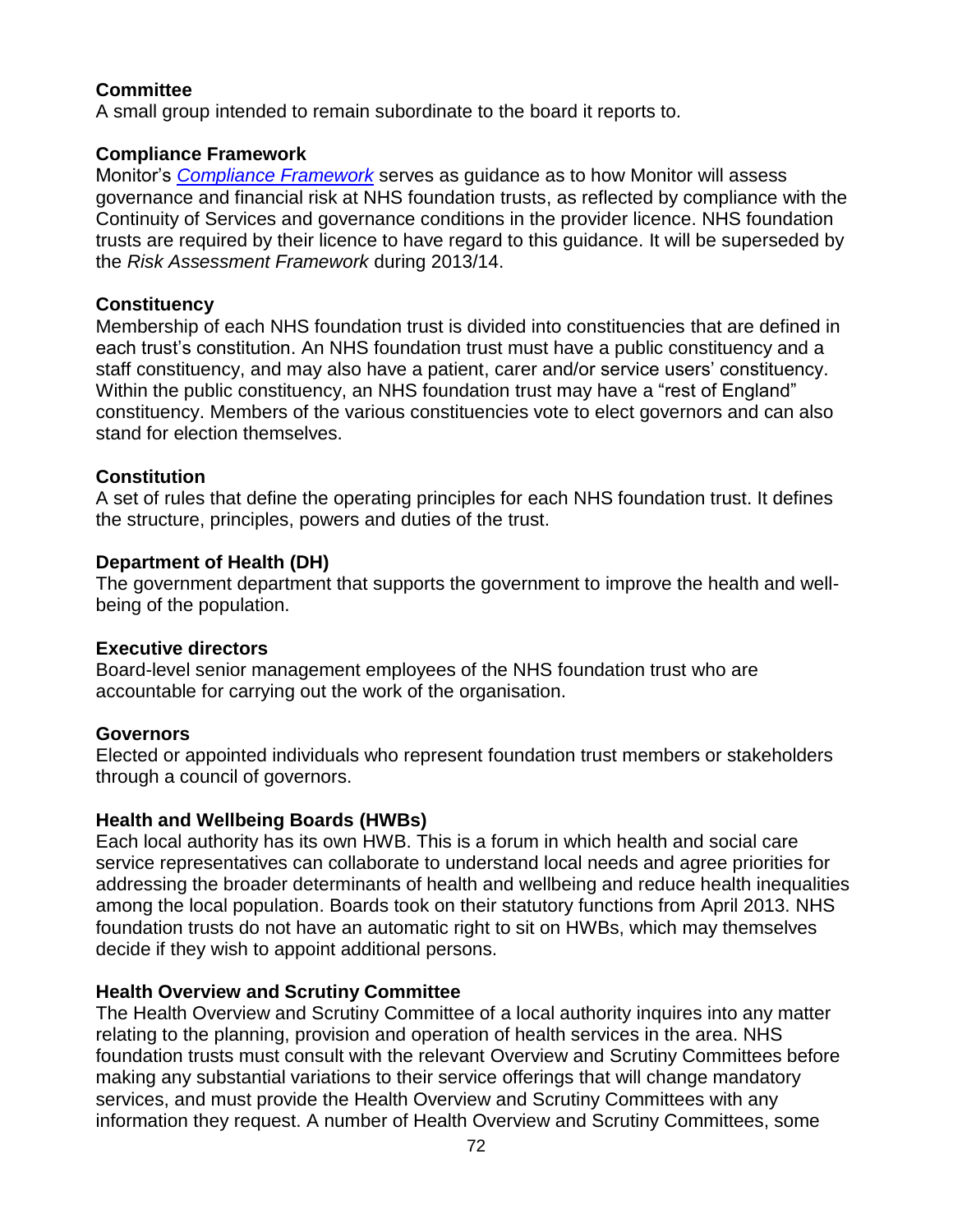from outside a trust's locality, may take an interest in the provision of an NHS foundation trust's services if it offers a regional or national tertiary referral service.

# **Healthwatch England**

Established in October 2012, Healthwatch England can advise the Secretary of State for Health, NHS England, local authorities, Monitor and the CQC about concerns raised by local Healthwatch bodies for possible investigation.

# **Human resources (HR)**

A term that refers to managing "human capital", the people of an organisation.

# **Integrated care**

To help organisations work across traditional boundaries to better deliver care and support that meets the needs of patients and service users, integrated care is primarily about individuals' experience of care and ensuring better outcomes through coordinated, personcentred care and support. It is neither necessarily about structures, organisations and pathways, nor about the way that care is funded or commissioned. You can find out more information on Monitor's website [here.](http://www.monitor-nhsft.gov.uk/regulating-health-care-providers-commissioners/enabling-integrated-care/working-national-partners/ou)

# **Lead governor**

Governors will generally communicate with Monitor through the trust's chair. However, there may be instances where it would not be appropriate for the chair to contact Monitor, or for Monitor to contact the chair (for example, in relation to the appointment of the chair). In such situations, we advise that the lead governor should communicate with Monitor. The role of lead governor is set out in *The NHS Foundation Trust Code of Governance*.

# **Licence**

The NHS provider licence contains obligations for providers of NHS services that will allow Monitor to fulfil its [new duties](http://www.monitor-nhsft.gov.uk/monitors-new-role) in relation to: setting prices for NHS-funded care in partnership with NHS England; enabling integrated care; preventing anti-competitive behaviour which is against the interests of patients; supporting commissioners in maintaining service continuity; and enabling Monitor to continue to oversee the way that NHS foundation trusts are governed. It replaces the Terms of Authorisation.

# **Local Involvement Networks (LINks) and local Healthwatch**

Local Healthwatch was established in April 2013 under the terms of the 2012 Act. Local Healthwatch continues the functions of Local Involvement Networks (LINks) and has additional powers. It builds on the good practice of LINks establishing relationships with local authorities, CCGs, patient representative groups, the local voluntary and community sector and service providers to ensure it is inclusive and truly representative of the community it serves.

Local Healthwatch bodies: have the power to enter and view services; influence how services are set up and commissioned by having a seat on the local health and wellbeing board; produce reports which influence the way services are designed and delivered; provide information, advice and support about local services; and pass information and recommendations to Healthwatch England and the CQC.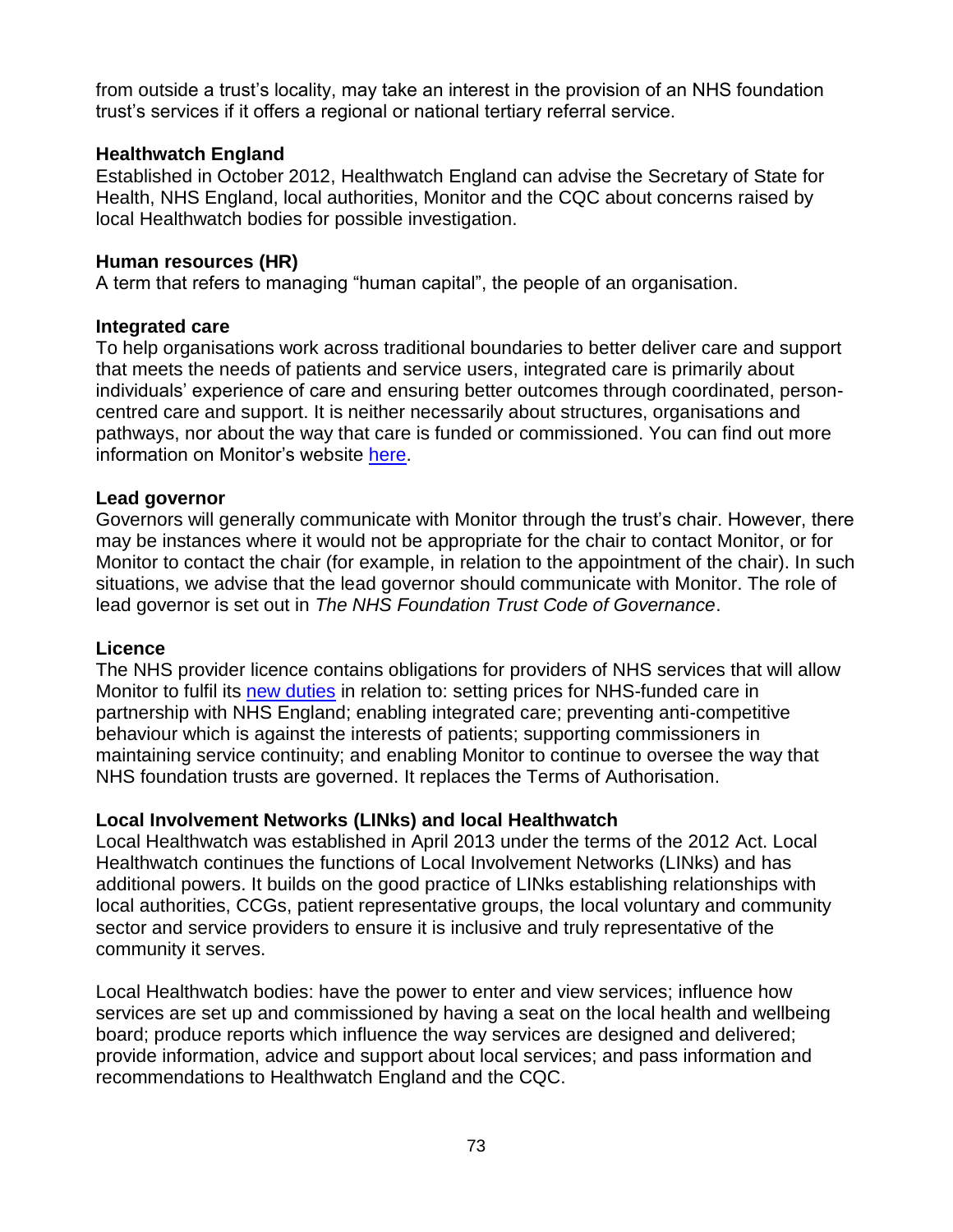# **Members**

As part of the application process to become an NHS foundation trust, NHS trusts are required to set out detailed proposals for the minimum size and composition of their membership. Anyone who lives in the area, works for the trust, or has been a patient or service user there, can become a member of an NHS foundation trust, subject to the provisions of the trust's constitution.

Members can: receive information about the NHS foundation trust and be consulted on plans for future development of the trust and its services; elect representatives to serve on the council of governors; and stand for election to the council of governors.

# **Monitor**

Monitor is the sector regulator of health care services in England.

# **Monitor relationship manager**

Once licensed, each NHS foundation trust is assigned a Monitor relationship manager (details can be found in our [foundation trust directory\)](http://www.monitor.gov.uk/home/about-nhs-foundation-trusts/nhs-foundation-trust-directory). The relationship manager ensures that where an NHS foundation trust is found to be in breach of its licence, the trust's board takes the appropriate remedial action.

# **National Institute for Health and Care Excellence (NICE)**

NICE provides national guidance and advice to improve health and social care.

# **NHS England**

The NHS Commissioning Board, referred to as NHS England, was established as a statutory body from October 2012. From April 2013, it has taken on many of the functions of the former PCTs with regard to the commissioning of primary care health services, as well as some nationally based functions previously undertaken by the Department of Health.

# **NHS foundation trusts**

NHS foundation trusts are public benefit corporations authorised under the 2006 Act to provide goods and services for the purposes of the health service in England. They are part of the NHS and provide over half of all NHS hospital, mental health and ambulance services. NHS foundation trusts were created to devolve decision making from central government to local organisations and communities. They are different from NHS trusts as they: have greater freedom to decide, with their governors and members, their own strategy and the way services are run; can retain their surpluses and borrow to invest in new and improved services for patients and service users; and are accountable to, among others, their local communities through their members and governors.

# **NHS trusts**

NHS trusts provide health and/or social care services within the NHS. They are legally obliged to financially break-even.

# **NHS Trust Development Authority (NHS TDA)**

The NHS TDA brings together a number of functions previously carried out by the Department of Health, Strategic Health Authority clusters and the Appointments Commission. In particular, these include: performance management of NHS trusts; management of the NHS foundation trust pipeline; assurance of clinical quality, governance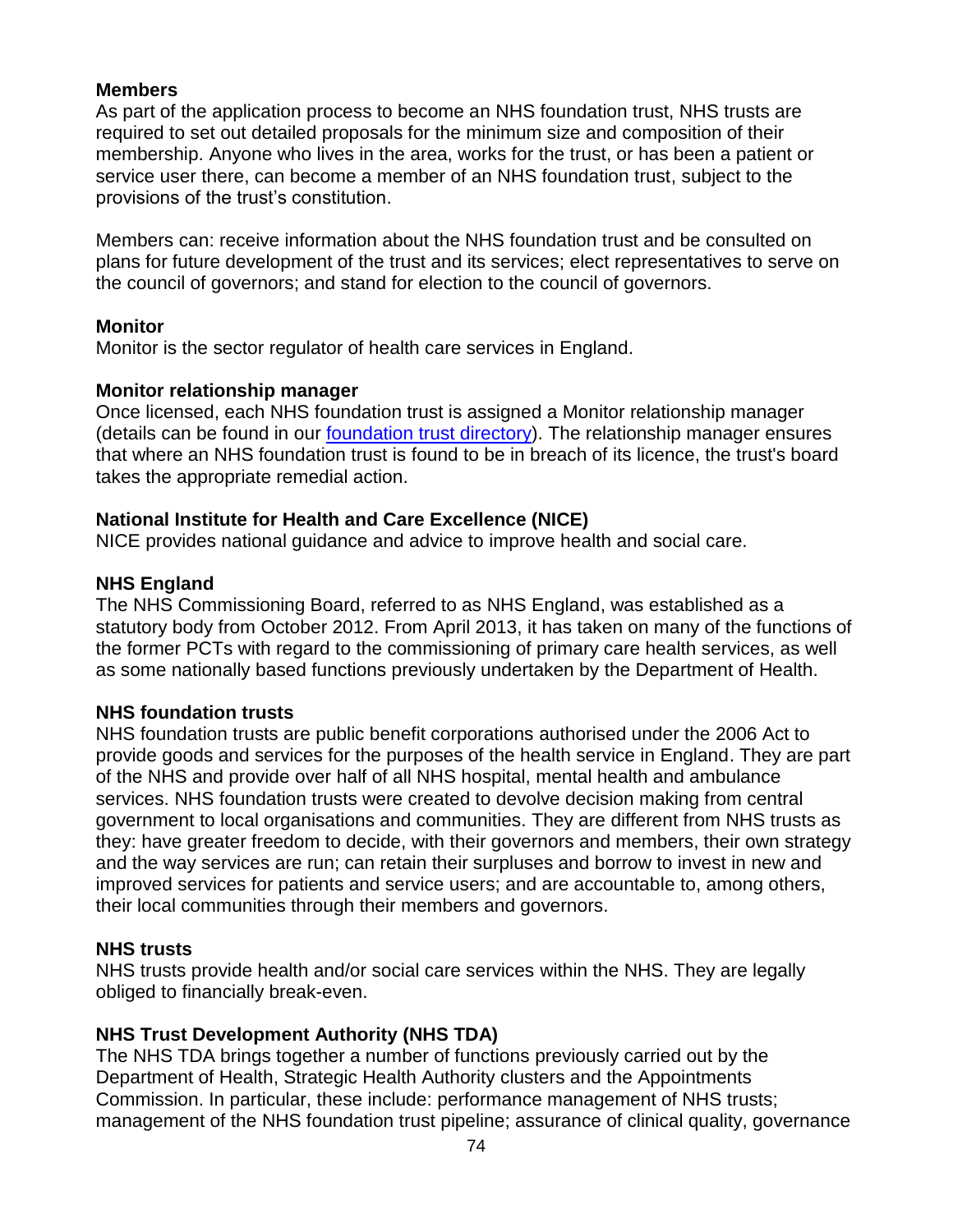and risk in NHS trusts; and appointments to NHS trusts, for example, of chairs and nonexecutive members and trustees for NHS Charities where the Secretary of State has a power to appoint.

### **Non-executive director**

Generally independent appointees, who work with the executive directors overseeing the business of the NHS foundation trust.

### **Operational management**

Operational management concerns the day-to-day organisation and coordination of services and resources; liaison with clinical and non-clinical staff; dealing with the public and managing complaints; anticipating and resolving service delivery issues; and planning and implementing change.

### **Primary care**

Primary care covers the health services provided by GPs, community dentists, opticians, pharmacists, community nurses and allied health care professionals.

### **Risk Assessment Framework**

Monitor intends that the *Risk Assessment Framework* will replace the *Compliance Framework* during 2013/14 in the areas of our financial oversight of providers of key NHS services – not just NHS foundation trusts – and the governance of NHS foundation trusts. Monitor has consulted on the draft *Risk Assessment Framework*; the consultation closed in April 2013.

### **Secondary care**

NHS trusts and NHS foundation trusts are the organisations responsible for running hospitals and providing secondary care. Patients must first be referred into secondary care by a primary care provider, such as a GP.

# **Senior independent director (SID)**

One of the non-executive directors should be appointed as the SID by the board of directors, in consultation with the council of governors. The SID should act as the point of contact with the board of directors if governors have concerns which approaches through normal channels have failed to resolve or for which such normal approaches are inappropriate. The SID may also act as the point of contact with the board of directors for governors when they discuss, for example, the chair's performance appraisal and his or her remuneration and other allowances. More detail can be found in the *Code of Governance*.

### **Service user/s**

People who need health and social care for mental health problems. They may live in their own home, stay in care, or be cared for in hospital.

### **Strategic management**

Strategic management involves setting objectives for the organisation and managing people, resource and budgets towards reaching these goals.

### **Statutory requirement**

A requirement prescribed by legislation.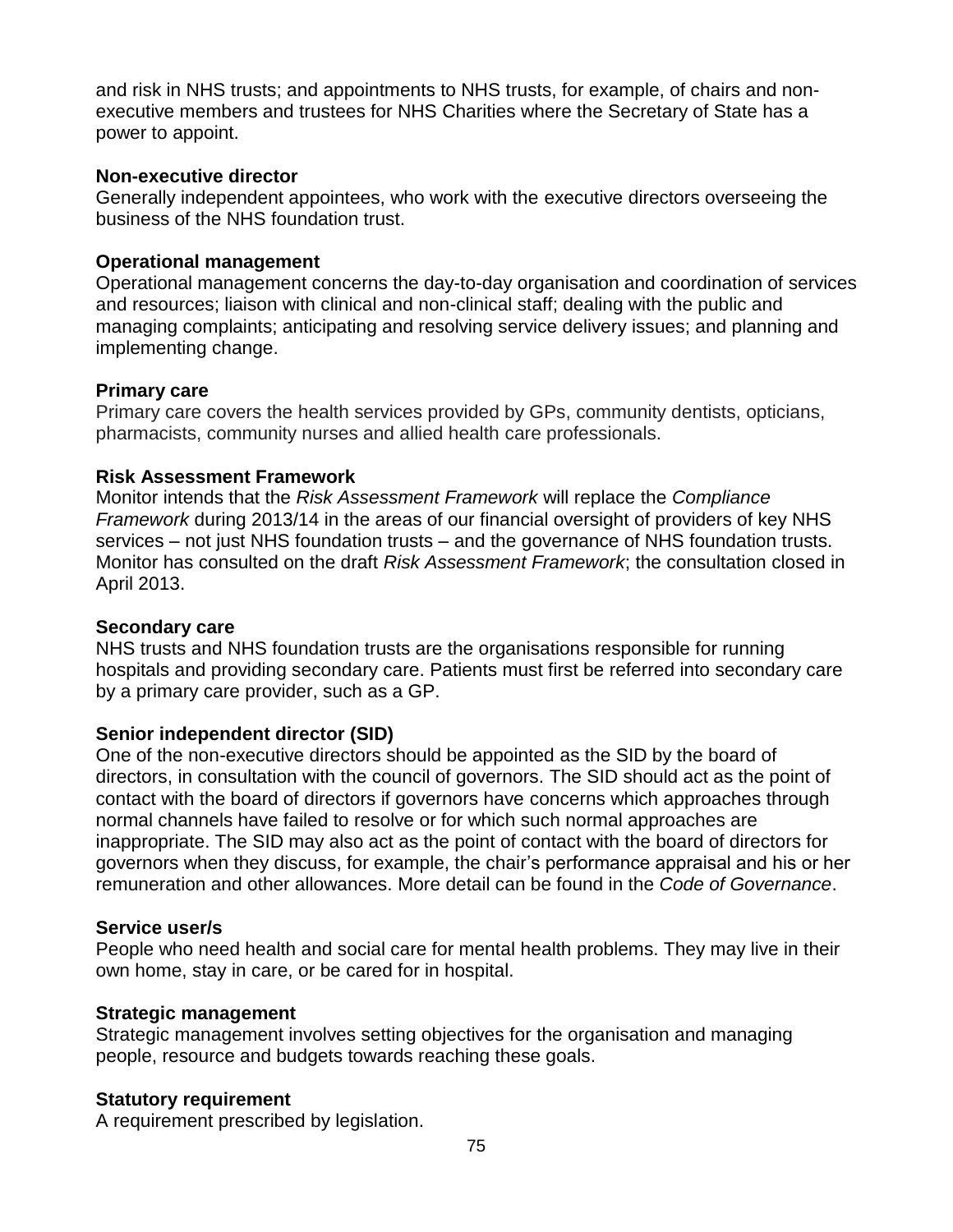### **Terms of authorisation**

Previously, when an NHS foundation trust was authorised, Monitor set out a number of terms with which the trust had to comply. The terms of authorisation have now been replaced by the NHS provider licence, and NHS foundation trusts must comply with the conditions of the licence.

### **Vote of no confidence**

A motion put before the board which, if passed, weakens the position of the individual concerned.